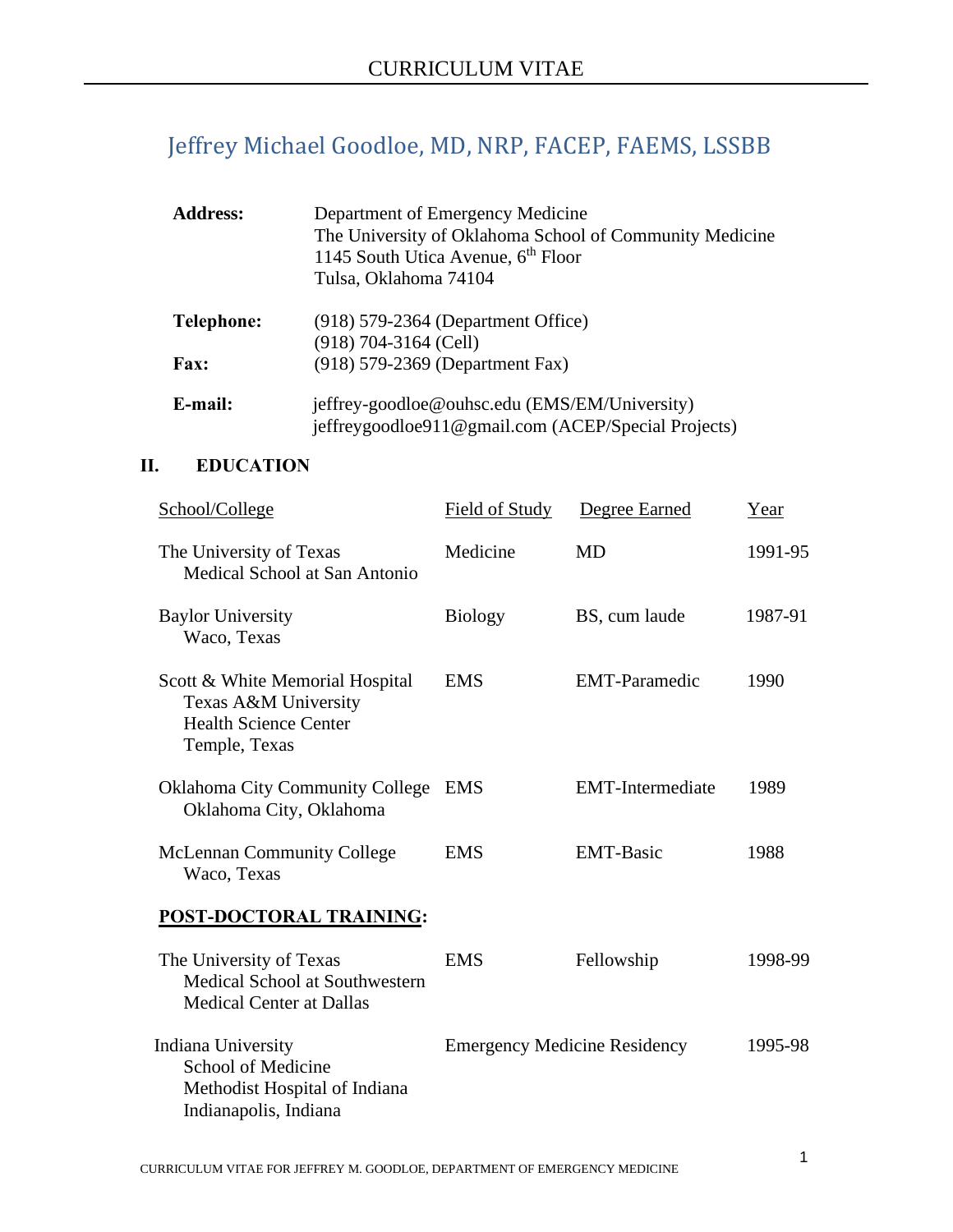# **III. PROFESSIONAL EXPERIENCE**

#### **1. Academic:**

| 2012-Present                 | Professor and EMS Section Chief<br>Director - Center for Prehospital and Disaster Medicine<br>Department of Emergency Medicine                                                                                                          |
|------------------------------|-----------------------------------------------------------------------------------------------------------------------------------------------------------------------------------------------------------------------------------------|
|                              | The University of Oklahoma School of Community Medicine                                                                                                                                                                                 |
| 2007-2012                    | <b>Associate Professor and EMS Division Director</b><br>Department of Emergency Medicine<br>The University of Oklahoma School of Community Medicine                                                                                     |
| 2004-2014                    | <b>Clinical Assistant Professor</b><br>Division of Emergency Medicine, Department of Surgery<br>The University of Texas Medical School<br>Southwestern Medical Center at Dallas                                                         |
| 1998-1999                    | <b>Assistant Instructor</b><br>Division of Emergency Medicine, Department of Surgery<br>The University of Texas Medical School<br>Southwestern Medical Center at Dallas<br><b>Faculty Clinical Duties at Parkland Memorial Hospital</b> |
| 1994-1995                    | <b>Clinical Instructor</b><br>Department of Emergency Medical Technology<br><b>School of Allied Health</b><br>The University of Texas Health Science Center at San Antonio                                                              |
| 1994-1995                    | Instructor<br><b>Emergency Medicine Collaborative Teaching Program</b><br>Department of Emergency Medicine<br>The University of Texas Medical School<br>The University of Texas Health Science Center at Houston                        |
| <b>Administrative:</b><br>2. |                                                                                                                                                                                                                                         |

| 2018-Present | <b>Medical Director</b>                                               |
|--------------|-----------------------------------------------------------------------|
| 2010-2016    | Oklahoma Highway Patrol Special Response Teams                        |
|              | Tactical, Emergency Medical Services Unit<br>Riot Control, Bomb, Dive |
|              | 2014-Present Medical Director                                         |

2014-Present Medical Director Tulsa Community College Emergency Medical Services Education Program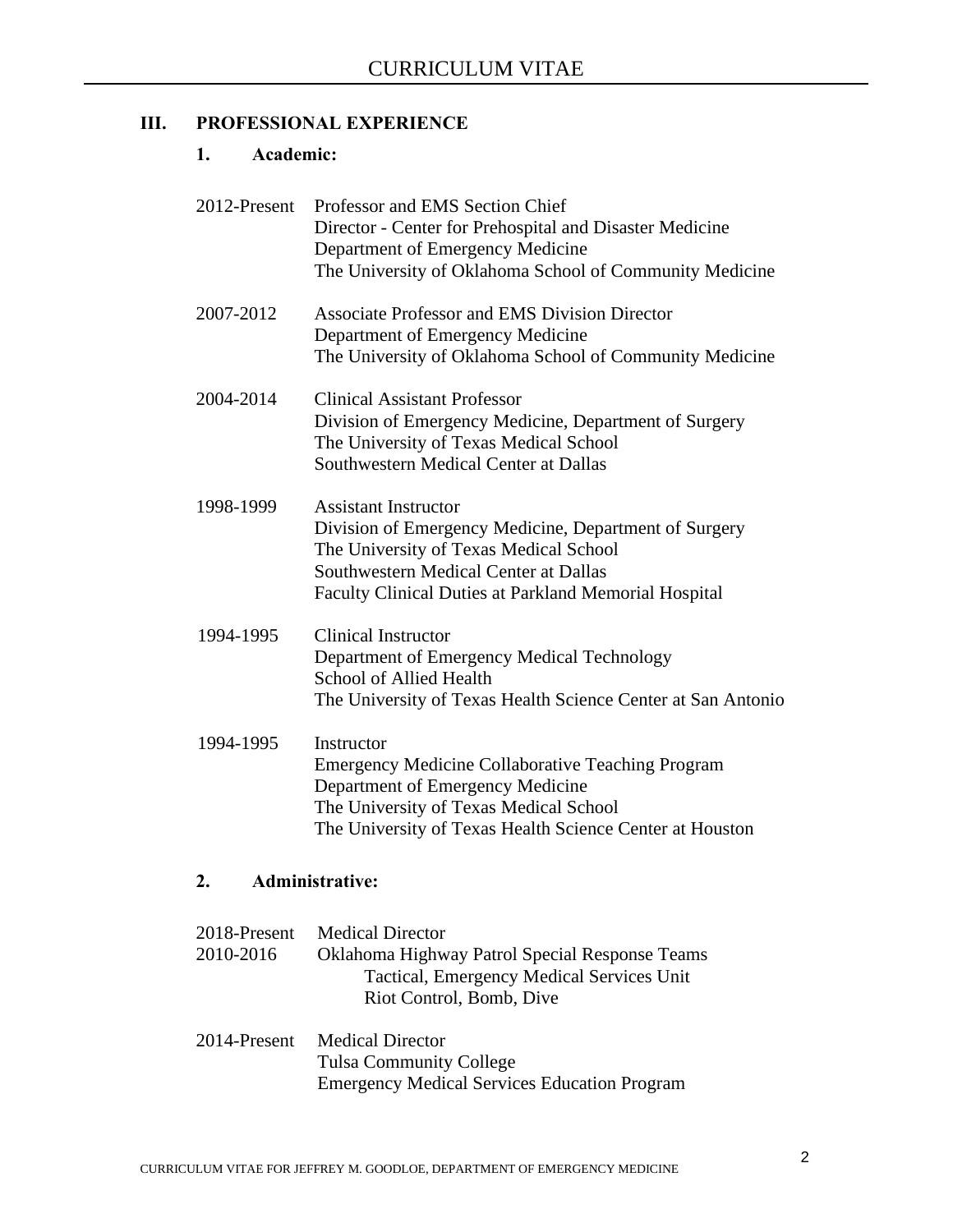| 2011-Present | <b>Emergency Medicine Advisor</b><br>Oklahoma City Thunder Professional Basketball Club<br><b>National Basketball Association</b>                                                                                           |
|--------------|-----------------------------------------------------------------------------------------------------------------------------------------------------------------------------------------------------------------------------|
| 2010-Present | <b>Medical Director</b><br>Special Operations Medical Oversight and Support (SOMOS)<br>Department of Emergency Medicine, EMS Section<br>University of Oklahoma School of Community Medicine                                 |
| 2009-Present | <b>Medical Director</b><br>Medical Control Board, Emergency Medical Services System for<br>Metropolitan Oklahoma City & Tulsa, Oklahoma<br><b>Metropolitan Medical Response System</b>                                      |
| 2008-2009    | <b>Associate Medical Director</b><br>Medical Control Board, Emergency Medical Services System for<br>Metropolitan Oklahoma City & Tulsa, Oklahoma<br><b>Metropolitan Medical Response System</b>                            |
| 2003-2007    | <b>EMS</b> Medical Director<br>Allen Fire Department<br>Allen, Texas                                                                                                                                                        |
| 2001-2007    | Medical Director, Emergency Response Team<br><b>Plano Police Department</b><br>Plano, Texas                                                                                                                                 |
| 2000-2007    | Medical Director, Automated External Defibrillation Program<br>City of Plano, Texas                                                                                                                                         |
| 2000-2007    | Medical Director, Emergency Medical Technician Education<br>Plano Independent School District<br>Plano, Texas                                                                                                               |
| 1999-2007    | <b>EMS</b> Medical Director<br>Plano Fire Department<br>Plano, Texas                                                                                                                                                        |
| 1996-1998    | <b>Associate EMS Medical Director</b><br>Hendricks County EMS Consortium (Avon Fire Department,<br>Brownsburg Fire Department, Danville Fire Department,<br><b>Plainfield Fire Department)</b><br>Hendricks County, Indiana |

# **3. Hospital/Agency**

2011-Present Hillcrest Medical Center, Tulsa, Oklahoma Emergency Medicine Residency Faculty & Emergency Physician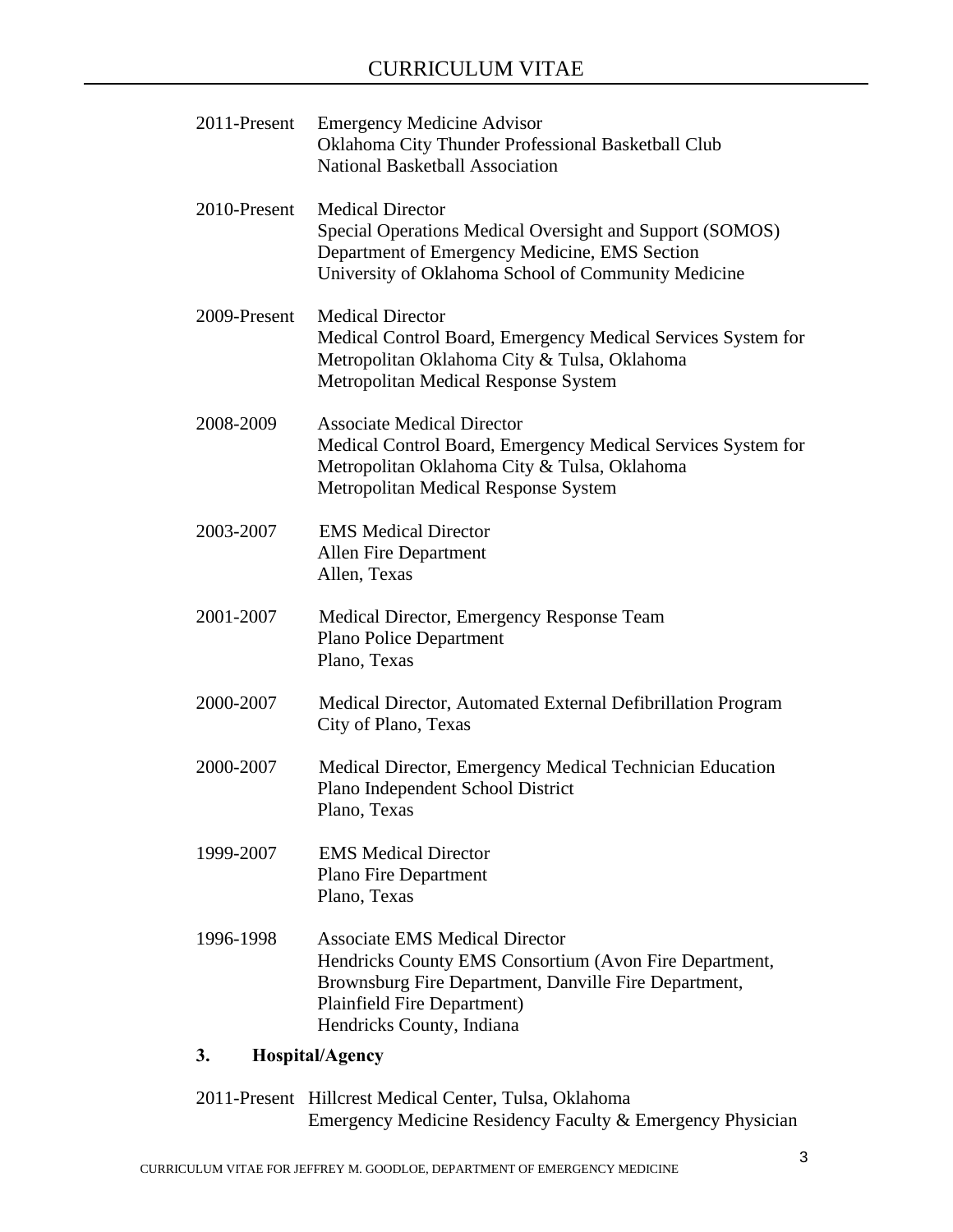| 2009-2011 | St. John Medical Center, Tulsa, Oklahoma<br>Emergency Medicine Residency Faculty & Emergency Physician                                                                                                                                                    |
|-----------|-----------------------------------------------------------------------------------------------------------------------------------------------------------------------------------------------------------------------------------------------------------|
| 2007-2009 | St. Francis Hospital, Tulsa, Oklahoma<br>Emergency Medicine Residency Faculty & Emergency Physician                                                                                                                                                       |
| 2006-2011 | International Hot Rod Association, Norwalk, Ohio<br><b>Track Rescue Team Physician</b>                                                                                                                                                                    |
|           | 2000-Present Texas Motor Speedway/North Hills Track Hospital<br>Fort Worth, Texas<br>Track Physician for:<br><b>NASCAR Monster Energy Cup Series</b><br><b>NASCAR Xfinity Series</b><br><b>NASCAR Camping World Truck Series</b><br><b>IndyCar Series</b> |
| 1999-2007 | Medical Center of Plano, Plano, Texas<br><b>Emergency Physician</b>                                                                                                                                                                                       |
| 1997-1998 | Indianapolis Motor Speedway/Hanna Emergency Medical Center<br>Track Physician for:<br>Indy Racing League & NASCAR Winston Cup Series                                                                                                                      |
| 1996-1998 | Hendricks Community Hospital, Danville, Indiana<br><b>Emergency Resident Physician</b>                                                                                                                                                                    |
| 1996-1998 | Indianapolis Raceway Park, Clermont, Indiana<br>Track Physician for:<br><b>National Hot Rod Association US Nationals</b>                                                                                                                                  |
| 1996-1998 | Methodist Hospital of Indiana, Methodist Health Group<br>Indianapolis, Indiana<br>LifeLine Helicopter EMS, Flight Physician                                                                                                                               |
| 1992-1995 | American Medical Transport, Rural/Metro Corporation<br>Pasadena, Texas<br><b>EMT-Paramedic</b>                                                                                                                                                            |
| 1989-1991 | American Medical Transport, Rural/Metro Corporation<br>Waco, Texas<br><b>EMT-Intermediate &amp; Paramedic</b>                                                                                                                                             |

# **IV. MILITARY EXPERIENCE**

None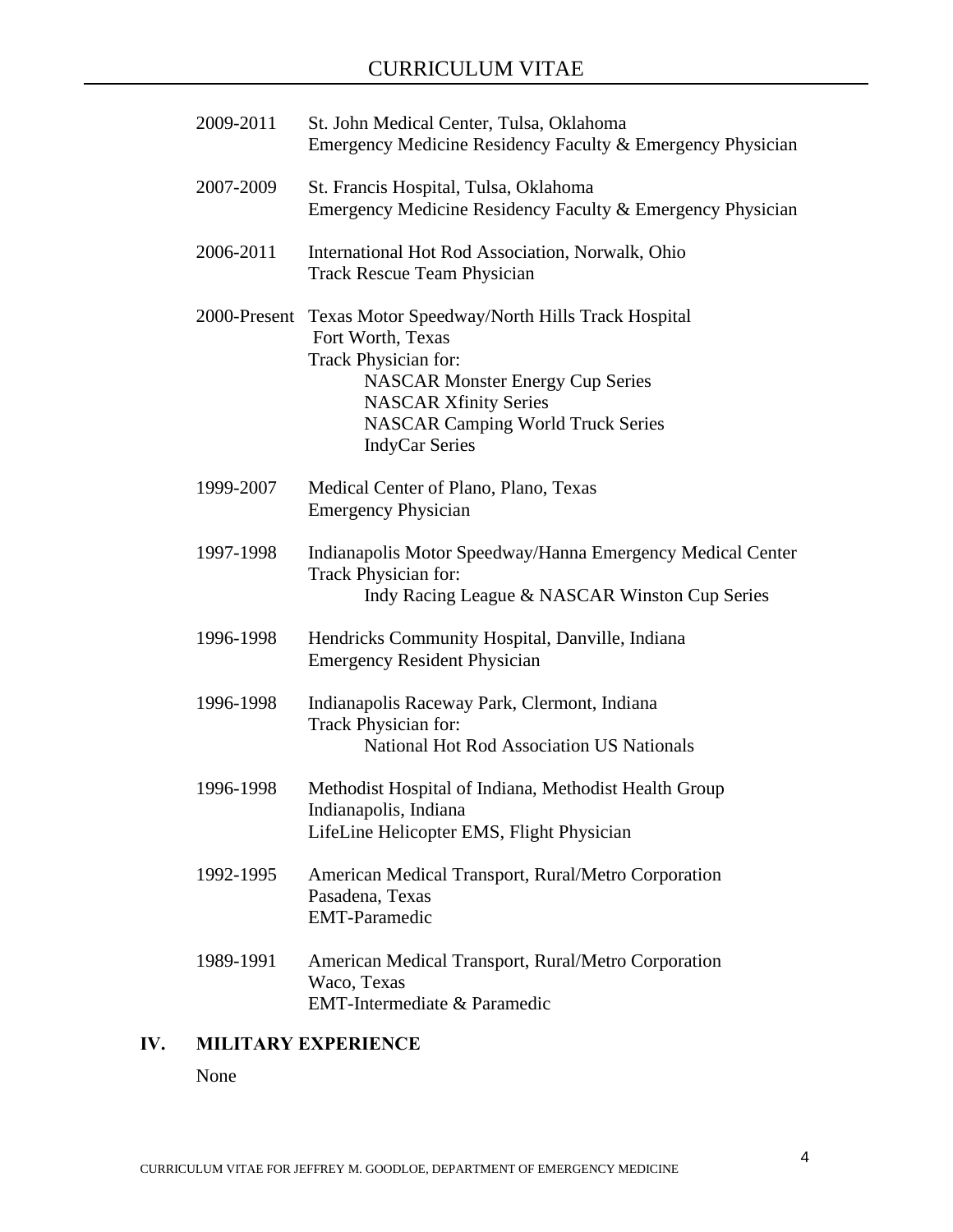# **V. BOARD CERTIFICATION**

Emergency Medicine, American Board of Emergency Medicine Initial Certification 1999; Recertification 2009, 2019 (expires 12/31/2029) Emergency Medical Services Medicine, American Board of Emergency Medicine Initial Certification 2013 (expires 12/31/2027)

#### **VI. LICENSES/CERTIFICATIONS**

Physician Licenses:

| July 1996 - Present   | Indiana  |
|-----------------------|----------|
| August 1998 - Present | Texas    |
| July 2007 - Present   | Oklahoma |

EMS Licenses/Certifications:

National Registry of Emergency Medical Technicians Paramedic (active status) EMT-Tactical (active status)

Lean/Six Sigma Certifications (accredited by IASSC): Black Belt Creative Insights, Inc. Green Belt University of Oklahoma Gallogly College of Engineering White/Yellow Belt – Fundamentals of Lean/Six Sigma University of Oklahoma Gallogly College of Engineering

# **VII. RESEARCH AND SCHOLARSHIP**

#### **1. Grants/Funded Projects**

- **a.** 2015 EMS Medical Director Course and CQI Practicum. Principal Instructor and Course Coordinator for University of Oklahoma School of Community Medicine, Department of Emergency Medicine, EMS Section. Under contract with Rogers EMS Consulting. Project was completed in June 2015 and entailed delivery of the State of Oklahoma EMS Medical Director Course and CQI Practicum in Antlers, Altus, and Fairview. Direct funding at \$6,000 by Rogers EMS Consulting.
- **b.** 2014 EMS Medical Director Course and Practicum. Principal Instructor and Course Coordinator for University of Oklahoma School of Community Medicine, Department of Emergency Medicine, EMS Section. Under contract with Rogers EMS Consulting. Project was completed in June 2014 and entailed delivery of the State of Oklahoma EMS Medical Director Course and Practicum in Ardmore and Lawton. Direct funding at \$12,500 by Rogers EMS Consulting.
- **c.** 2013-14 Update State of Oklahoma EMS Treatment Protocols and EMS Medical Director Course and Practicum. Principal Developer for University of Oklahoma School of Community Medicine, Department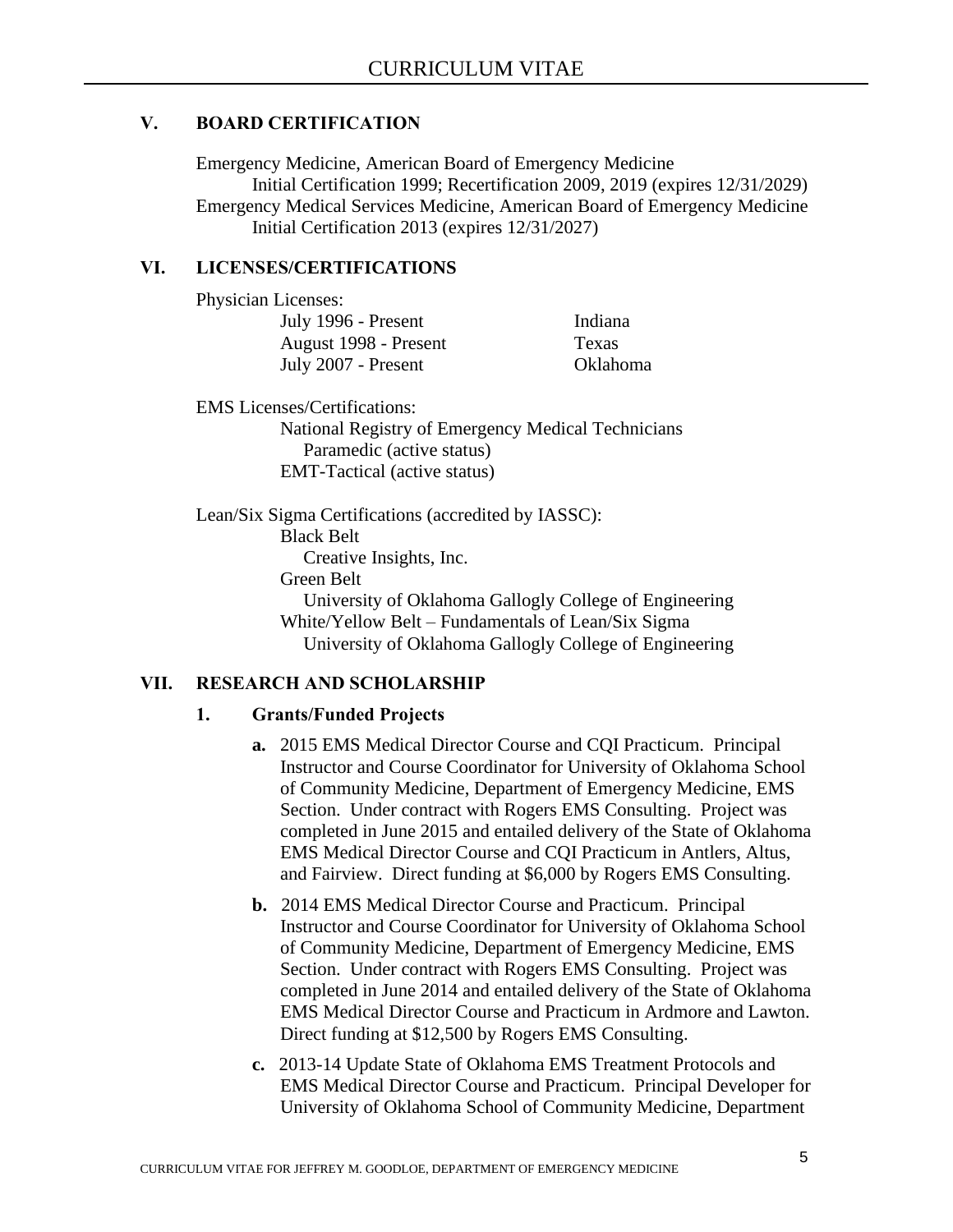of Emergency Medicine, EMS Section. Under contract with the Oklahoma State Department of Health Protective Health Services EMS/Trauma Division. Project was completed in April 2014 and entailed development of EMS treatment protocols that are endorsed as the official 2014 State of Oklahoma EMS treatment protocols for use by all ground-based EMS agencies. Additional deliverable components included development of update methodologies and curriculum refinement and delivery of the State of Oklahoma EMS Medical Director Course and Practicum in Muskogee and Stillwater. Direct funding at \$40,000 by Oklahoma State Department of Health.

- **d.** 2011-12 Development of State of Oklahoma EMS Treatment Protocols and EMS Medical Director Course and Practicum. Principal Developer for University of Oklahoma School of Community Medicine, Department of Emergency Medicine, EMS Division. Under contract with the Oklahoma State Department of Health Protective Health Services EMS/Trauma Division. Project was completed in September 2012 and entailed development of EMS treatment protocols that are endorsed as the official State of Oklahoma EMS treatment protocols for use by all ground-based EMS agencies. Additional deliverable components included development of update methodologies and curriculum refinement and delivery of the State of Oklahoma EMS Medical Director Course and Practicum. Direct funding at \$169,000 by Oklahoma State Department of Health.
- **e.** 2010-11 Development of a white paper on EMS System Design. Principal Editor for University of Oklahoma School of Community Medicine, Department of Emergency Medicine, EMS Division. Project was completed in July 2011 with deliverable exceeding expectation of commissioning entity. Authors were personally recruited from Los Angeles, Salt Lake City, Indianapolis, Birmingham, and Charlotte. Co-Editor is Dr. Stephen H. Thomas. Direct funding at \$27,000 by Emergency Medical Services Authority in Tulsa, Oklahoma.

#### **2. Research Projects**

- **a.** IRB Waived/662445. Paramedic Compliance with a Novel Defibrillation Strategy in a Large, Urban EMS System in the United States. Principal Investigator. Accepted for poster presentation at Canadian Association of Emergency Physicians 2017 Annual Meeting. Abstract published in Canadian Journal of Emergency Medicine. Project involves one EM resident.
- **b.** IRB Waived/662516. Morbid Obesity Association with Return of Spontaneous Circulation from Sudden Cardiac Arrest Treated in a Large, Urban EMS System in the United States. Principal Investigator. Accepted for poster presentation at Canadian Association of Emergency Physicians 2017 Annual Meeting. Abstract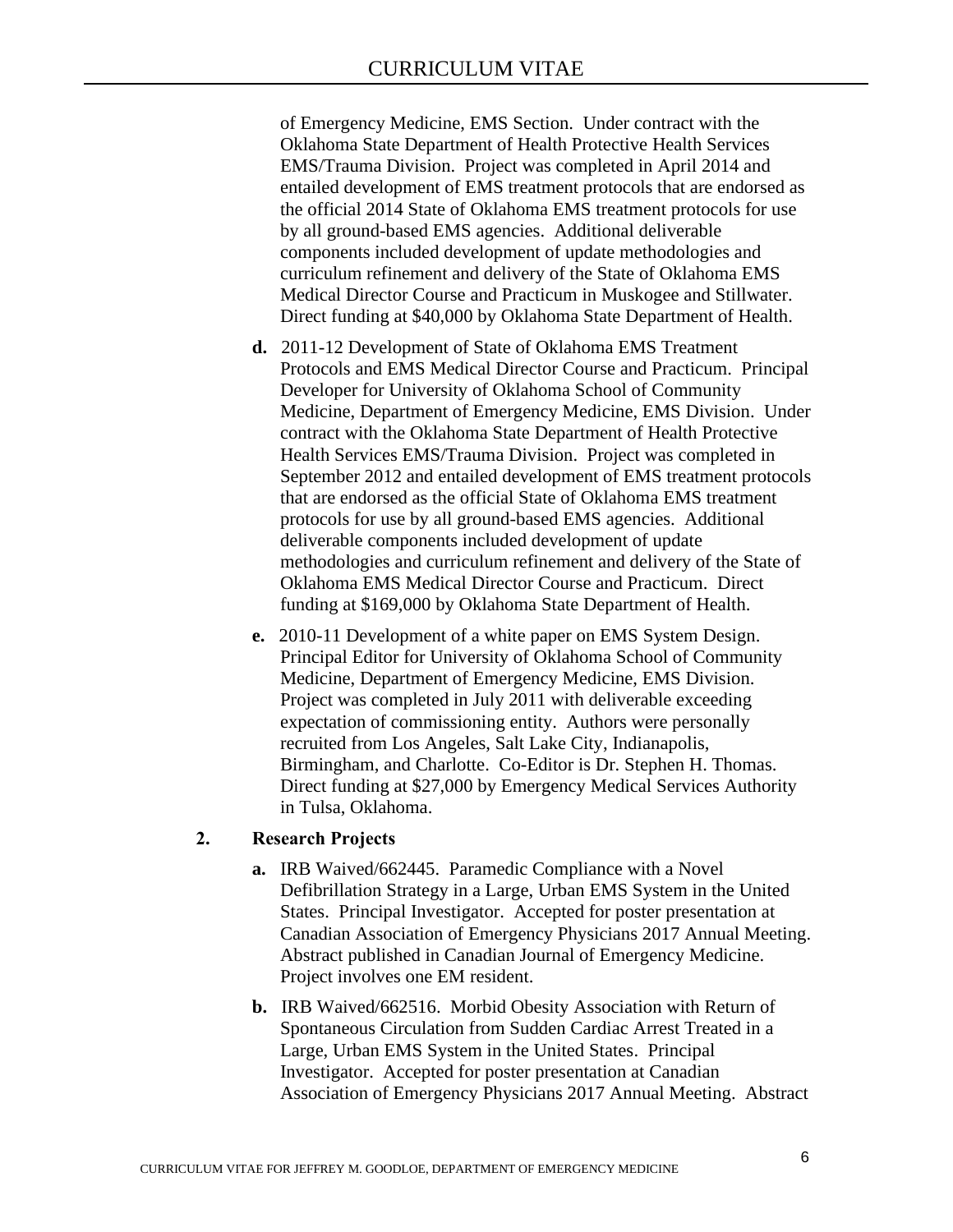published in Canadian Journal of Emergency Medicine. Project involves one EM resident.

- **c.** IRB Waived/603842. Prevalence and Survival Impact of Bystander Cardiopulmonary Resuscitation in Sudden Cardiac Arrest Victims Treated by a Large, Urban EMS System in North America. Principal Investigator. Accepted for oral presentation at Canadian Association of Emergency Physicians 2015 Annual Meeting. Abstract published in Canadian Journal of Emergency Medicine.
- **d.** IRB Waived/603842. Demographics of Twenty-One Years of Sudden Cardiac Arrest Victims Treated by a Large, Urban EMS System in North America. Principal Investigator. Accepted for poster presentation at Canadian Association of Emergency Physicians 2015 Annual Meeting. Abstract published in Canadian Journal of Emergency Medicine.
- **e.** IRB Waived/603842. The Prevalence and Impact of Ventricular Fibrillation as the Initial Cardiac Arrest Dysrhythmia over Twenty Years in a Large, Urban EMS System. Principal Investigator. Accepted for poster presentation at National Association of EMS Physicians 2015 Annual Meeting. Abstract published in Prehospital Emergency Care. Accepted for poster presentation at Canadian Association of Emergency Physicians 2015 Annual Meeting. Abstract published in Canadian Journal of Emergency Medicine.
- **f.** Other IRB Waived. The Effect of CPR Quality: A Potential Confounder of CPR Clinical Trials and Important National Healthcare Issue. Co-Investigator. Accepted for poster presentation at National Association of EMS Physicians 2015 Annual Meeting. Abstract published in Prehospital Emergency Care.
- **g.** IRB Waived/3472. Epinephrine Usage for Allergic Reactions and Anaphylaxis in a Large, Urban EMS System. Principal Investigator. Accepted for poster presentation at Canadian Association of Emergency Physicians 2014 Annual Meeting. Abstract published in Canadian Journal of Emergency Medicine. Accepted for poster presentation at International Conference on Emergency Medicine 2014. Project involves one medical student and one EM resident.
- **h.** IRB Waived/3319. Tourniquet Utilization in a Large, Urban EMS System. Principal Investigator. Accepted for poster presentation at National Association of EMS Physicians 2014 Annual Meeting. Abstract published in Prehospital Emergency Care. Accepted for poster presentation at Canadian Association of Emergency Physicians 2014 Annual Meeting. Abstract published in Canadian Journal of Emergency Medicine. Accepted at International Conference on Emergency Medicine 2014. Project involves one EM resident.
- **i.** IRB Waived/3330. Airway Management in Adult, Non-Traumatic Cardiopulmonary Arrest in a Large, Urban EMS System. Principal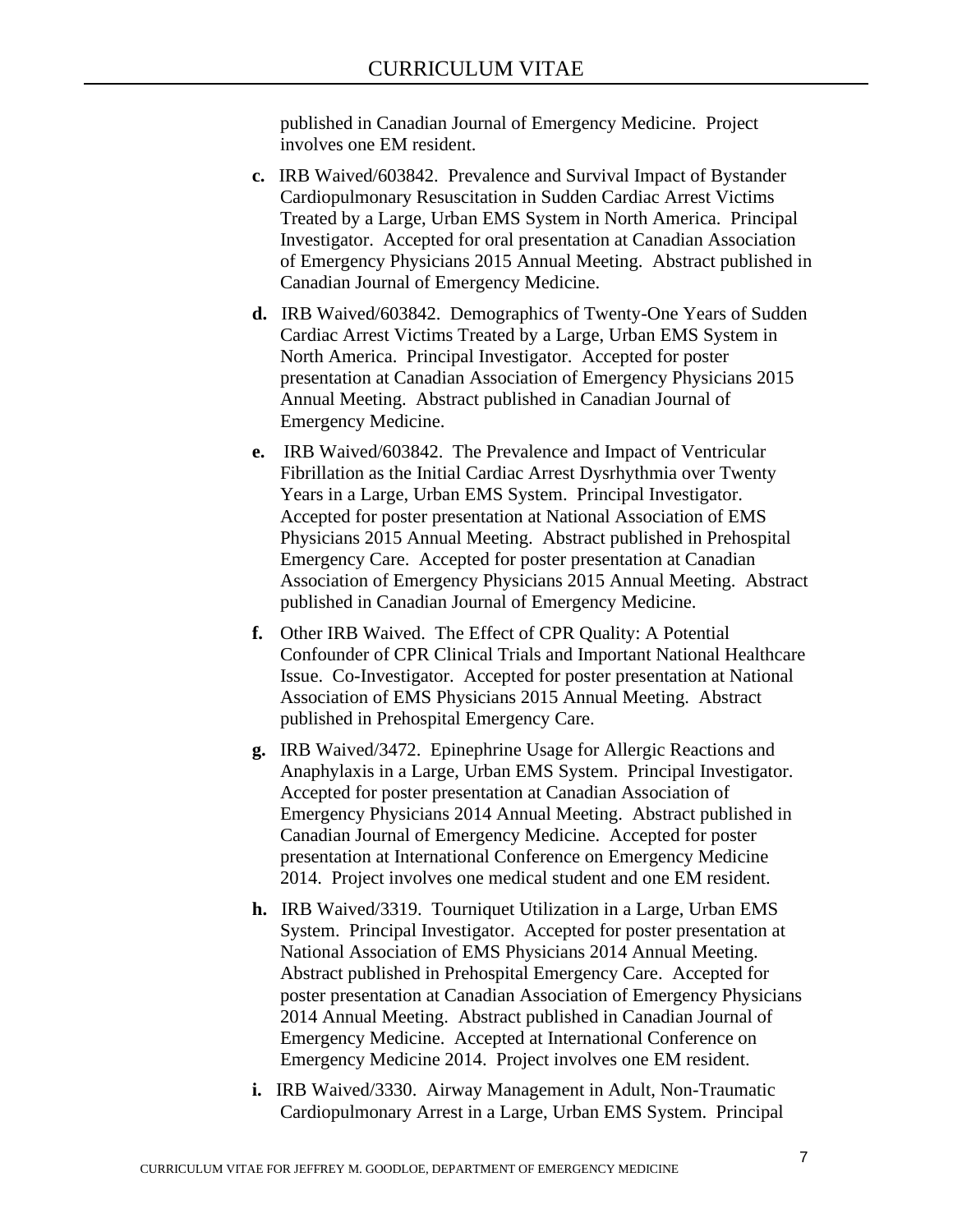Investigator. Accepted for poster presentation at National Association of EMS Physicians 2014 Annual Meeting. Abstract published in Prehospital Emergency Care. Accepted for 2 poster presentations at Canadian Association of Emergency Physicians 2014 Annual Meeting. Both abstracts published in Canadian Journal of Emergency Medicine. Accepted for 2 poster presentations at International Conference on Emergency Medicine 2014. Project involves one undergraduate student, one medical student, and one EM resident.

- **j.** IRB Waived/3320. Adenosine Usage for PSVT Cardioversion in a Large, Urban EMS System. Principal Investigator. Accepted for poster presentation at National Association of EMS Physicians 2014 Annual Meeting. Abstract published in Prehospital Emergency Care. Accepted for poster presentation at Canadian Association of Emergency Physicians 2014 Annual Meeting. Abstract published in Canadian Journal of Emergency Medicine. Accepted for poster presentation at International Conference on Emergency Medicine 2014. Project involves two undergraduate students.
- **k.** IRB Approved. EMS Stretcher "Misadventures" in a Large, Urban EMS System: A Longitudinal Analysis of Contributing Factors and Resultant Injuries. Senior Investigator. Poster presentation at National Association of EMS Physicians 2013 Annual Meeting. Abstract published in Prehospital Emergency Care. Poster presentation at Canadian Association of Emergency Physicians 2013 Annual Meeting. Abstract published in Canadian Journal of Emergency Medicine. Project involves one medical student.
- **l.** IRB Approved 16247/1256. Emergency Medical Technician Acquisition and Transmission of 12-Lead ECG Using a Novel Device (ReadyLink). Principal Investigator. Project involves one EM resident and one medical student. Poster presentation at American College of Cardiology 2013 Annual Meeting. Abstract published in Journal of the American College of Cardiology. Poster presentation at Society for Academic Emergency Medicine 2013 Annual Meeting. Poster presentation at Canadian Association of Emergency Physicians 2013 Annual Meeting. Abstract published in Canadian Journal of Emergency Medicine. Manuscript in progress. Project involves one undergraduate student and one EM resident.
- **m.** IRB Waived. US Metropolitan Municipalities EMS Medical Directors Consortium (Eagles) Traumatic Shock and Hemorrhage Control Standards of Care Survey. Principal Investigator.
- **n.** IRB Waived. US Metropolitan Municipalities EMS Medical Directors Consortium (Eagles) Neurologic Emergencies Standards of Care Survey. Principal Investigator.
- **o.** IRB Approved 16038. Prehospital Barriers to the Use of Therapeutic Hypothermia for Cardiac Arrest. Senior Investigator. Poster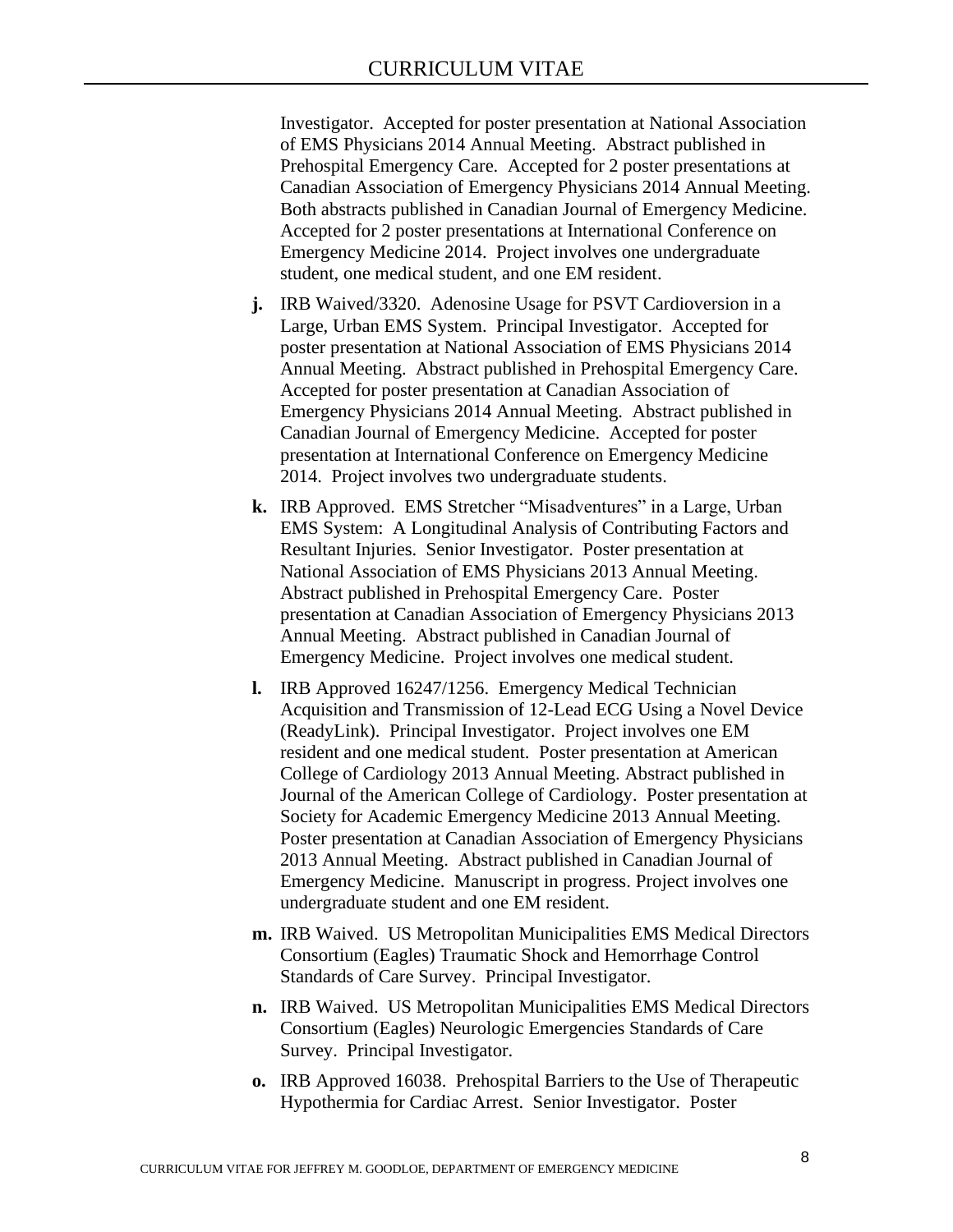presentation at National Association of EMS Physicians 2012 Annual Meeting. Abstract published in Prehospital Emergency Care. Oral presentation at Canadian Association of Emergency Physicians 2013 Annual Meeting. Abstract published in Canadian Journal of Emergency Medicine. Project involved one EM resident and one medical student.

- **p.** IRB Waived. Parenteral Dextrose Utilization in a Large, Urban Emergency Medical Services System. Senior Investigator. Poster presentation at National Association of EMS Physicians 2012 Annual Meeting. Abstract published in Prehospital Emergency Care. Poster presentation at Canadian Association of Emergency Physicians 2013 Annual Meeting. Abstract published in Canadian Journal of Emergency Medicine. Project involved one EM resident that presented the poster and one medical student.
- **q.** IRB Waived. US Metropolitan Municipalities EMS Medical Directors Consortium (Eagles) State of Cardiopulmonary Resuscitation Practices Survey. Principal Investigator. Poster presentation at Society for Academic Emergency Medicine 2012 Annual Meeting and American College of Cardiology 2012 Annual Meeting. Oral presentation at Canadian Association of Emergency Physicians 2013 Annual Meeting. Abstract published in Canadian Journal of Emergency Medicine. Project involved one EMS fellow.
- **r.** IRB Approved. A Statewide Survey of Emergency Department Standards of Care for Acute Coronary Syndromes - Variability and Opportunity for Advancement. Senior Investigator. Poster presentation at American College of Cardiology 2012 Annual Meeting. Project involved two EM residents and two medical students.
- **s.** IRB Approved 15336. EMS Stretcher "Misadventures" in a Large, Urban EMS System: A Descriptive Analysis of Contributing Factors and Resultant Injuries. Principal Investigator. Poster presentation at National Association of EMS Physicians 2011 Annual Meeting. Abstract published in Prehospital Emergency Care. Poster Presentation at OU-Tulsa 2011 Research Day. Poster presentation at the Texas Department of State Health Services 2011 EMS Conference Research Forum. Manuscript completed and published in EM International – Special Edition Focus on Prehospital Care. Project involved a medical student that presented the poster and wrote the first draft of the manuscript as well.
- **t.** IRB Approved 15335. Use of an Ambulance Siren Low Frequency Enhancer, Howler™ in a Large, Urban Emergency Medical Services (EMS) System - Do Collision Rates Decrease? Principal Investigator. Poster presentation at National Association of EMS Physicians 2011 Annual Meeting. Abstract published in Prehospital Emergency Care. Poster Presentation at OU-Tulsa 2011 Research Day. Poster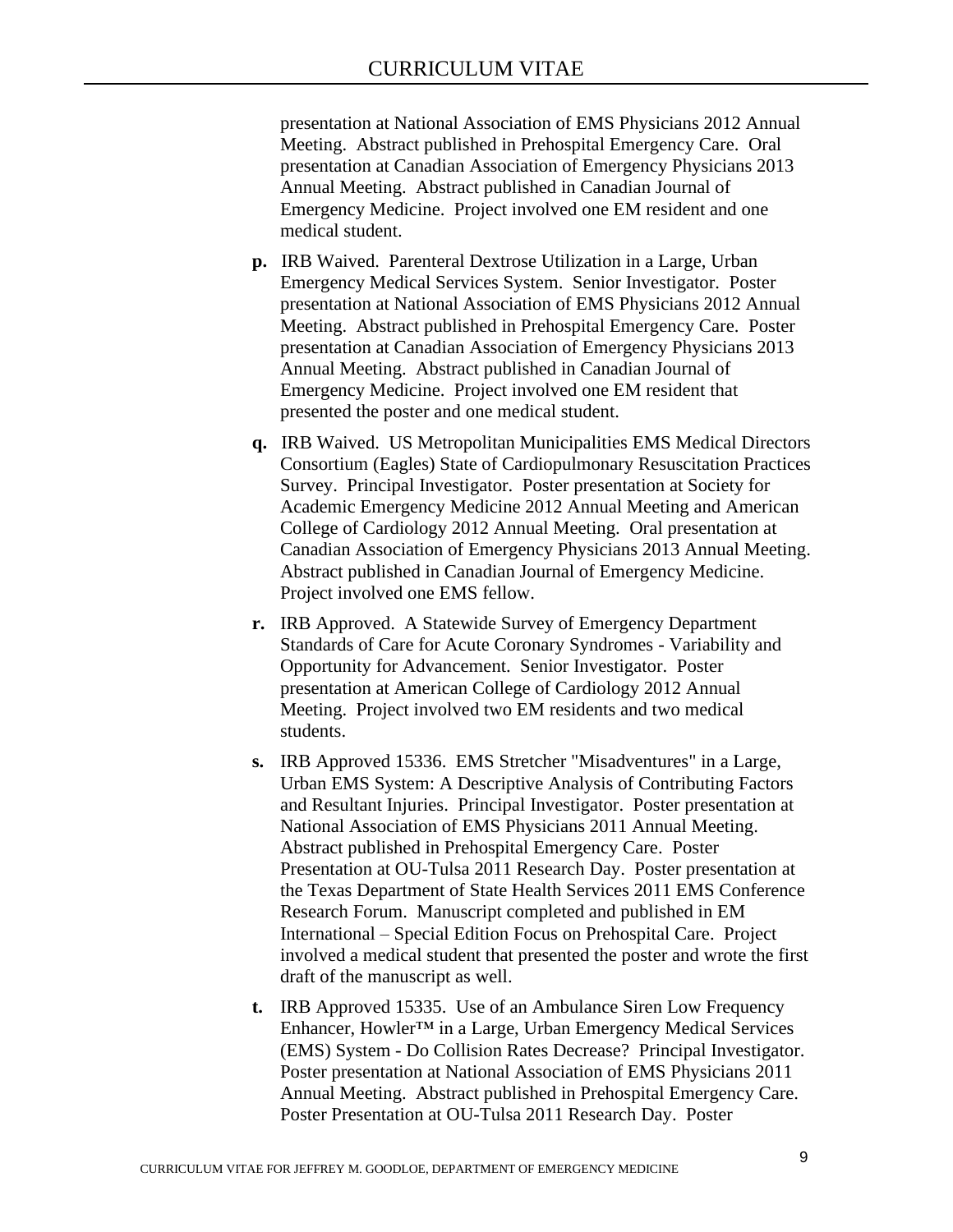presentation at the Texas Department of State Health Services 2011 EMS Conference Research Forum. Project involved an EM resident that presented the poster as well.

- **u.** IRB Approved. A Statewide Survey of Emergency Medical Services Standards of Care for Acute Coronary Syndromes - Variability and Opportunity in a State without Mandatory Statewide Treatment Protocols. Principal Investigator. Poster presentation at National Association of EMS Physicians 2011 Annual Meeting. Abstract published in Prehospital Emergency Care. Poster Presentation at OU-Tulsa 2011 Research Day. Poster presentation at the Texas Department of State Health Services 2011 EMS Conference Research Forum. Project involved an EM resident.
- **v.** IRB Approved 14838. EMS Override of Emergency Department EMS Diversion Requests for Clinically Stable Patients with Pre-Existing Health Care Network Relationships - Effects of an Administrative Change. Principal Investigator. Poster Presentation at OU-Tulsa 2010 Research Day. Project involved an EM resident.
- **w.** IRB Approved 14839. Timeliness of post-intubation capnography application - effects of educational intervention on paramedic performance. Principal Investigator. Poster Presentation at National Association of EMS Physicians 2010 Annual Meeting. Abstract published in Prehospital Emergency Care. Poster Presentation at OU-Tulsa 2010 Research Day. Project involved an EM resident. Project involved an EM resident that presented the poster and wrote a first draft manuscript.

# **3. Teaching Materials Developed**

- **a.** State of Oklahoma EMS Medical Director Course and Practicum for Oklahoma State Department of Health. Full course developed and delivered in Muskogee, Stillwater, Ardmore, and Lawton in March – June 2014, McAlester, Tulsa, Lawton, and Enid in July/August 2012. Beta course developed and delivered in Oklahoma City in June 2010.
- **b.** Oklahoma Trauma Education Program (OTEP) 2008. Materials on multi-systems trauma management and transfer, and hand injury management and transfer. Peer reviewed within the Department of Emergency Medicine.

#### **4. Invited Participation in Academic Conferences**

**a.** National EMS Board Certification Review Course – Dallas, Texas (August 2017 & September 2015), Tucson, Arizona (January 2014), Seattle, Washington (October 2013), and Las Vegas, Nevada (September 2013). Sponsored by ACEP and NAEMSP. Served as course curriculum developer and faculty lecturer.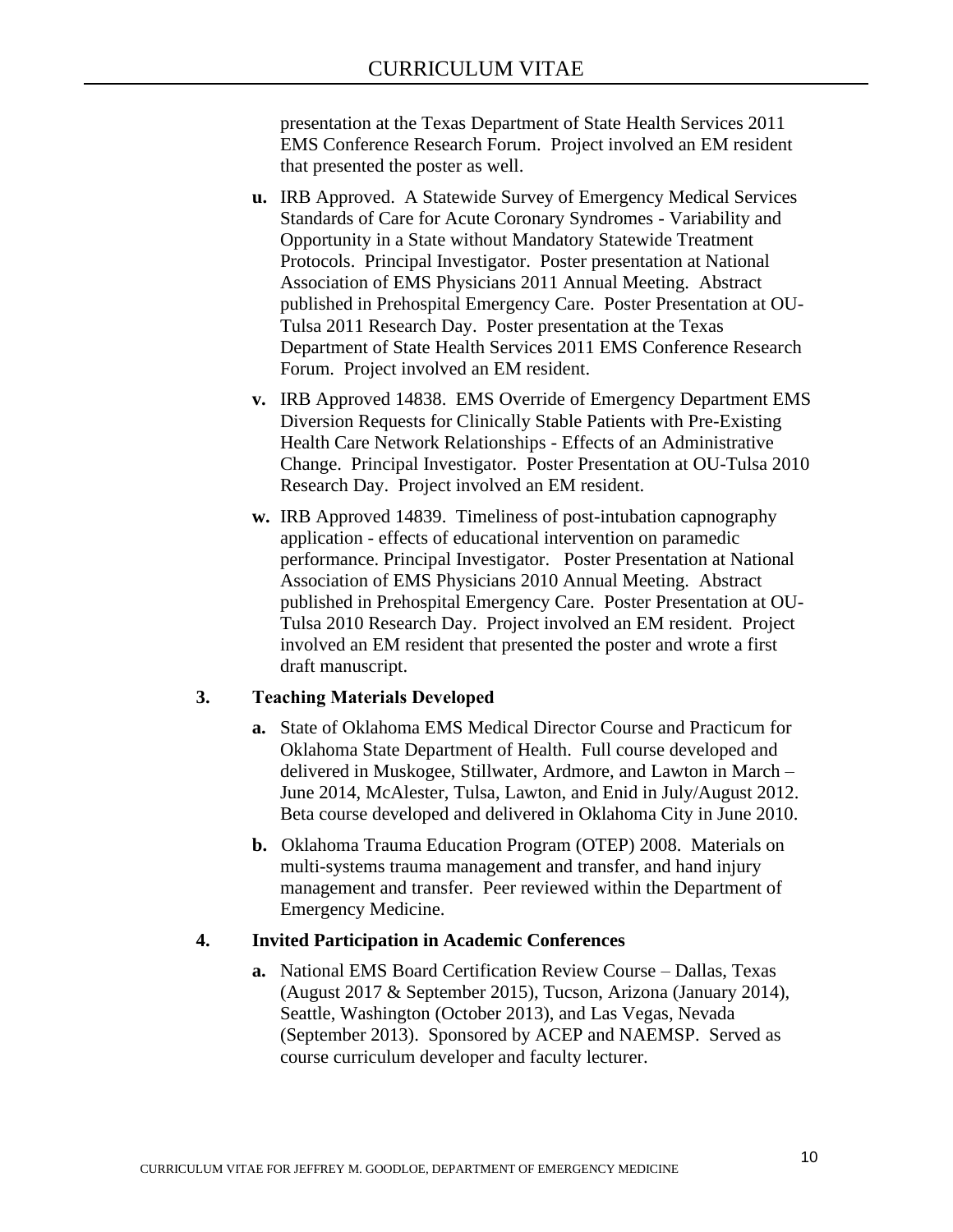- **b.** National EMS Medical Director's Course Bonita Springs, Florida (January 2013). Sponsored by NAEMSP. Served as faculty lecturer, panelist, and case study discussion leader.
- **c.** National EMS Information System (NEMSIS) 3.0 Development Review in Conjunction with EMS Benchmarking in ST Elevation Myocardial Infarction, Out of Hospital Cardiac Arrest, and Stroke – Atlanta, Georgia - (March 2010). Sponsored by the CDC and EMS Performance Improvement Center at University of North Carolina Chapel Hill. Served as an expert opinion contributor, representing The US Metropolitan Municipalities EMS Medical Directors Consortium.
- **d.** Patient Safety in EMS Roundtable Niagara Falls, Ontario, Canada (June 2009). Sponsored by The Canadian Patient Safety Institute (CPSI), the Emergency Medical Services Chiefs of Canada (EMSCC), the Calgary EMS Foundation, and members from a pan-Canadian Patient Safety in EMS Advisory Group. Served as an expert opinion contributor and led discussion group.

## **5. Other Academic Activity**

- **a.** Staphylococcal Toxic Shock Syndrome: Forgotten Foreign Body. Poster presentation. Scarborough J (resident) and **Goodloe JM**. OU Clinical Vignettes Symposium. May 2020 – Tulsa, Oklahoma.
- **b.** Gradenigo's: A Forgotten Syndrome. Oral presentation. Milman B (resident) and **Goodloe JM**. OU Clinical Vignettes Symposium. May 2019 – Tulsa, Oklahoma. Awarded most outstanding oral presentation.
- **c.** 2 nd Annual Oklahoma Resuscitation Academy April 2015, Oklahoma City. Course Coordinator for 2-day national resuscitation conference.
- **d.** Mass Gathering Medical Care in a Motorsports Event-Based Collaborative Training Program**.** Accepted for poster presentation at Innovations in EMS Fellow Education Symposium at National Association of EMS Physicians 2014 Annual Meeting. Abstract published in Prehospital Emergency Care. Accepted for oral presentation at Canadian Association of Emergency Physicians 2014 Annual Meeting. Abstract published in Canadian Journal of Emergency Physicians.
- **e.** Tactical Emergency Medicine Care in a Military Medicine, Law Enforcement, and Emergency Medicine Collaborative Training Program**.** Accepted for poster presentation at Innovations in EMS Fellow Education Symposium at National Association of EMS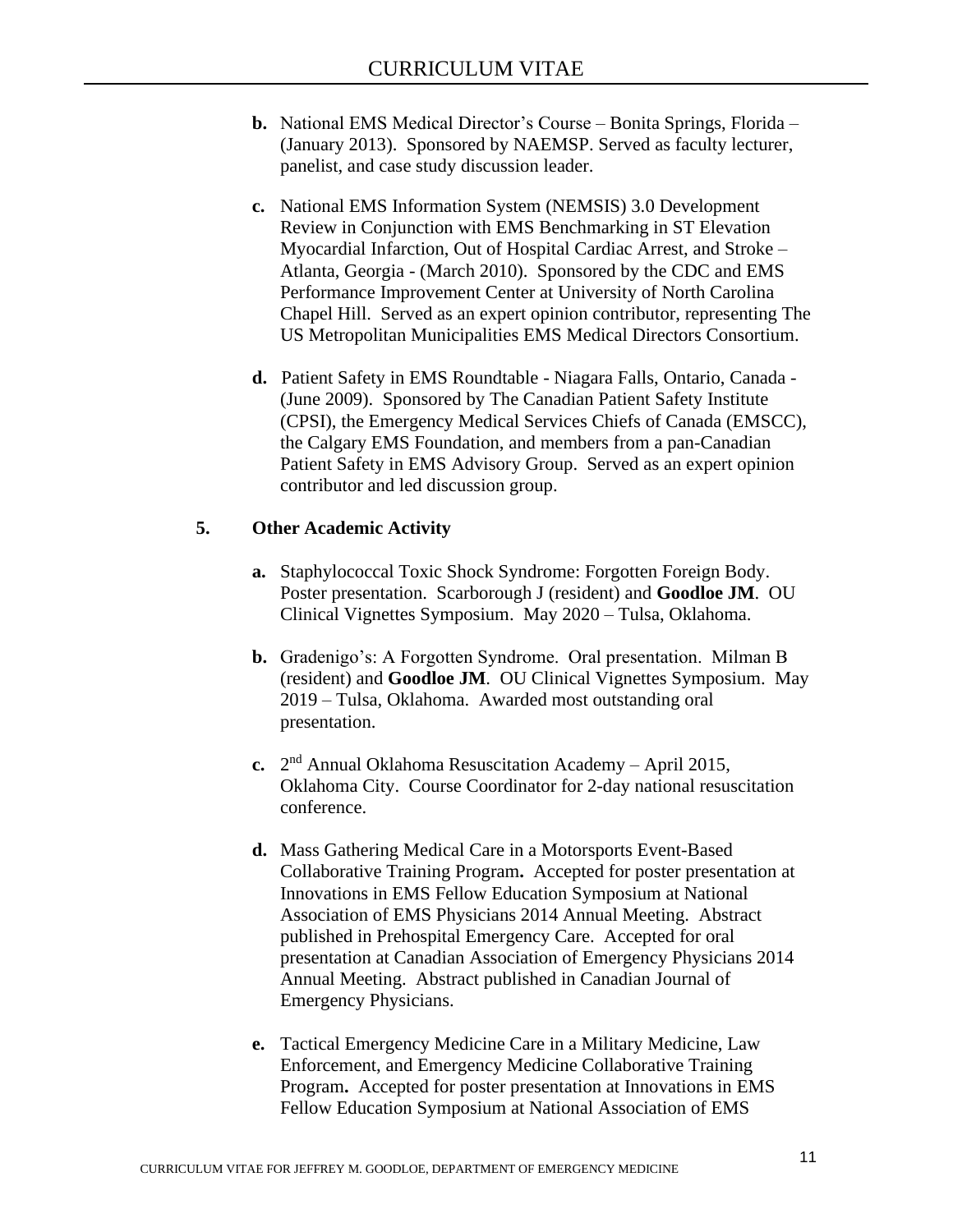Physicians 2014 Annual Meeting. Abstract published in Prehospital Emergency Care. Accepted for oral presentation at Canadian Association of Emergency Physicians 2014 Annual Meeting. Abstract published in Canadian Journal of Emergency Physicians.

**f.** Oklahoma Resuscitation Academy – April 2014, Oklahoma City. Course Coordinator for 2-day national resuscitation conference.

#### **VIII. PUBLICATIONS**

#### **1. Peer-Reviewed**

2020 Moore B, Shah M, Owusu-Ansah S, Gross T, Brown K, Gausche-Hill M, Remick K, Adelgais K, Lyng J, Rappaport L, Snow S, Wright-Johnson C, Leonard J, American Academy of Pediatrics Committee on Pediatric Emergency Medicine, Section on Emergency Medicine EMS Committee and Section on Surgery; American College of Emergency Physicians Emergency Medical Services Committee (**Goodloe JM – Chair**); Emergency Nurses Association Pediatric Committee; National Association of Emergency Medical Services Physicians Standards and Clinical Practice Committee; National Association of Emergency Medical Technicians Emergency Pediatric Care Committee. Pediatric Readiness in Emergency Medical Services Systems. Prehosp Emerg Care. 2020 Mar-Apr;24(2):175-179

Delbridge TR, Dyer S, **Goodloe JM**, Mosesso VN, Perina DG, Sahni R, Pons PT, Rinnert KJ, Isakov AP, Kupas DF, Gausche-Hill M, Joldersma KB, Keehbauch JN. The 2019 Core Content of Emergency Medical Services Medicine. Prehosp Emerg Care. 2020 Jan-Feb;24(1):32-45.

2019 Lyng JW, White CC 4th, Peterson TQ, Lako-Adamson H, **Goodloe JM**, Dailey MW, Clemency BM, Brown LH. Non-Auto-Injector Epinephrine Administration by Basic Life Support Providers: A Literature Review and Consensus Process. Prehosp Emerg Care. 2019 Nov-Dec;23(6):855-861.

Evidence-Based Guidelines for EMS Administration of Naloxone. Williams K, Lang ES, Panchal AR, Gasper JJ, Taillac P, Gouda J, Lyng JW, **Goodloe JM**, Hedges M. Prehosp Emerg Care. 2019 Nov-Dec; 23(6): 749-763.

Duval S, Pepe PE, Aufderheide TP, **Goodloe JM**, Debaty G, Labarère J, Sugiyama A, Yannopoulos D. Optimal Combination of Compression Rate and Depth During Cardiopulmonary Resuscitation for Functionally Favorable Survival. JAMA Cardiol. 2019; 4(9):900-908.

2018 [Goolsby C,](https://www.ncbi.nlm.nih.gov/pubmed/?term=Goolsby%20C%5BAuthor%5D&cauthor=true&cauthor_uid=29077676) [Jacobs L,](https://www.ncbi.nlm.nih.gov/pubmed/?term=Jacobs%20L%5BAuthor%5D&cauthor=true&cauthor_uid=29077676) [Hunt RC,](https://www.ncbi.nlm.nih.gov/pubmed/?term=Hunt%20RC%5BAuthor%5D&cauthor=true&cauthor_uid=29077676) [Goralnick E,](https://www.ncbi.nlm.nih.gov/pubmed/?term=Goralnick%20E%5BAuthor%5D&cauthor=true&cauthor_uid=29077676) [Singletary EM,](https://www.ncbi.nlm.nih.gov/pubmed/?term=Singletary%20EM%5BAuthor%5D&cauthor=true&cauthor_uid=29077676) [Levy MJ,](https://www.ncbi.nlm.nih.gov/pubmed/?term=Levy%20MJ%5BAuthor%5D&cauthor=true&cauthor_uid=29077676) **[Goodloe](https://www.ncbi.nlm.nih.gov/pubmed/?term=Goodloe%20JM%5BAuthor%5D&cauthor=true&cauthor_uid=29077676) JM**, [Epstein JL,](https://www.ncbi.nlm.nih.gov/pubmed/?term=Epstein%20JL%5BAuthor%5D&cauthor=true&cauthor_uid=29077676) [Strauss-Riggs K,](https://www.ncbi.nlm.nih.gov/pubmed/?term=Strauss-Riggs%20K%5BAuthor%5D&cauthor=true&cauthor_uid=29077676) [Seitz SR,](https://www.ncbi.nlm.nih.gov/pubmed/?term=Seitz%20SR%5BAuthor%5D&cauthor=true&cauthor_uid=29077676) [Krohmer JR,](https://www.ncbi.nlm.nih.gov/pubmed/?term=Krohmer%20JR%5BAuthor%5D&cauthor=true&cauthor_uid=29077676) [Nemeth I,](https://www.ncbi.nlm.nih.gov/pubmed/?term=Nemeth%20I%5BAuthor%5D&cauthor=true&cauthor_uid=29077676) [Rowe DW,](https://www.ncbi.nlm.nih.gov/pubmed/?term=Rowe%20DW%5BAuthor%5D&cauthor=true&cauthor_uid=29077676) [Bradley RN,](https://www.ncbi.nlm.nih.gov/pubmed/?term=Bradley%20RN%5BAuthor%5D&cauthor=true&cauthor_uid=29077676) [Gestring ML,](https://www.ncbi.nlm.nih.gov/pubmed/?term=Gestring%20ML%5BAuthor%5D&cauthor=true&cauthor_uid=29077676) [Kirsch TD.](https://www.ncbi.nlm.nih.gov/pubmed/?term=Kirsch%20TD%5BAuthor%5D&cauthor=true&cauthor_uid=29077676) Stop the Bleed Education Consortium: Education program content and delivery recommendations. J [Trauma Acute Care Surg.](https://www.ncbi.nlm.nih.gov/pubmed/29077676) 2018 Jan;84(1):205-210.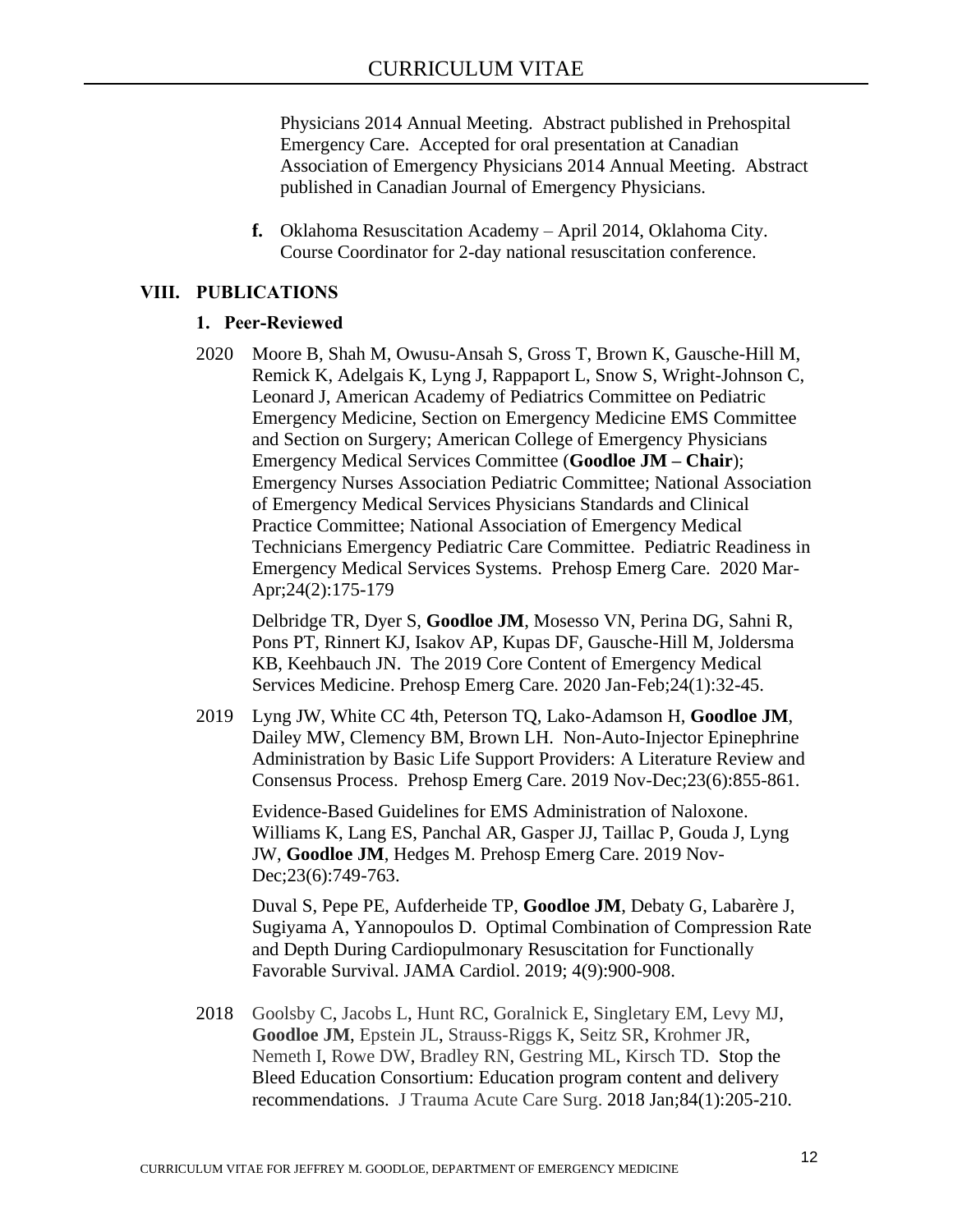2017 **Goodloe JM**, Idris AH. Metrics Save Lives: Value and Hurdles Faced. Curr Opin Crit Care. 2017 Jun;23(3):204-208.

**Goodloe JM**, Knoles CL, McAnallen D, Cox ML, Howerton DS. When Is the Need for Speed? A Data Driven Approach to Response Time Reform. Journal of Emergency Medical Services. 2017 Feb; 42(2):30-38.

Lurie K, Frascone RJ, **Goodloe JM**. Resuscitation GEMS. Resuscitation Outcomes Consortium (ROC) Studies Dig Deep into the Science of CPR. Journal of Emergency Medical Services. 2017 Jan; 42(1): 28-32.

- 2016 Fischer PE, Bulger EM, Perina DG, Delbridge TR, Gestring ML, Fallat ME, Shatz DV, Doucet J, Levy M, Stuke L, Zietlow SP, **Goodloe JM**, VanderKolk WE, Fox AD, Sanddal ND. Guidance Document for the Prehospital Use of Tranexamic Acid in Injured Patients. Prehosp Emerg Care. 2016 Sep-Oct;20(5):557-9.
- 2015 Yannopoulos D, Aufderheide TP, Abella BS, Duval S, Frascone RJ, **Goodloe JM**, Mahoney BD, Nadkarni VM, Halperin HR, O'Connor R, Idris AH, Becker LB, Pepe PE. Quality of CPR: An Important Effect Modifier in Cardiac Arrest Clinical Outcomes and Intervention Effectiveness Trials. Resuscitation. 2015 Sept; 94:106-13.

**Goodloe JM** and Gerecht R. TXA in the USA. Tranexamic Acid's Potentially Bright Future Relies on Collaborative Data. Journal of Emergency Medical Services, 2015 Apr; 40(4):30-5.

2014 **Goodloe JM.** Stay on Time. A Conversation about the Importance of Count and Cadence of Chest Compressions. Journal of Emergency Medical Services, 39(11) Nov Suppl:36-40.

**Goodloe JM**, Wayne M, Proehl J, Levy MK, Yannopoulos D, Thigpen K, O'Connor RE. Optimizing Neurologically Intact Survival from Sudden Cardiac Arrest: A Call to Action. West J Emerg Med. 2014 Nov:15(7)803-7.

**Goodloe JM**, Dailey MW, Heightman AJ. Armed with Naloxone. Journal of Emergency Medical Services, 39(8) Aug 28-33.

**Goodloe JM**. Not So Fast on Naloxone? There's Growing Support for Non-Paramedic Use but Keep These Cautions in Mind. (Cover Article). EMS World, 43(5):51-52.

2013 **Goodloe JM**, Purser J. Praxis for Anaphylaxis: Critical Updates in Assessment and Management of Anaphylactic Shock. Journal of Emergency Medical Services, 38(10) Oct 52-56.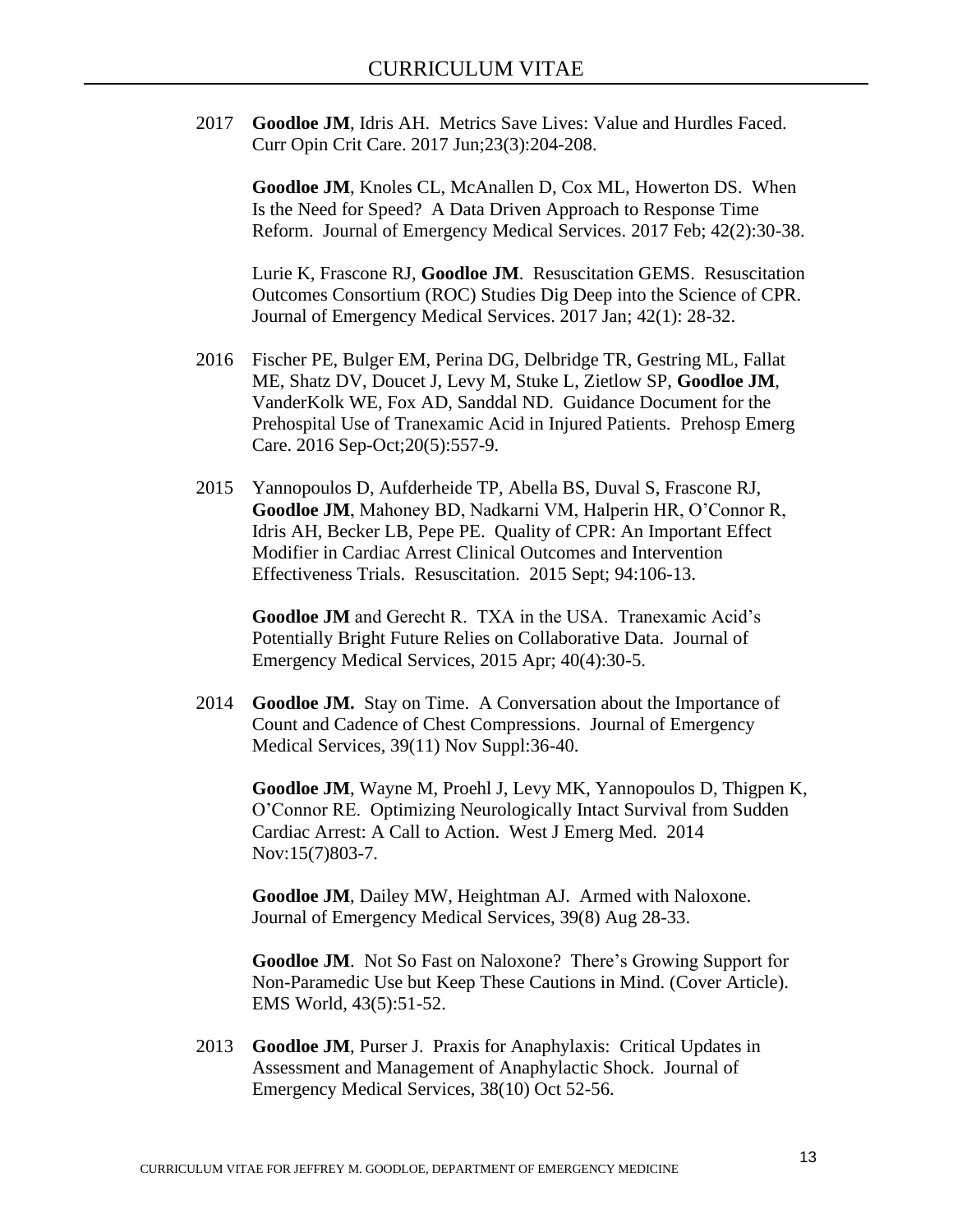2013 **Goodloe JM**, Purser J. ABCs of Epinephrine Autoinjectors. Journal of Emergency Medical Services, 38(10) Oct 54.

**Goodloe JM**, Howerton DS, McAnallen D, Reed H. How Can Tranexamic Acid Help in EMS? TXA Offers New Hope for an Old Challenge in Traumatic Hemorrhagic Shock EMS World, 42(5): I5-6.

**Goodloe JM**, Howerton DS, McAnallen D, Reed H. TXA: A Difference-Maker for Trauma Patients? Role of Tranexamic Acid in EMS & Preoperative Trauma Management. Journal of Emergency Medical Services, 38(4) Apr 60-65.

**Goodloe JM**, Howerton DS, Appleby T. Putting Standards on the Map: Oklahoma Leaders Create Comprehensive Set of Evidence-Based Protocols. Journal of Emergency Medical Services, 38(2) Feb 36-38.

2012 **Goodloe JM.** Review of Bobrow et al. Research Manuscript on Layperson Compression-Only CPR. 2013 Lifelong Learning and Self-Assessment Study Guide. EB Medicine.

Whelan LJ, Justice WA, **Goodloe JM**, Dixon JD, Thomas SH. Trauma Ultrasound in Civilian Tactical Medicine. Emergency Medicine International, 2012; 2012:781570. Epub Nov 15.

**Goodloe JM**, Reginald TJ, Howerton DS, Winham JO, Appleby T. Attacking Cardiac Arrest, Part II: Feedback-Driven Team Performance Impacts Survival. Journal of Emergency Medical Services, 37(9) Sept, 34-39.

**Goodloe JM**, Reginald TJ, Howerton DS, Winham JO, Appleby T. Attacking Cardiac Arrest: Good Science & Enthusiasm Drive Survival Rates in Oklahoma. Journal of Emergency Medical Services, 37(8) Aug, 52-57.

Arthur AO, **Goodloe JM**, Thomas SH. Subcutaneous Fluid Administration: A Potentially Useful Tool in Prehospital Care. Emergency Medicine International, 2012; 2012:904521. Epub May 9.

Deal KE, Synovitz CK, **Goodloe JM**, King B, Stewart CE. Tulsa Oklahoma Oktoberfest Tent Collapse Report. Emergency Medicine International, 2012; 2012:729795. Epub May 9.

Howerton DS, Winham JO, Reginald TJ, **Goodloe JM**. Beyond Basic Training: How EMT-Basics Can Assist in 12-Lead EKG Acquisition and Transmission. EMS World, 41(5) May 2012 EMS Innovations Supplement, I4-I5.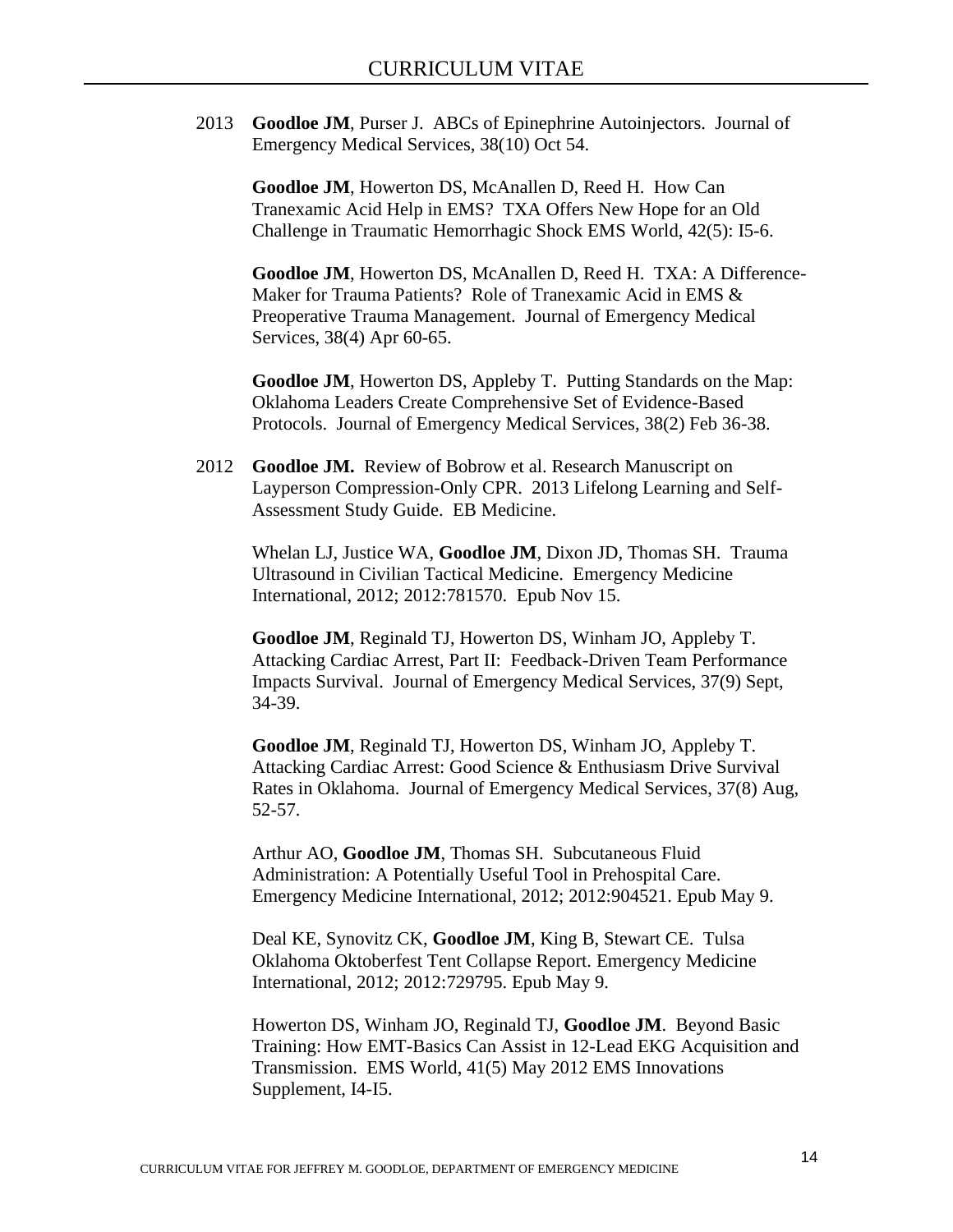2012 Justice W, Massie K, **Goodloe JM**. Prepared for the Worst: Tactical Training Offers Many Benefits to EMS. Journal of Emergency Medical Services, 37(5) May, 46-50.

**Goodloe JM**, Crowder CJ, Arthur AO, and Thomas SH. EMS Stretcher "Misadventures" in a Large, Urban EMS System: A Descriptive Analysis of Contributing Factors and Resultant Injuries. Emergency Medicine International, 2012; 2012:745706. Epub Apr 23.

Holder P, Arthur AO, Thiems G, Redmon T, Thomas M, **Goodloe JM**, Reginald TJ, Thomas SH. Patients Refusing Prehospital Transport Are Increasingly Likely to Be Geriatric. Emergency Medicine International, 2012; 2012:905976. Epub Feb 19.

**Goodloe JM.** Basic Capnography: Advancing BLS Patient Assessment & Management. Journal of Emergency Medical Services, 37(3) March, Rapid Results Capnography: A Key Patient Assessment Tool Supplement, S4-S7.

2011 **Goodloe JM**. Drug Shortages. Tips to Turn Dilemmas into Discoveries. Journal of Emergency Medical Services, 36(12) December, 36-37.

**Goodloe JM.** [Inventory Management Tips Might Improve Effects of](http://www.jems.com/article/administration-and-leadership/inventory-management-tips-might-improve)  [Drug Shortage.](http://www.jems.com/article/administration-and-leadership/inventory-management-tips-might-improve) jems.com. December 1.

2010 **Goodloe JM**. The STEMI Care Race (La course de relais de la prise en charge des patients STEMI). 3SM Magazine du Service de Santé et de Secours Médical des Sapeurs-Pompiers. December 2010 No. 7.

Soliman CE, **Goodloe JM**, Thomas SH. Prehospital trauma analgesia. Reanoxyo: Revue du Club des Anesthésistes-Réanimateurs et Urgentists Militaires 2010; Volume 26(2): 38-39.

**Goodloe JM** and Reginald TJ. Chill Factor: Why the Hottest Thing in EMS is Cold. Journal of Emergency Medical Services, 35(2) February, 44-53.

Mechem CC, **Goodloe JM**, Richmond NJ, Kaufman BJ, Pepe PE. Resuscitation Center Designation: Recommendations for Emergency Medical Services Practices. Prehospital Emergency Care, 14(1), 51-61.

2008 **Goodloe JM**, Stewart CE, Synovitz CK, Deal KE. Big Top Incident: Tulsa EMS Responds to Tent Collapse. Journal of Emergency Medical Services, 33(9) September, 42-44.

Myers JB, Slovis CM, Eckstein M, **Goodloe JM**, Isaacs SM, Loflin JR, Mechem CC, Richmond NJ, Pepe PE. Evidence Based Performance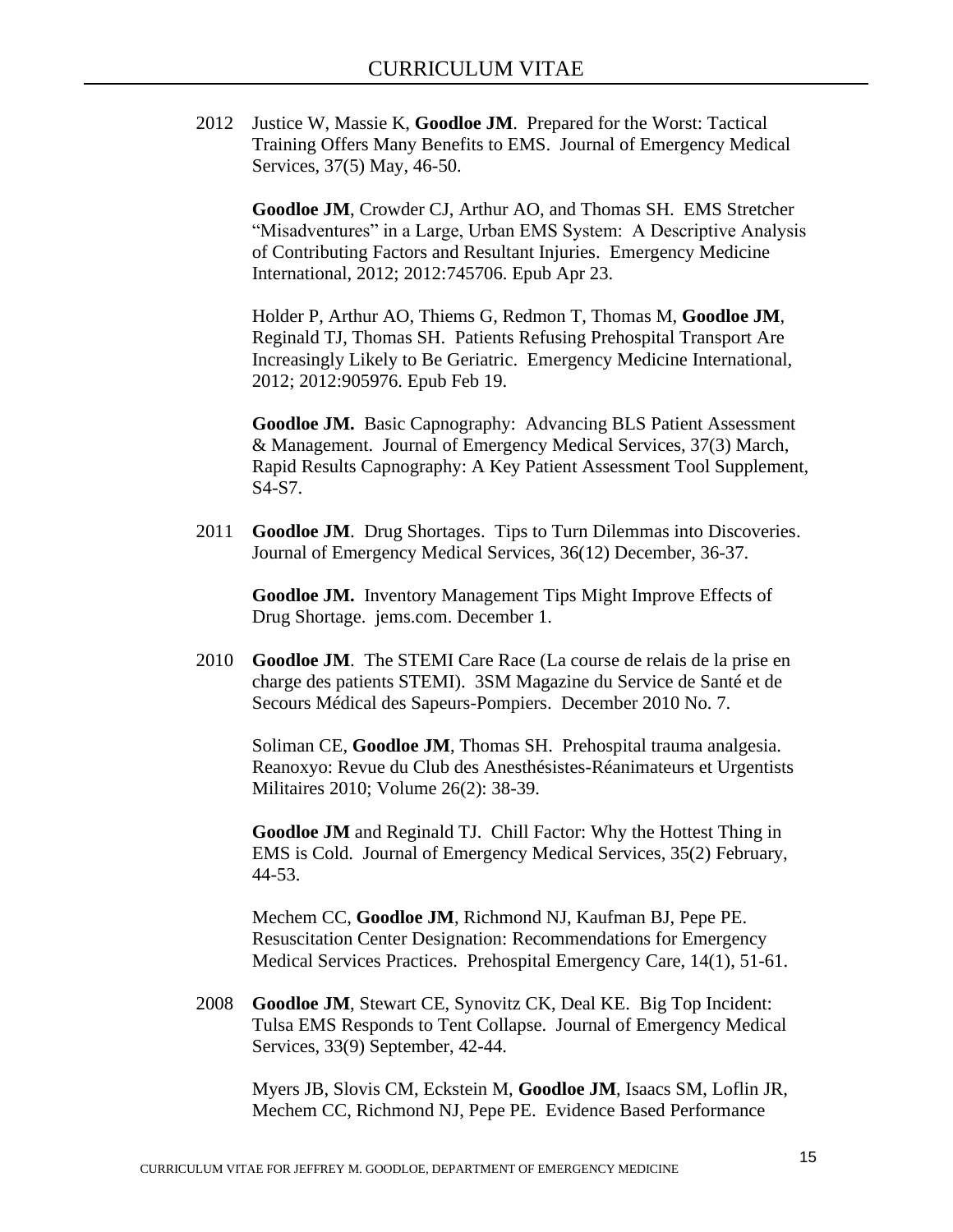Measures for Emergency Medical Services Systems: A Model for Expanded EMS Benchmarking. Prehospital Emergency Care, 12(2), 141-151.

#### **Non-peer reviewed**

- 2016 **Goodloe JM**. Emergency Physicians Encouraged to Draw Attention to Pharmaceutical Drug Shortages. ACEP Now Newsletter. March 16. Accessible at acepnow.com
- 2014 The Mobile Integrated Healthcare Practice Collaborative including **Goodloe JM**. "Program Evaluation" Principles for Establishing a Integrated Healthcare Practice. Medtronic Philanthropy. Accessible at mihpresources.com
- 2009 **Goodloe JM**. The STEMI Care Race: Gunder Haag and Roger Bannister must surely be proud of EMS. Eye of the Eagle Column. jems.com.

#### July30.

#### **2. Chapters in Textbooks**

2017 **Goodloe JM**. "Bronchitis, Pneumonia, and SARS" Tintinalli's Emergency Medicine Manual: 8th Edition. Cline DC, Ma OJ, Cydulka RK, Meckler GD, Handler DA, Thomas ST (Eds) McGraw Hill. New York, USA.

Thomas SH and **Goodloe JM**. "Foreign Bodies" Rosen's Emergency Medicine - Concepts and Clinical Practice: 9th Edition. Marx J, Hockberger R, Walls R (Eds) Mosby.

(IN PRESS) Goodloe **JM**, Lippmann M, Fowler R. "Evidence Based EMS Medicine" Paramedic Textbook. Navarro K and Hsieh A (Eds) FA Davis, Philadelphia, USA.

2015 Seth NB and **Goodloe JM**. "EMS Finance" Cooney's EMS Medicine. Cooney DR (Ed) McGraw Hill. New York, USA.

Hogue TD and **Goodloe JM**. "Measuring Performance" Cooney's EMS Medicine. Cooney DR (Ed) McGraw Hill. New York, USA.

Braithwaite SA and **Goodloe JM**. "Blunt Trauma Considerations" Emergency Medical Services: Clinical Practice and Systems Oversight. Brice J, Cone D, Delbridge T, Myers B (Eds) Wiley. Hoboken, New Jersey, USA.

Hinchey PR and Goodloe JM. "Finance" Emergency Medical Services: Clinical Practice and Systems Oversight. Brice J, Cone D, Delbridge T, Myers B (Eds) Wiley. Hoboken, New Jersey, USA.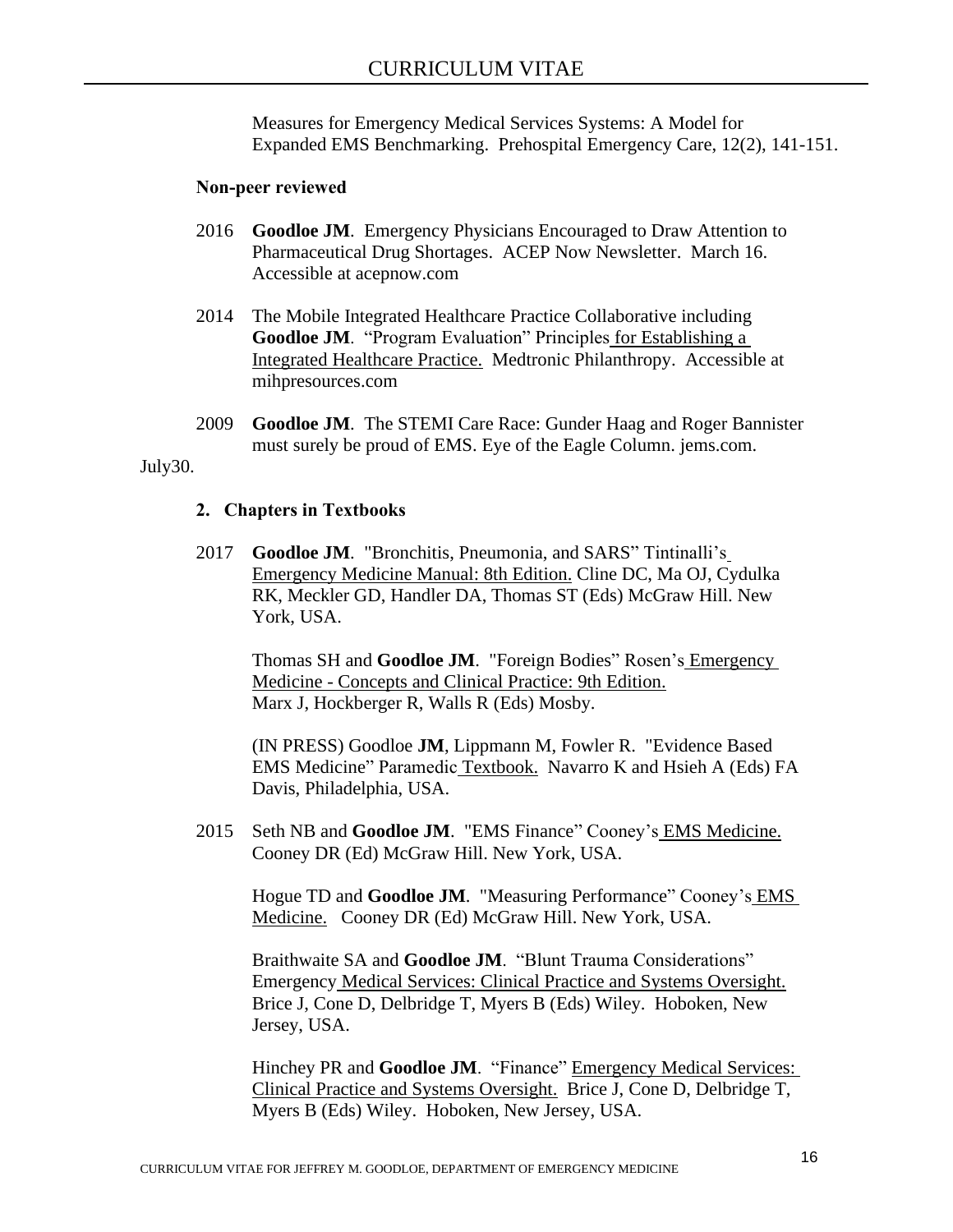2013 Thomas SH and **Goodloe JM**. "Foreign Bodies" Rosen's Emergency Medicine - Concepts and Clinical Practice: 8th Edition. Marx J, Hockberger R, Walls R (Eds) Mosby.

**Goodloe JM**. "Pneumonia, Bronchitis, and Upper Respiratory Tract Infection" Tintinalli's Emergency Medicine: Just the Facts, Third Edition. Cline DC, Ma OJ (Eds) McGraw Hill. New York, USA.

- 2012 **Goodloe JM**. "Avoid Hyperventilation in the Intubated Patient" and "Don't Underestimate Continuous Waveform Capnography in the Intubated Patient" Avoiding Common Errors in Prehospital Medicine. Lawner B, Slovis C, Fowler R, Pepe P, Mattu A, Marcucci L(Eds).
- 2012 **Goodloe JM**. "Bronchitis, Pneumonia, and SARS" Tintinalli's Emergency Medicine Manual: 7th Edition. Cline DC, Ma OJ, Cydulka RK, Meckler GD, Handler DA, Thomas ST (Eds) McGraw Hill. New York, USA.

**Goodloe JM** and Biddinger PD. "Prehospital care and emergency medical services" An Introduction to Clinical Emergency Medicine: 2nd Edition. Mahadevan SV and Garmel GM (Eds) Cambridge University Press, Cambridge, UK.

#### **Other:**

#### **a. Abstracts or Posters**

2017 **Goodloe JM** (presenter), Vinson LD (EM resident), Cox, ML, Burns BD. Paramedic compliance with a novel defibrillation strategy in a large, urban EMS system in the United States. Poster presentation. Canadian Association of Emergency Physicians Annual Meeting, Whistler, British Columbia. Abstract in Canadian Journal of Emergency Medicine 2017; 19 Suppl 1, S98.

**Goodloe JM** (presenter), Vinson LD (EM resident), Cox, ML, Burns BD. Morbid obesity association with return of spontaneous circulation from sudden cardiac arrest treated in a large, urban EMS system in the United States. Poster presentation. Canadian Association of Emergency Physicians Annual Meeting, Whistler, British Columbia. Abstract in Canadian Journal of Emergency Medicine 2017; 19 Suppl 1, S97-98.

2016 Duval S, Pepe PE, **Goodloe JM**, Sugiyama A, Yannopoulos D. The CPR "Sweeter Spot": A Target Combination of Optimal Chest Compression Rate and Depth to Achieve Survival with Favorable Neurological Function After Out of Hospital Cardiac Arrest. [abstract] Circulation 2016;134 Suppl 1: A19230.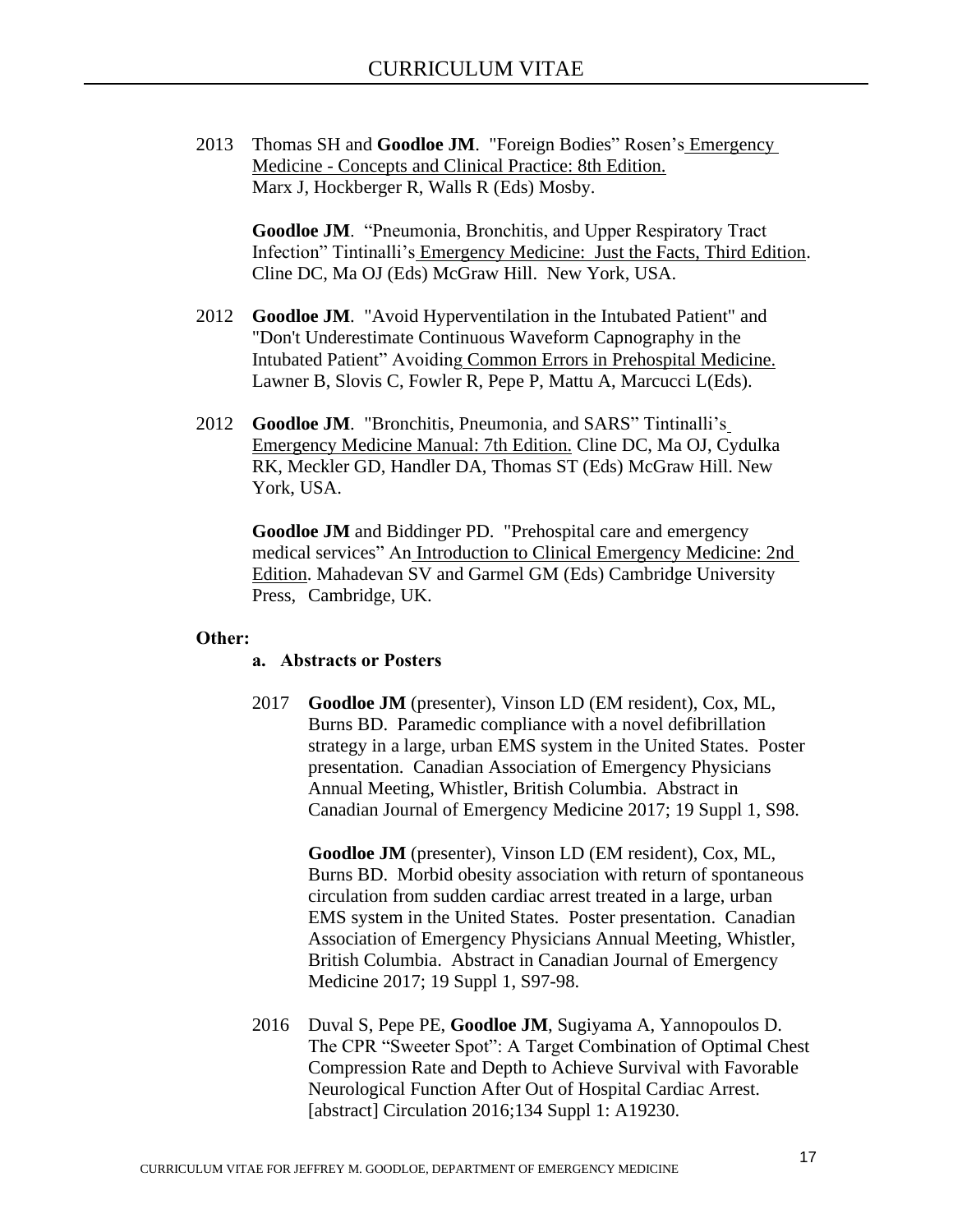2015 **Goodloe JM** (presenter), Arthur AO, Arthur EN (high school student), Reed H. Prevalence and Survival Impact of Bystander Cardiopulmonary Resuscitation in Sudden Cardiac Arrest Victims Treated by a Large, Urban EMS System in North America. Oral Presentation. Canadian Association of Emergency Physicians Annual Meeting, Edmonton, Alberta. Abstract in Canadian Journal of Emergency Medicine 2015; 17 Suppl 2, S22-3.

> **Goodloe JM** (presenter), Arthur AO, Arthur EN (high school student), Reed H. Demographics of Twenty-One Years of Sudden Cardiac Arrest Victims Treated by a Large, Urban EMS System in North America. Poster Presentation. Canadian Association of Emergency Physicians Annual Meeting, Edmonton, Alberta. Abstract in Canadian Journal of Emergency Medicine 2015; 17 Suppl 2, S64-5.

**Goodloe JM** (presenter), Arthur AO, Arthur EN (high school student), Braithwaite SA, Reed H. The Prevalence and Impact of Ventricular Fibrillation as the Initial Cardiac Arrest Dysrhythmia Twenty Years in a Large, Urban EMS System. Poster Presentation. Canadian Association of Emergency Physicians Annual Meeting, Edmonton, Alberta. Abstract in Canadian Journal of Emergency Medicine 2015; 17 Suppl 2, S64. Poster Presentation. National Association of EMS Physicians Annual Meeting, New Orleans, Louisiana. Abstract in Prehospital Emergency Care 19(1), 156.

Mahoney B, Yannopoulos D, Aufderheide T, Abella B, Duval S, Frascone R, **Goodloe J**, Nadkarni V, Halperin H, O'Connor R, Idris A, Pepe P, Becker L. The Effect of CPR Quality: A Confounder of CPR Clinical Trials and Important National Healthcare Issue. Poster Presentation. National Association of EMS Physicians Annual Meeting, New Orleans, Louisiana. Abstract in Prehospital Emergency Care 19(1), 156.

2014 **Goodloe JM** (presenter), Martinez M (EM resident/presenter), Arthur AO, Parker S (undergraduate student), Thomas SH. Tourniquet Utilization Patterns & Impacts on Hemostasis in a Large, Urban EMS System. Poster Presentation. National Association of EMS Physicians Annual Meeting, Tucson, Arizona. Abstract in Prehospital Emergency Care 18(1), 161-162. Poster Presentation. Canadian Association of Emergency Physicians Annual Meeting, Ottawa, Ontario. Abstract in Canadian Journal of Emergency Medicine 2014; 16 Suppl 1, S52. Poster Presentation. International Conf for Emergency Medicine, Hong Kong, China.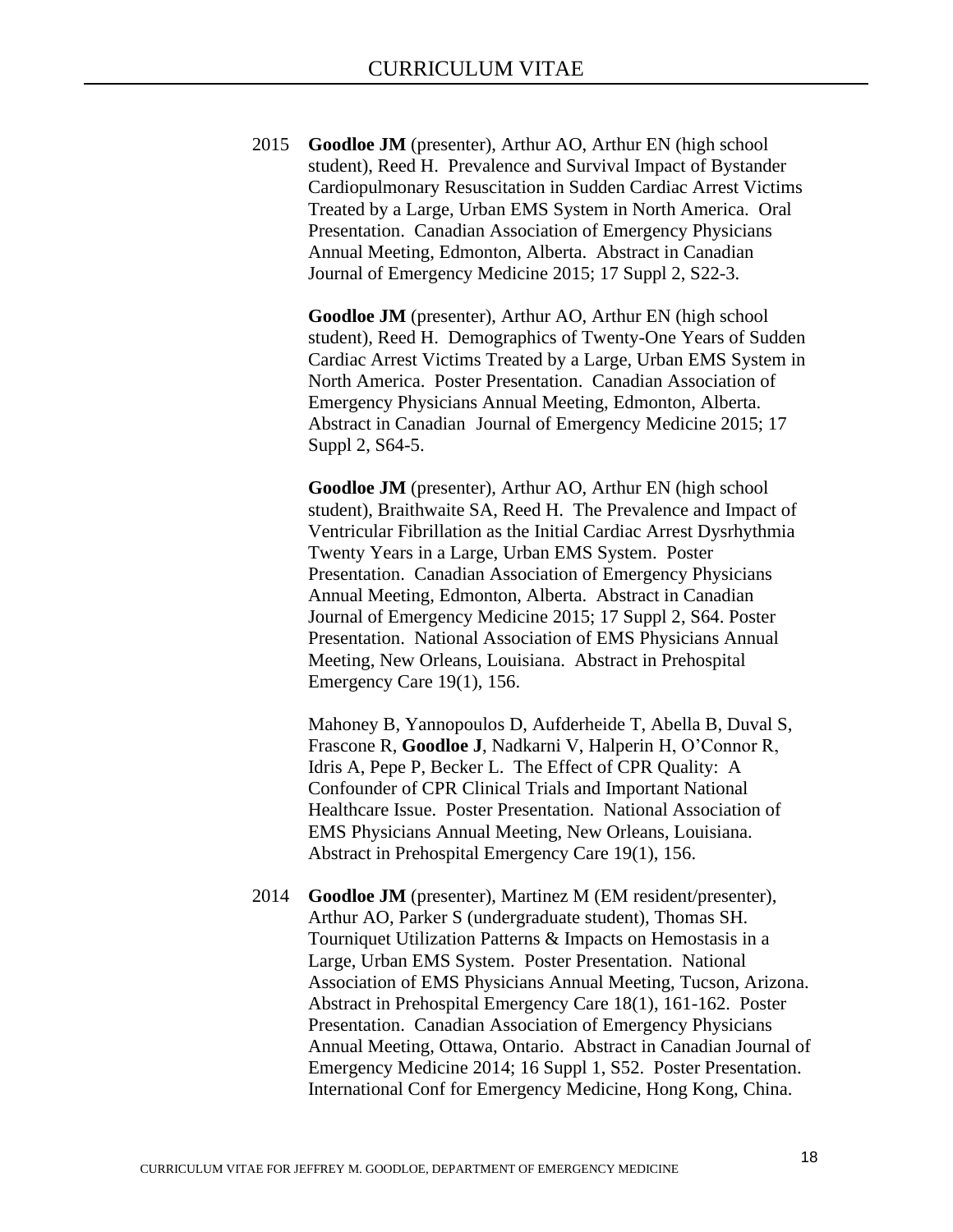2014 **Goodloe JM** (presenter), Arthur AO, Holder P (EM resident), Murry W (medical student), Witmer JW, Higgins L (undergraduate student), Thomas SH. Airway Management Practices in Adult Non-Traumatic Cardiac Arrest in a Large, Urban EMS System. Poster Presentation. National Association of EMS Physicians Annual Meeting, Tucson, Arizona. Abstract in Prehospital Emergency Care 18(1), 136-137. Poster Presentation. Canadian Association of Emergency Physicians Annual Meeting, Ottawa, Ontario. Abstract in Canadian Journal of Emergency Medicine 2014; 16 Suppl 1, S88. Poster Presentation. International Conf for Emergency Medicine, Hong Kong, China.

> **Goodloe JM** (presenter), Arthur AO, Holder P (EM resident), Murry W (medical student), Witmer JW, Higgins L (undergraduate student), Thomas SH. Endotracheal Intubation in Adult Non-Traumatic Cardiac Arrest in a Large, Urban EMS System. Poster Presentation. National Association of EMS Physicians Annual Meeting, Tucson, Arizona. Abstract in Prehospital Emergency Care 18(1), 136-137. Poster Presentation. Canadian Association of Emergency Physicians Annual Meeting, Ottawa, Ontario. Abstract in Canadian Journal of Emergency Medicine 2014; 16 Suppl 1, S88. Poster Presentation. International Conference for Emergency Medicine, Hong Kong, China.

**Goodloe JM** (presenter), Arthur AO, Letson C (undergraduate student), Witmer JW, Thomas SH. Adenosine Utilization and Effect on Supraventricular Tachycardia in a Large, Urban EMS System. Poster Presentation. National Association of EMS Physicians Annual Meeting, Tucson, Arizona. Abstract in Prehospital Emergency Care 18(1), 128. Poster Presentation. Canadian Association of Emergency Physicians Annual Meeting, Ottawa, Ontario. Abstract in Canadian Journal of Emergency Medicine 2014; 16 Suppl 1, S87-88. Poster Presentation. International Conf for Emergency Medicine, Hong Kong, China.

**Goodloe JM** (presenter), Arthur AO, Cory B (EM resident), McNitt W (medical student), Thomas SH. Presentation of Acute Allergic Reactions in a Large, Urban EMS System. Poster Presentation. Poster Presentation. Canadian Association of Emergency Physicians Annual Meeting, Ottawa, Ontario. Abstract in Canadian Journal of Emergency Medicine 2014; 16 Suppl 1, S88-89. Poster Presentation. International Conference for Emergency Medicine, Hong Kong, China.

**Goodloe JM** (presenter), Arthur AO, Genzel R, Burns BD (presenter), Thomas SH. Mass Gathering Medical Care in a Motorsports Event-Based Collaborative Training Program.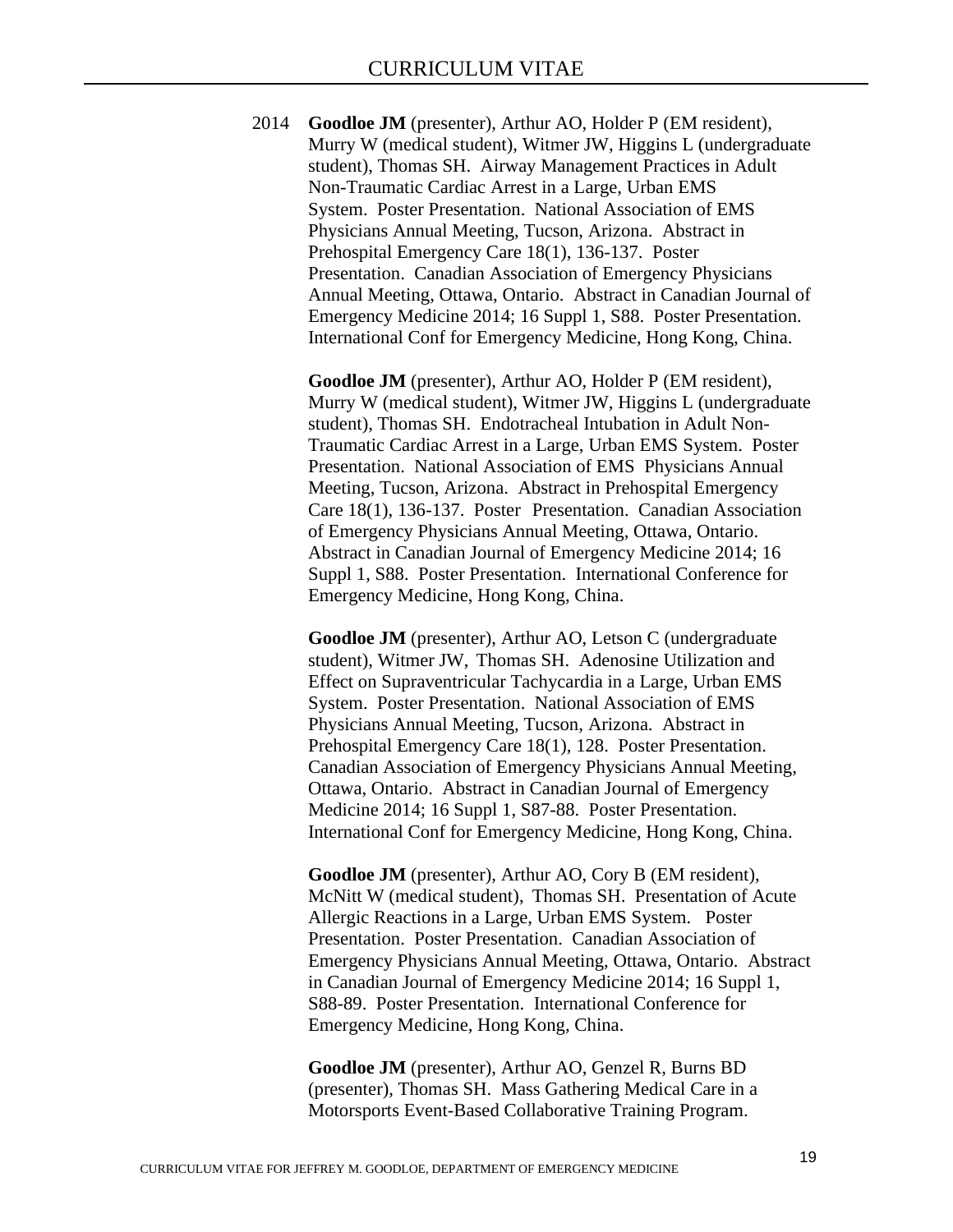Innovations in EMS Fellowship Education Poster Presentation. National Association of EMS Physicians Annual Meeting, Tucson, Arizona. Abstract in Prehospital Emergency Care 18(2). Poster Presentation. Canadian Association of Emergency Physicians Annual Meeting, Ottawa, Ontario. Abstract in Canadian Journal of Emergency Medicine 2014; 16 Suppl 1, S35.

- 2014 **Goodloe JM** (presenter), Arthur AO, Justice W, Massie K, Burns BD (presenter), Thomas SH. Tactical EMS Care in a Military Medicine, Law Enforcement, and Emergency Medicine Collaborative Training Program. Innovations in EMS Fellowship Education Poster Presentation. National Association of EMS Physicians Annual Meeting, Tucson, Arizona. Abstract in Prehospital Emergency Care 18(2). Poster Presentation. Canadian Association of Emergency Physicians Annual Meeting, Ottawa, Ontario. Abstract in Canadian Journal of Emergency Medicine 2014; 16 Suppl 1, S66-67.
- 2013 Beck EH (presenter), White L, **Goodloe J**, Myers B, Moy H, Tan D, Bourne S, Beeson J, Craig A, Racht E, Mellor J. Mobile Integrated Healthcare Practice: Improving Population Health Through Innovative Alignment of Existing Mobile Health Infrastructure. Poster Presentation. American Public Health Association Annual Meeting, Boston, Massachusetts.

**Goodloe JM** (presenter), Arthur AO, Rhoades T (medical student), Holder P (EM resident), Winham JW, Thomas SH. EMT-Basic Acquisition and Transmission of 12-lead ECG Using a Novel Device (ReadyLink™). Poster Presentation, Canadian Association of Emergency Physicians Annual Meeting, Vancouver, British Columbia. Abstract in Canadian Journal of Emergency Medicine 2013; 15 Suppl 1, S44.

Kallsen T (medical student), Arthur AO, Thomas SH, **Goodloe JM** (presenter). EMS Stretcher "Misadventures" in a Large, Urban EMS System: A Longitudinal Analysis of Contributing Factors and Resultant Injuries. Poster Presentation, Canadian Association of Emergency Physicians Annual Meeting, Vancouver, British Columbia. Abstract in Canadian Journal of Emergency Medicine 2013; 15 Suppl 1, S59-60.

Crane RD (EM resident), Arthur AO, Dunn K (medical student), Thomas ST, **Goodloe JM** (presenter). Emergency Medical Services Initiation of Therapeutic Hypothermia in Post-Return of Spontaneous Circulation from Cardiac Arrest: Chillingly Low Rates and Contributing Factors. Oral Presentation, Canadian Association of Emergency Physicians Annual Meeting,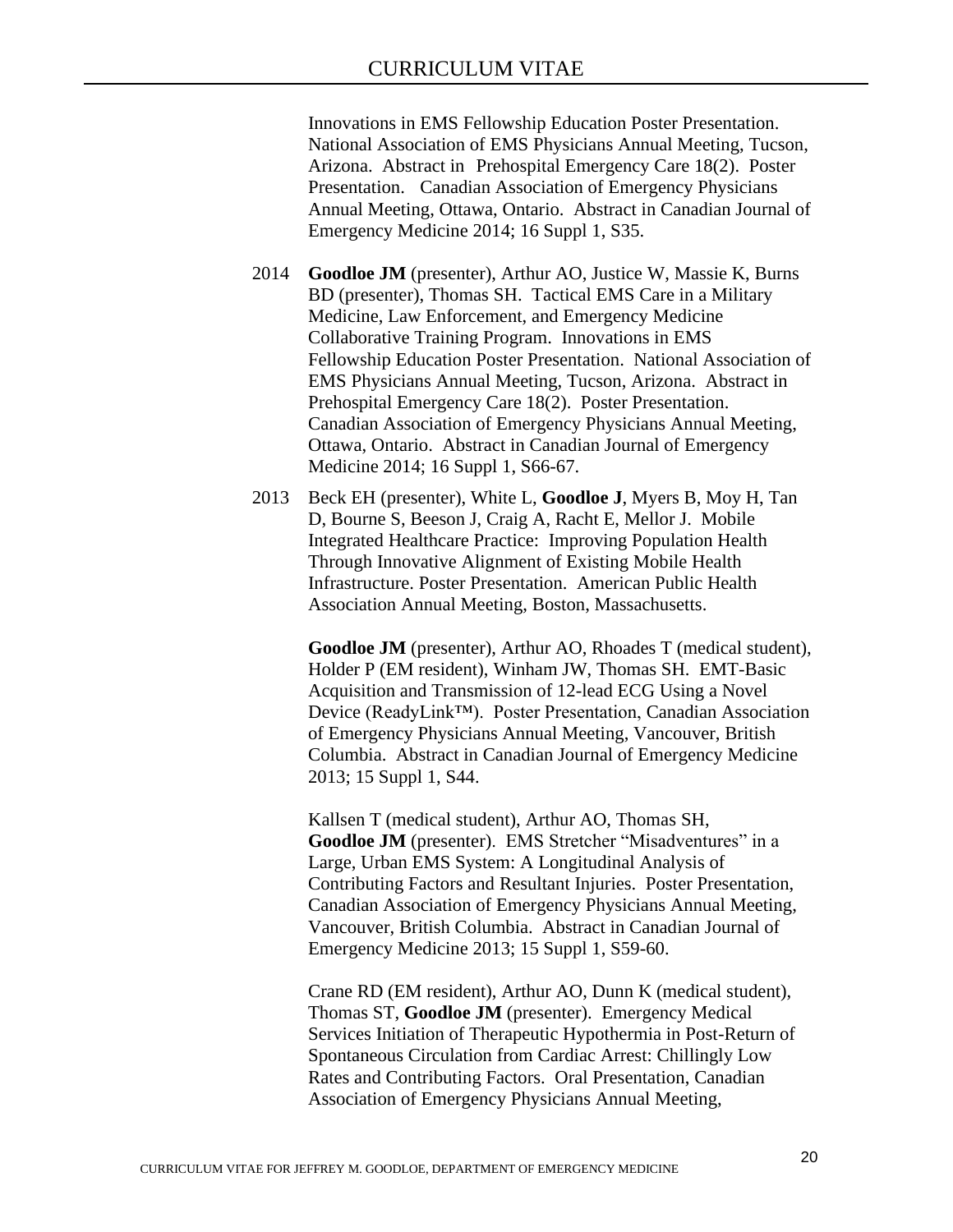Vancouver, British Columbia. Abstract in Canadian Journal of Emergency Medicine 2013; 15 Suppl 1, S18-19.

2013 **Goodloe JM** (presenter), Lehrfeld D (EMS fellow), Schrank K. A Nationwide Survey of Emergency Medical Services Standards of Care for Cardiac Arrest – Variability Amongst America's Largest Urban Systems. Oral Presentation, Canadian Association of Emergency Physicians Annual Meeting, Vancouver, British Columbia. Abstract in Canadian Journal of Emergency Medicine 2013; 15 Suppl 1, S19.

> Williams E (EM resident), Reginald TJ, Likens J, Arthur AO, Notley D (medical student), Thomas ST, **Goodloe JM** (presenter). Parenteral Dextrose Utilization in a Large, Urban EMS System. Poster Presentation, Canadian Association of Emergency Physicians Annual Meeting, Vancouver, British Columbia. Abstract in Canadian Journal of Emergency Medicine 2013; 15 Suppl 1, S59.

**Goodloe JM**, Arthur AO (presenter), Rhoades T (medical student), Holder P (EM resident), Winham JW, Thomas SH. EMT-Basic Acquisition and Transmission of 12-lead ECG Using a Novel Device (ReadyLink™). Poster Presentation, Society for Academic Emergency Medicine Annual Meeting, Atlanta, Georgia. Abstract in Academic Emergency Medicine, 20(5), Suppl 1, S272.

**Goodloe JM** (presenter), Arthur AO, Rhoades T (medical student), Holder P (EM resident), Winham JW, Thomas SH. EMT-Basic Acquisition and Transmission of 12-lead ECG Using a Novel Device (ReadyLink™). Poster Presentation, American College of Cardiology Annual Meeting, San Francisco, California. Abstract in Journal of American College of Cardiology (JACC), March 12,  $61(10_S)$ , Supplement A.

Kallsen T (medical student/presenter), Arthur AO, Thomas SH, **Goodloe JM**. EMS Stretcher "Misadventures" in a Large, Urban EMS System: A Longitudinal Analysis of Contributing Factors and Resultant Injuries. Poster Presentation, National Association of EMS Physicians Annual Meeting, Bonita Springs, Florida. Abstract in Prehospital Emergency Care 17(1), 109-110.

Dixon JD, Arthur AO, Williams E (EM resident), **Goodloe JM** (presenter), Thomas SH. Ambulance Patients are More (or Less) Likely to be Insured. Poster Presentation, National Association of EMS Physicians Annual Meeting, Bonita Springs, Florida. Abstract in Prehospital Emergency Care 17(1), 132.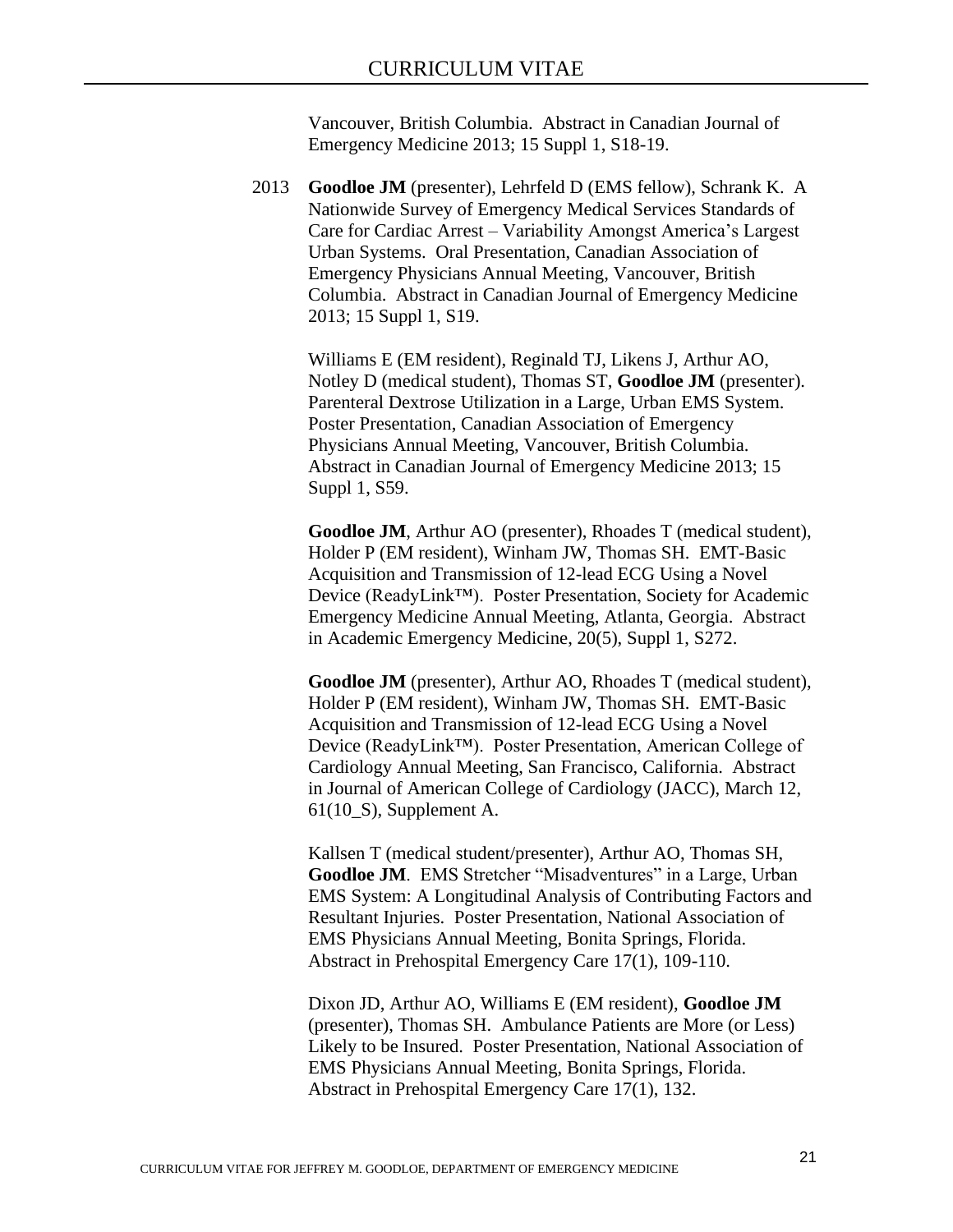2012 Crane RD (EM resident), Arthur AO, Dunn K (medical student), Thomas ST, **Goodloe JM** (presenter). Emergency Medical Services Initiation of Therapeutic Hypothermia in Post-Return of Spontaneous Circulation from Cardiac Arrest: Chillingly Low Rates and Contributing Factors. Poster Presentation, Texas Department of State Health Services 2012 EMS Conference, Austin, Texas.

> Williams E (EM resident), Reginald TJ, Likens J, Arthur AO, Notley D (medical student), Thomas ST, **Goodloe JM** (presenter). Parenteral Dextrose Utilization in a Large, Urban EMS System. Poster Presentation, Texas Department of State Health Services 2012 EMS Conference, Austin, Texas.

> **Goodloe JM**, Lehrfeld D (EMS fellow/presenter), Schrank K, Pepe PE. A Nationwide Survey of Emergency Medical Services Standards of Care for Cardiac Arrest – Variability Amongst America's Largest Urban Systems. Poster Presentation, Society for Academic Emergency Medicine Annual Meeting, Chicago, Illinois. Abstract in Academic Emergency Medicine, 19(4), Suppl 1, S260.

> **Goodloe JM** (presenter), Lehrfeld D (EMS fellow), Schrank K. A Nationwide Survey of Emergency Medical Services Standards of Care for Cardiac Arrest – Variability Amongst America's Largest Urban Systems. Poster Presentation, American College of Cardiology Annual Meeting, Chicago, Illinois. Abstract in Journal of the American College of Cardiology (JACC), March 27, 59(13), Supplement A, A87.

 **Goodloe JM** (presenter), Hartline J (medical student), Crane RD (EM resident), Johnson KV (medical student), Reddick EA (EM resident), Synovitz CK. A Statewide Survey of Emergency Department Standards of Care for Acute Coronary Syndromes - Variability and Opportunity for Advancement. Poster Presentation, American College of Cardiology Annual Meeting, Chicago, Illinois. Abstract in Journal of the American College of Cardiology (JACC), March 27, 59(13), Supplement A, A113

Hatfield J (EM resident), Arthur AO, Reddick E (EM resident/ presenter), Shear M (medical student), Stilwell A (student), **Goodloe JM**, Thomas ST. Availability of On-Site Helipads Among Acute Care Facilities in Oklahoma. Poster Presentation, National Association of EMS Physicians Annual Meeting, Tucson, Arizona. Abstract in Prehospital Emergency Care 16(1), 160.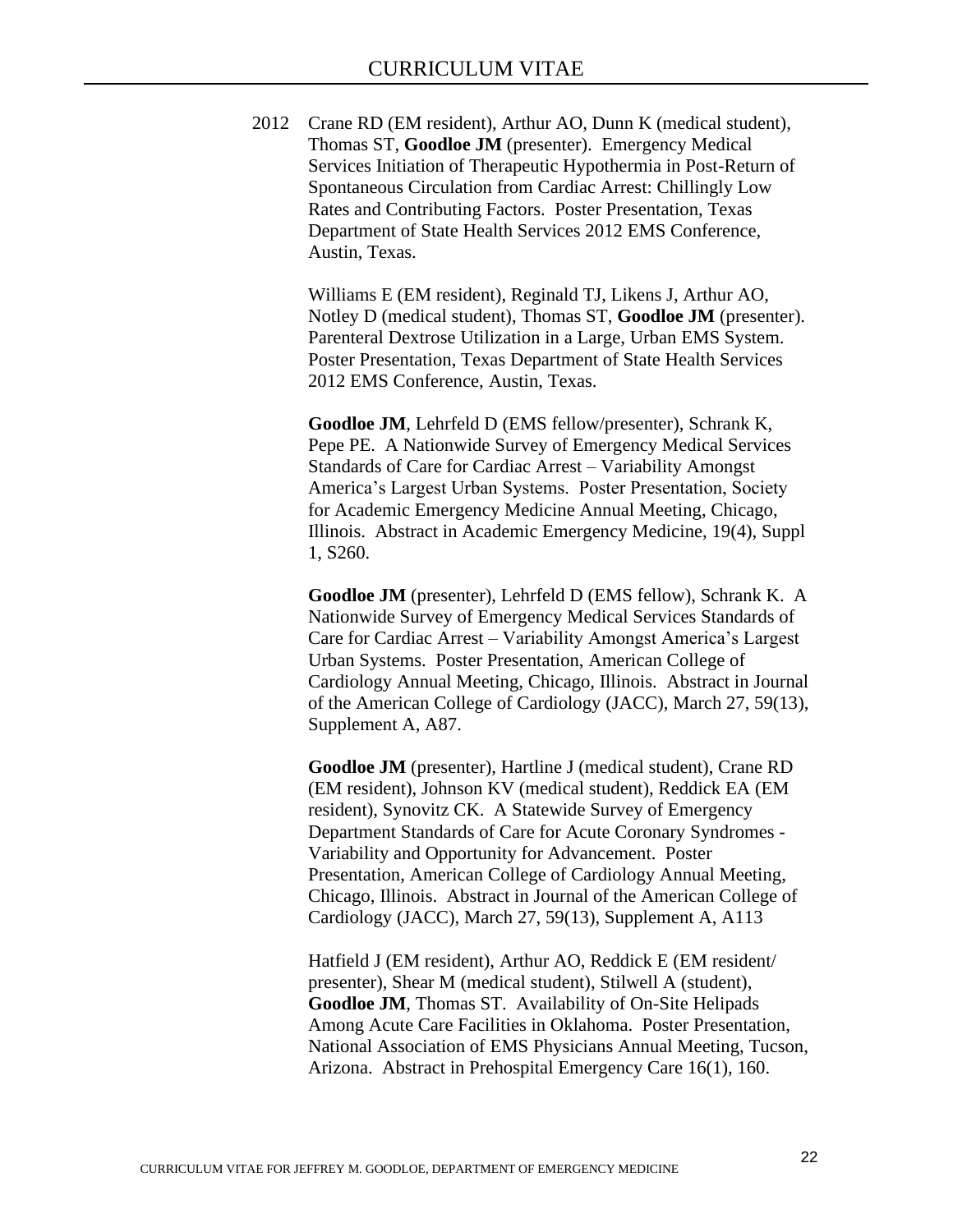2012 Arthur AO, Thomas ST, **Goodloe JM**, Reginald TJ, Thiems G (medical student), Redmon T (medical student), Holder P (medical student/presenter). Patients Refusing Prehospital Transport are Increasingly Likely to be Geriatric. Poster Presentation, National Association of EMS Physicians Annual Meeting, Tucson, Arizona. Abstract in Prehospital Emergency Care 16(1), 164.

> Reginald TJ, Crane RD (EM resident), Arthur AO, Dunn K (medical student), Thomas ST, **Goodloe JM** (presenter). Emergency Medical Services Initiation of Therapeutic Hypothermia in Post-Return of Spontaneous Circulation from Cardiac Arrest: Chillingly Low Rates and Contributing Factors. Poster Presentation, National Association of EMS Physicians Annual Meeting, Tucson, Arizona. Abstract in Prehospital Emergency Care 16(1), 182. Williams E (EM resident/presenter), Reginald TJ, Likens J, Arthur AO, Notley D (medical student), Thomas ST, **Goodloe JM**. Parenteral Dextrose Utilization in a Large, Urban EMS System. Poster Presentation, National Association of EMS Physicians Annual Meeting, Tucson, Arizona. Abstract in Prehospital Emergency Care 16(1), 187.

2011 **Goodloe JM** (presenter), Winham JO, Reginald TJ, Howerton DS, Appleby T, Arthur AO, Roper ED (EM resident), Thomas SH. A Statewide Survey of Emergency Medical Services Standards of Care for Acute Coronary Syndromes - Variability and Opportunity in a State Without Mandatory Statewide Treatment Protocols. Poster Presentation, Texas Department of State Health Services EMS Conference Research Forum. Austin, Texas.

> **Goodloe JM** (presenter), Crowder CJ (medical student), Arthur AO, Thomas SH. EMS Stretcher "Misadventures" in a Large, Urban EMS System: A Descriptive Analysis of Contributing Factors and Resultant Injuries. Poster Presentation, Texas Department of State Health Services EMS Conference Research Forum. Austin, Texas. Second Place Poster Award.

> **Goodloe JM** (presenter), Swope MS (EM resident), Arthur AO, Thomas SH. Use of an Ambulance Siren Low Frequency Enhancer, Howler™ in a Large, Urban Emergency Medical Services (EMS) System - Do Collision Rates Decrease? Poster Presentation, Texas Department of State Health Services EMS Conference Research Forum. Austin, Texas.

**Goodloe JM**, Winham JO, Reginald TJ (presenter), Howerton DS, Appleby T, Arthur AO, Roper ED (EM resident), Thomas SH. A Statewide Survey of Emergency Medical Services Standards of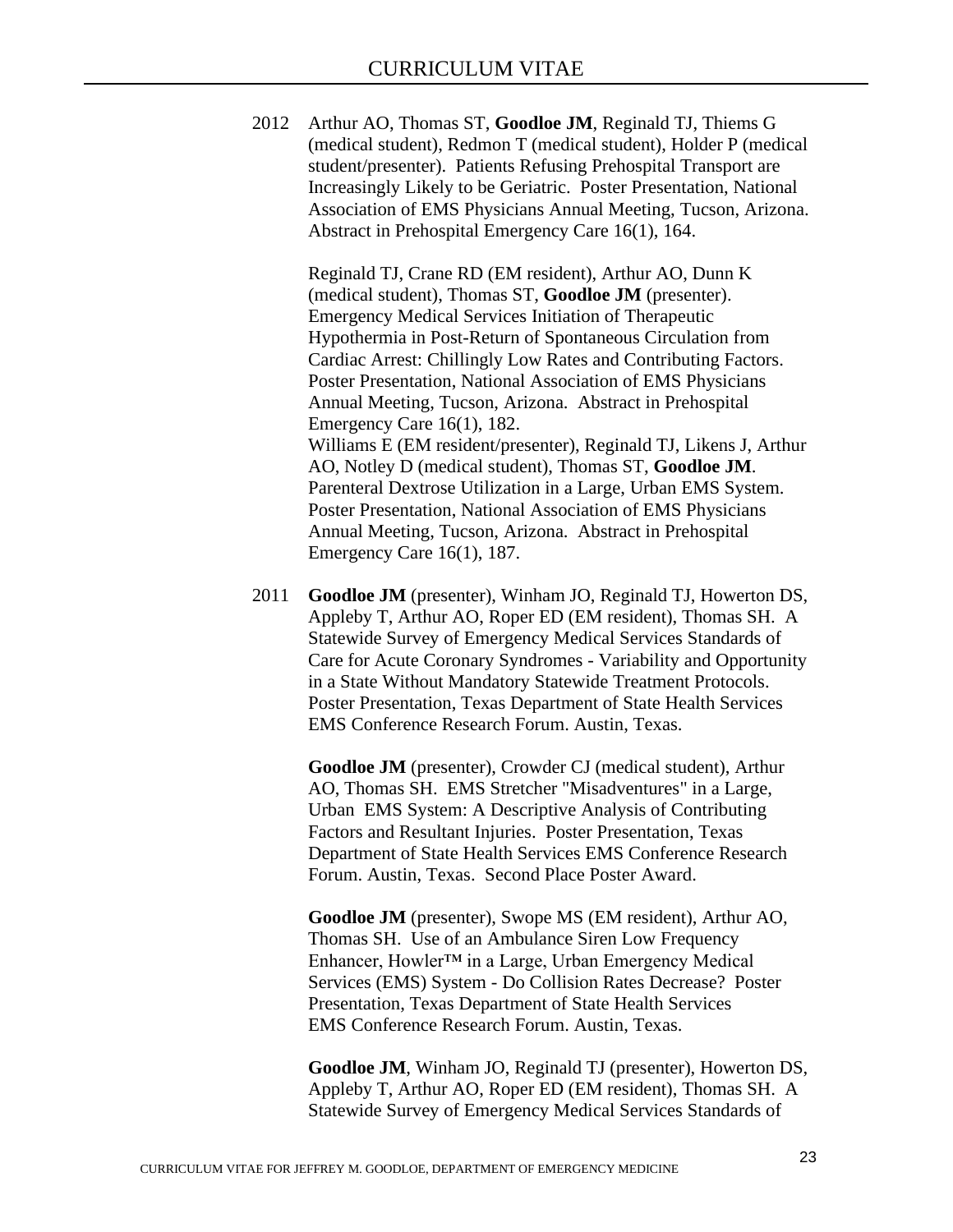Care for Acute Coronary Syndromes - Variability and Opportunity in a State Without Mandatory Statewide Treatment Protocols. Poster Presentation, University of Oklahoma - Tulsa Annual Research Forum.

2011 **Goodloe JM**, Crowder CJ (presenter/medical student), Arthur AO, Thomas SH. EMS Stretcher "Misadventures" in a Large, Urban EMS System: A Descriptive Analysis of Contributing Factors and Resultant Injuries. Poster Presentation, University of Oklahoma - Tulsa Annual Research Forum.

> **Goodloe JM**, Swope MS (presenter/EM resident), Arthur AO, Thomas SH. Use of an Ambulance Siren Low Frequency Enhancer, Howler™ in a Large, Urban Emergency Medical Services (EMS) System - Do Collision Rates Decrease? Poster Presentation, University of Oklahoma - Tulsa Annual Research Forum.

**Goodloe JM**, Hartline J (medical student), Crane RD (presenter/EM resident), Johnson KV (medical student), Reddick EA (EM resident), Synovitz CK. A Statewide Survey of Emergency Department Standards of Care for Acute Coronary Syndromes - Variability and Opportunity for Advancement. Poster Presentation, University of Oklahoma - Tulsa Annual Research Forum.

Brown EJ (presenter/EM resident), Synovitz CK, Gilpen J, **Goodloe JM**, Burns BD, Justice W, Halcome C. Residents Gain Confidence in Trauma Skills During SpecialOperations Medical Specialist Course. Poster Presentation, University of Oklahoma - Tulsa Annual Research Forum.

Brown B (presenter/EM resident), Reginald TJ, Williams E (medical student), **Goodloe JM**. Missed STEMI by ECG Software Analysis. Case Report Poster Presentation. University of Oklahoma - Tulsa Annual Research Forum.

G**oodloe JM** (presenter), Winham JO, Reginald TJ, Howerton DS, Appleby T, Arthur AO, Roper ED (EM resident), Thomas SH. A Statewide Survey of Emergency Medical Services Standards of Care for Acute Coronary Syndromes - Variability and Opportunity in a State Without Mandatory Statewide Treatment Protocols. Poster Presentation, National Association of EMS Physicians Annual Meeting. Bonita Springs, Florida. Abstract in Prehospital Emergency Care 15(1), 131-2.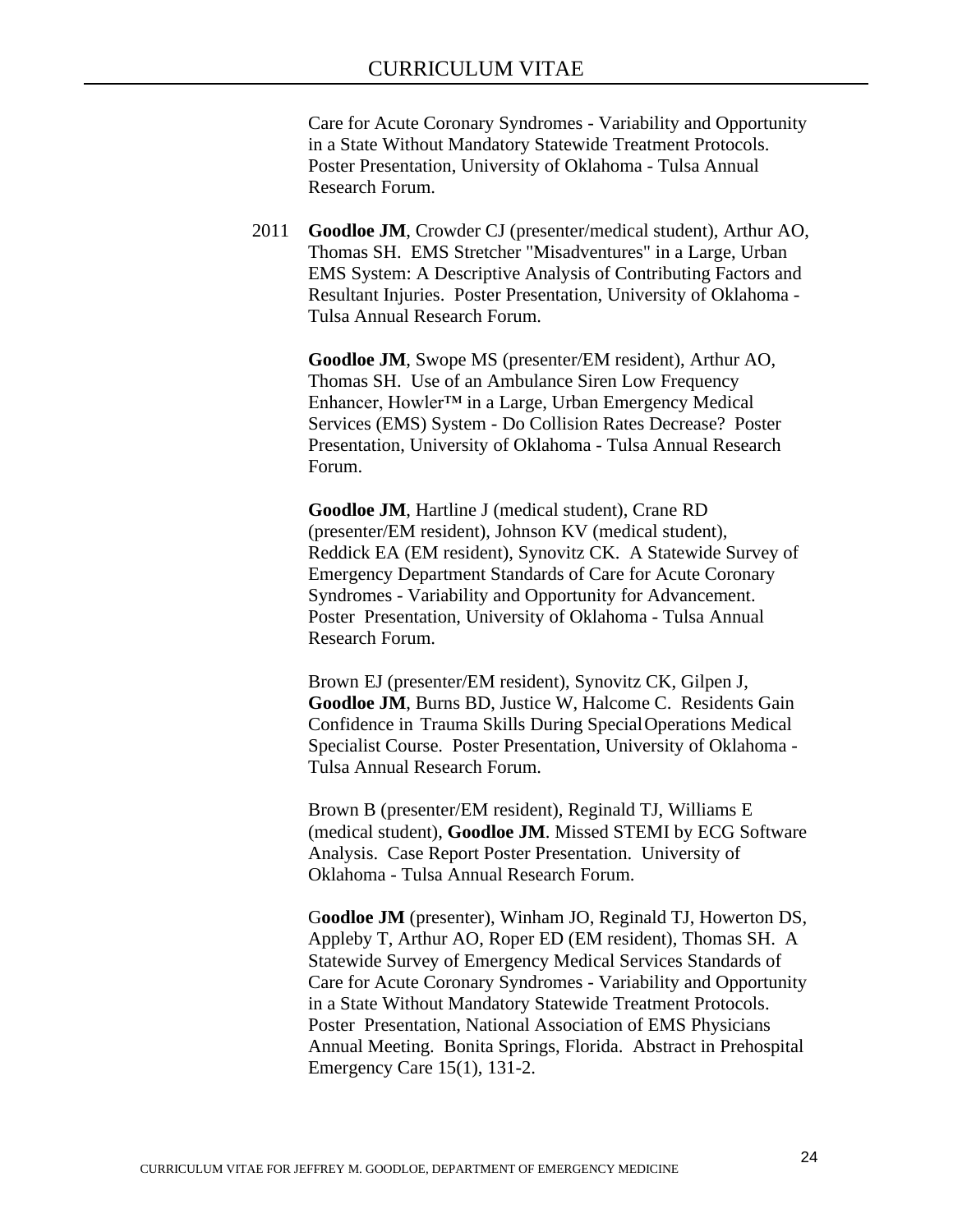2011 **Goodloe JM**, Crowder CJ (presenter/medical student), Arthur AO, Thomas SH. EMS Stretcher "Misadventures" in a Large, Urban EMS System: A Descriptive Analysis of Contributing Factors and Resultant Injuries. Poster Presentation, National Association of EMS Physicians Annual Meeting, Bonita Springs, Florida. Abstract in Prehospital Emergency Care 15(1), 116.

**Goodloe JM**, Swope MS (presenter/EM resident), Arthur AO, Thomas SH. Use of an Ambulance Siren Low Frequency Enhancer, Howler™ in a Large, Urban Emergency Medical Services (EMS) System - Do Collision Rates Decrease? Poster Presentation, National Association of EMS Physicians Annual Meeting, Bonita Springs, Florida. Abstract in Prehospital Emergency Care 15(1), 115-6.

2010 **Goodloe JM** (presenter), Dixon J, Reginald TJ, Phillips M (EM resident), Sacra JC, Thomas, SH. EMS Override of Emergency Department Diversion Requests - Effects of An Administrative Change. Poster Presentation, Texas Department of State Health Services EMS Conference Research Forum. Austin, Texas.

> Reginald TJ, Phillips M (EM resident), **Goodloe JM** (presenter), Thomas SH. Timeliness of post-intubation capnography application - effects of educational intervention on paramedic performance. Poster Presentation, Texas Department of State Health Services EMS Conference Research Forum. Austin, Texas.

**Goodloe JM** (presenter), Dixon J, Reginald TJ, Phillips M (EM resident), Sacra JC, Thomas, SH. EMS Override of Emergency Department Diversion Requests - Effects of An Administrative Change. Poster Presentation, University of Oklahoma - Tulsa Annual Research Forum.

Reginald TJ, Phillips M (presenter/EM resident), **Goodloe JM**, Thomas SH. Timeliness of post-intubation capnography application - effects of educational intervention on paramedic performance. Poster Presentation, University of Oklahoma - Tulsa Annual Research Forum.

Reginald TJ, Phillips M (presenter/EM resident), **Goodloe JM**, Thomas SH. Timeliness of post-intubation capnography application - effects of educational intervention on paramedic performance. Poster Presentation, National Association of EMS Physicians Annual Meeting, Phoenix, Arizona. Abstract in Prehospital Emergency Care 14(S1), 32.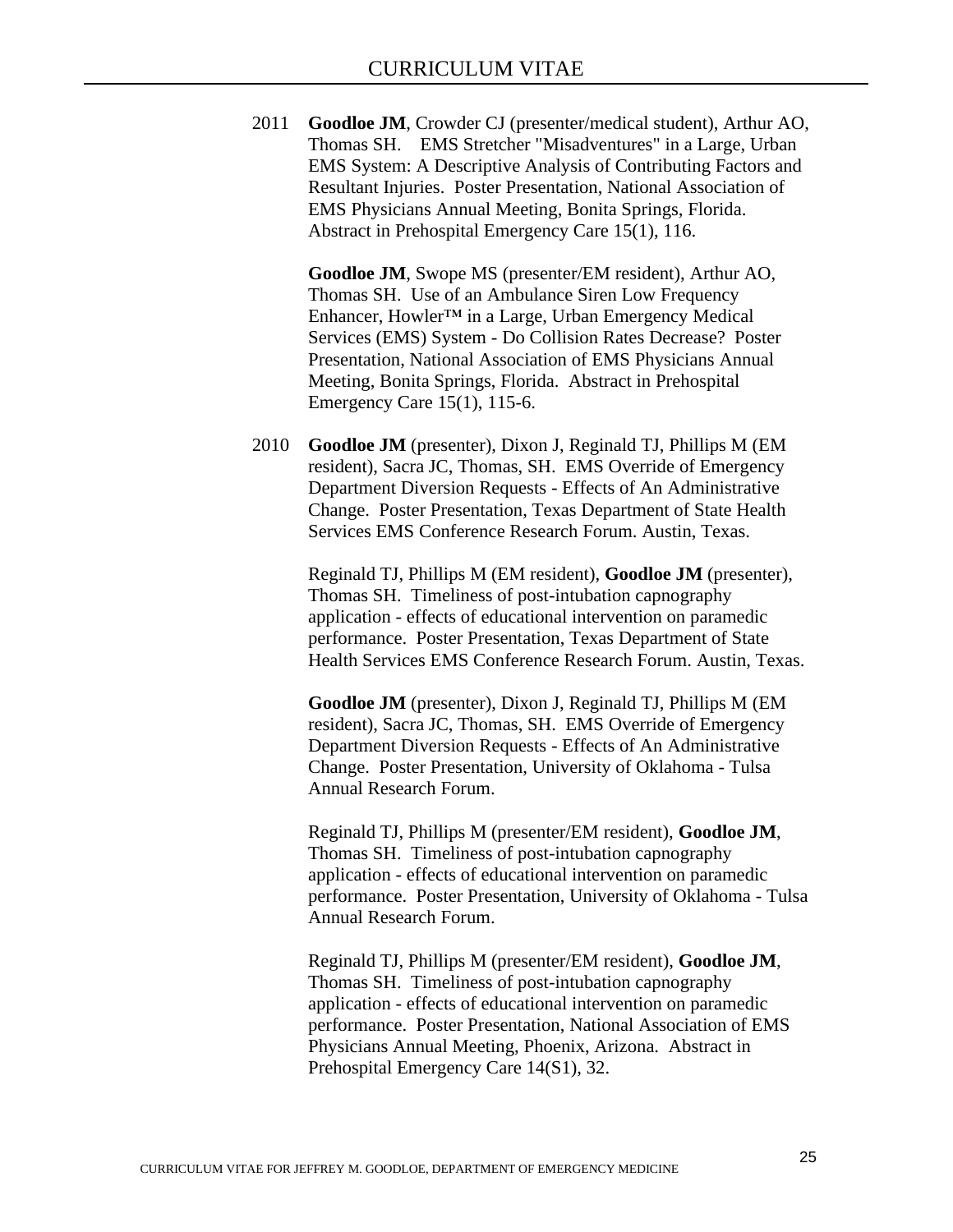- 2009 Stewart CE (presenter), Synovitz C, **Goodloe JM**, King B, Deal KE, Munn J. Octoberfest Tent Collapse. Poster Presentation, World Congress on Disaster and Emergency Medicine, Victoria, British Columbia.
- 2008 Stewart CE (presenter), Synovitz CK, **Goodloe JM**, King B, Deal KE, Munn J. Octoberfest Tent Collapse, Poster Presentation, University of Oklahoma, College of Medicine, Tulsa, OK.
- 1999 **Goodloe JM** (presenter/EMS fellow), Rinnert KJ, Zachariah BS. Attitudes of Urban and Suburban Paramedics Toward EMS Physician Field Response. Poster Presentation, National Association of EMS Physicians Annual Meeting, Marco Island, Florida. Abstract in Prehospital Emergency Care 3(1), 90.
- 1998 **Goodloe JM** (presenter/EM resident), Zachariah BS, Davis S (medical student). Emergency Medical Services at a Major International Airport: A Descriptive Analysis and Pilot Study to Assess Injury Prevention and Control Capabilities. Poster Presentation, National Association of EMS Physicians Mid-Year Meeting, Lake Tahoe, Nevada. Abstract in Prehospital Emergency Care 2(3), 237. Oral presentation, Emergency Medicine Research Day, Indiana Univ School of Medicine/Methodist Hospital of Indiana.

#### **b. Editorials, position papers, background papers**

2012 Thomas SH, Colwell C, Dyer S, **Goodloe JM**, Deslandes JC. Prehospital Care. Emergency Medicine International, 2012; 2012:965480. Epub Jul 11.

> **Goodloe JM** and Thomas SH. Focusing Energies on Chest Compression Fraction: It's the Forest, Not the Trees. Resuscitation, 83, 535-536.

#### **c. Original invited lectures and presentations published for distribution**

2019 **Goodloe JM**. 1) Sweetening Up the CPR Sweet Spot: Identifying Optimal Combinations of Compression Rate & Depth. 2) Concise Device Advice: Examining CPR Quality-Device Interactions. 2<sup>nd</sup> Annual International State of the Future of Resuscitation Conference. Paris, France (October)

> **Goodloe JM**. Tornadoes in Oklahoma: Implications for "Vulnerable" Populations. SAEM Regional Conference UT Southwestern Medical Center – Dallas, Texas (September)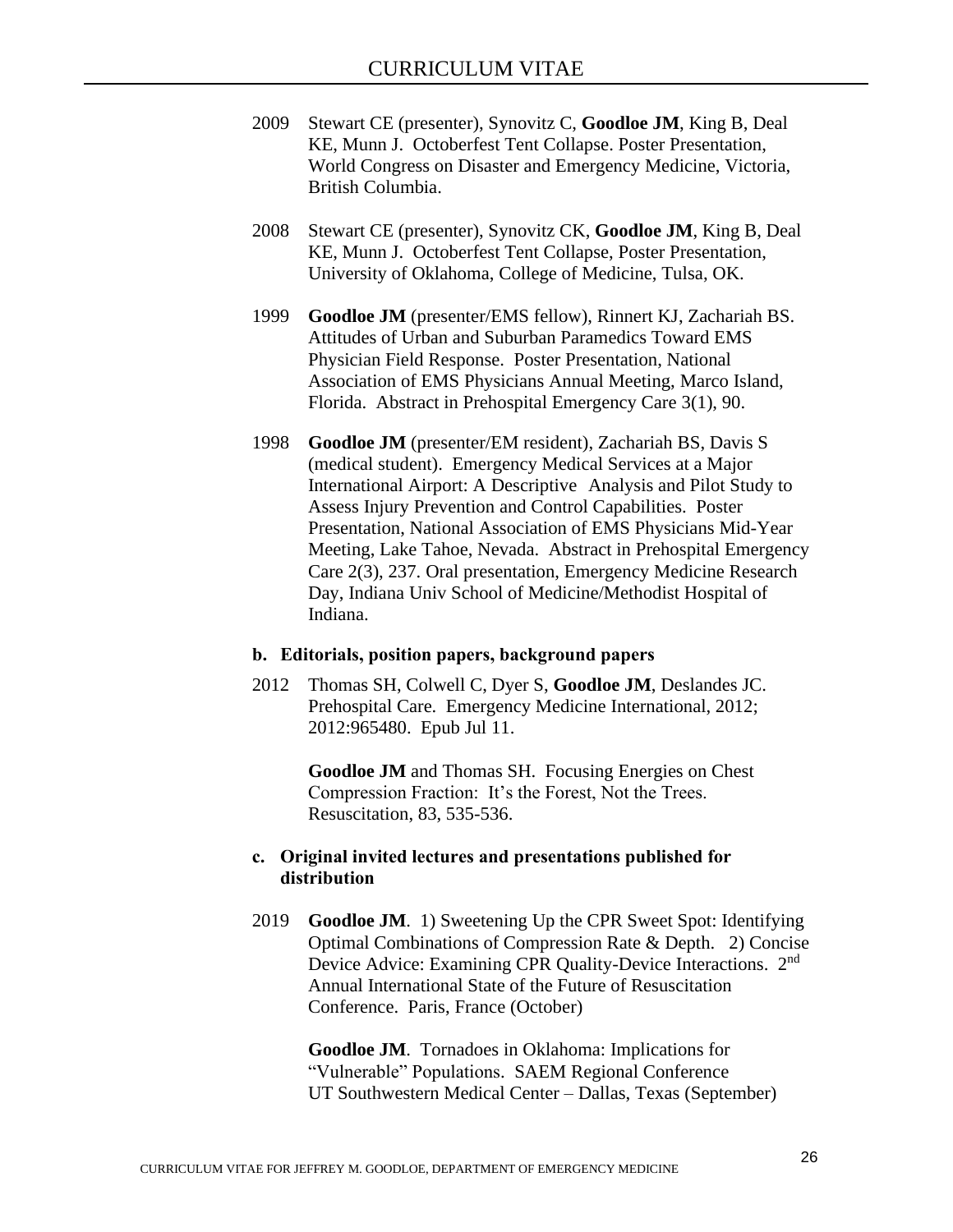2019 **Goodloe JM**, Gallagher JM, Duerring S, Ferguson W. EMS Panel Discussion. EMerald Coast Conference. Miramar Beach (Sandestin) Florida (June).

> Weber JM, Mason CF, Bronsky ES, **Goodloe JM**. Different Strokes for Different Folks: 2019 On-Going Issues in Stroke Care. Balancing the Scales, 1-Stroke Handicaps & Mobile Cerebral Telepathy. **Goodloe JM** and Pepe PE. Alternative Motives: Destinations Other Than Traditional Hospital-Based EDs. EMS State of the Science XXI: A Gathering of Eagles - Dallas, Texas (March). The US Metropolitan Municipalities EMS Medical Directors Consortium.

**Goodloe JM**, Knoles C, Howerton DS. Reimagining and Engineering Airway Management in EMS Systems. Pepe PE, Racht E, **Goodloe JM**, Levy MK, McCoy AM, Augustine J, Scheppke K, Banerjee P. The Eagles Panel. EMS Today – Washington, DC (February). The Journal of Emergency Medical Services Annual Conference.

**Goodloe** JM. Does Anybody Really Know What Time It Is (That Makes a Clinical Difference AND a People Difference in 2019!). Advanced Topics in Medical Direction Pre-Conference. National Association of EMS Physicians Annual Meeting – Austin, Texas (January)

2018 **Goodloe JM**. 1) Bi-Cycling Pumps: Using Active Compression Decompression (ACD) in CPR. 2) MONA Goes LISA: Changing the Fine Art of STEMI Management. 3) Alternative Motives: Destinations other than Traditional Hospital-Based Emergency Departments. 4) One Stroke Handicap: Escaping the Web of Best Practices in Stroke Care. 1<sup>st</sup> Annual EMS State of the Science 2018: A Gathering of Seagles Conference. Memorial Healthcare System. Hollywood, Florida (November)

> **Goodloe JM**. Advanced Concepts of "Basic" Airway Management in EMS Medicine. Emergency Medical Services Authority Conference – Advancing the Art & Science of EMS Medicine. Edmond, Oklahoma (October)

**Goodloe JM**.Termination of Cardiac Arrest Resuscitation – Do We Known When to Say When? Hillcrest Medical Center Fall CME Symposium. Kansas City, Missouri (September)

**Goodloe JM**, Jobrack J. "EMS Update on Anaphylaxis" 2018 Indiana Emergency Response Conference. Indianapolis, Indiana (September)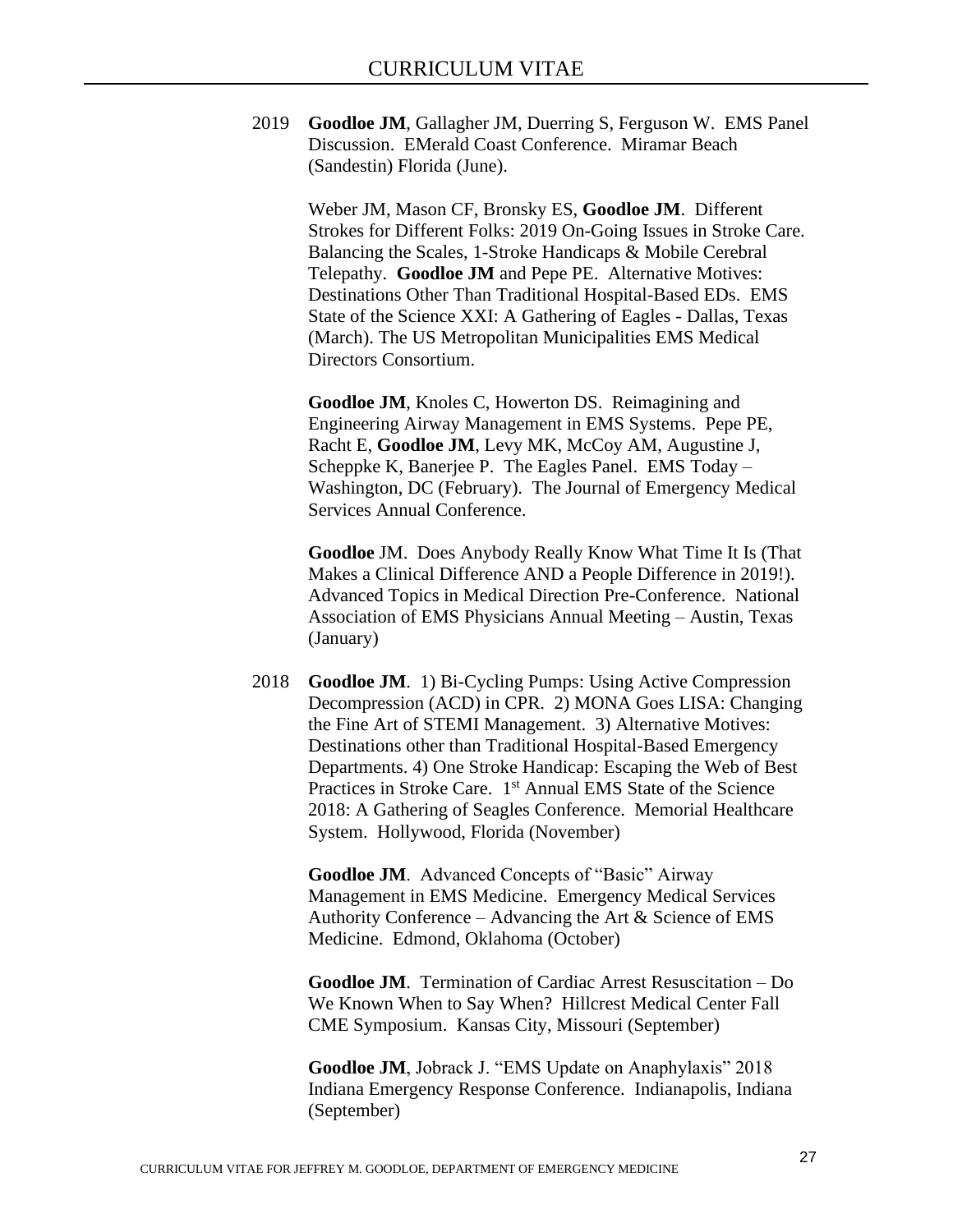2018 **Goodloe JM**, Gearhart D, Cody P. EMS Medicine Update for the Emergency Physician and Primary Care Physician. Panel Discussion. 21<sup>st</sup> Annual Emergency Medicine Review Conference. Oklahoma State University Center for Health Sciences, College of Osteopathic Medicine. Tulsa, Oklahoma (June)

> **Goodloe JM**, Gallagher JM, Nafziger S. Things That Drive Me Crazy About EMS and What Can I Do About Them? Panel Discussion. SEC/BIG 12 ACEP Chapters Educational Conference: Emergency Medicine Then & Now. Miramar Beach (Sandestin) Florida (June).

**Goodloe JM**. 1) The Ranges of Ch-Ch-Ch-Changes! How Often Do Eagle Medical Directors Modify Protocols? 2) MONA Goes LISA: Changing the Fine Art of STEMI Management. 3) Nixing the Nickel and Dime ("5 to 10") Paradigm: A Reality Check on Scene and Transport Time Intervals. EMS State of the Science XX: A Gathering of Eagles - Dallas, Texas (March). The US Metropolitan Municipalities EMS Medical Directors Consortium.

**Goodloe JM** (panel moderator), Myers JB, Youngquist S, Jacobs M. The Pressure is on Resuscitation (Intrathoracic Pressure Regulation); Dickinson E, Kivlehan S, Shepherd M, Youngquist S, **Goodloe JM**. Cardiac Arrest: Resuscitation Latest Advances; Pepe PE, Persse D, **Goodloe JM**, Levy M. Youngquist S, Scheppke K, Richmond N. "Does Anybody Really Know What Time It Is…That Makes a Clinical Difference AND a People Difference in 2018" as part of The Eagles Unplugged - Lightning Round. EMS Today – Charlotte, North Carolina (February). The Journal of Emergency Medical Services Annual Conference.

Fowler R, **Goodloe** JM. Stop the Bleed Education Debate. Advanced Topics in Medical Direction Pre-Conference; Gallagher JM, **Goodloe JM**, Howerton DS. Credentialing Pearls: Tales of Bumps, Bruises, & Success. National Association of EMS Physicians Annual Meeting – San Diego, California (January)

2017 **Goodloe JM**. 1) Catalyst for Analysis: Cardiac Arrest Resuscitation Analytic Discoveries. 2) Active Compression Decompression CPR: Bi cycling the Pump in Intrathoracic Pressure Regulation. 3) Tipping the Scales in Defibrillation: Leveraging Weight-Based Energies & Vectors. Eagles Pre-Conference and Eagles Track in Main Conference with Pepe PE, Scheppke K, Antevy P, Colwell C, Elder J, Persse D. Emergency Cardiovascular Care Update (ECCU) 2017 – New Orleans, Louisiana (December).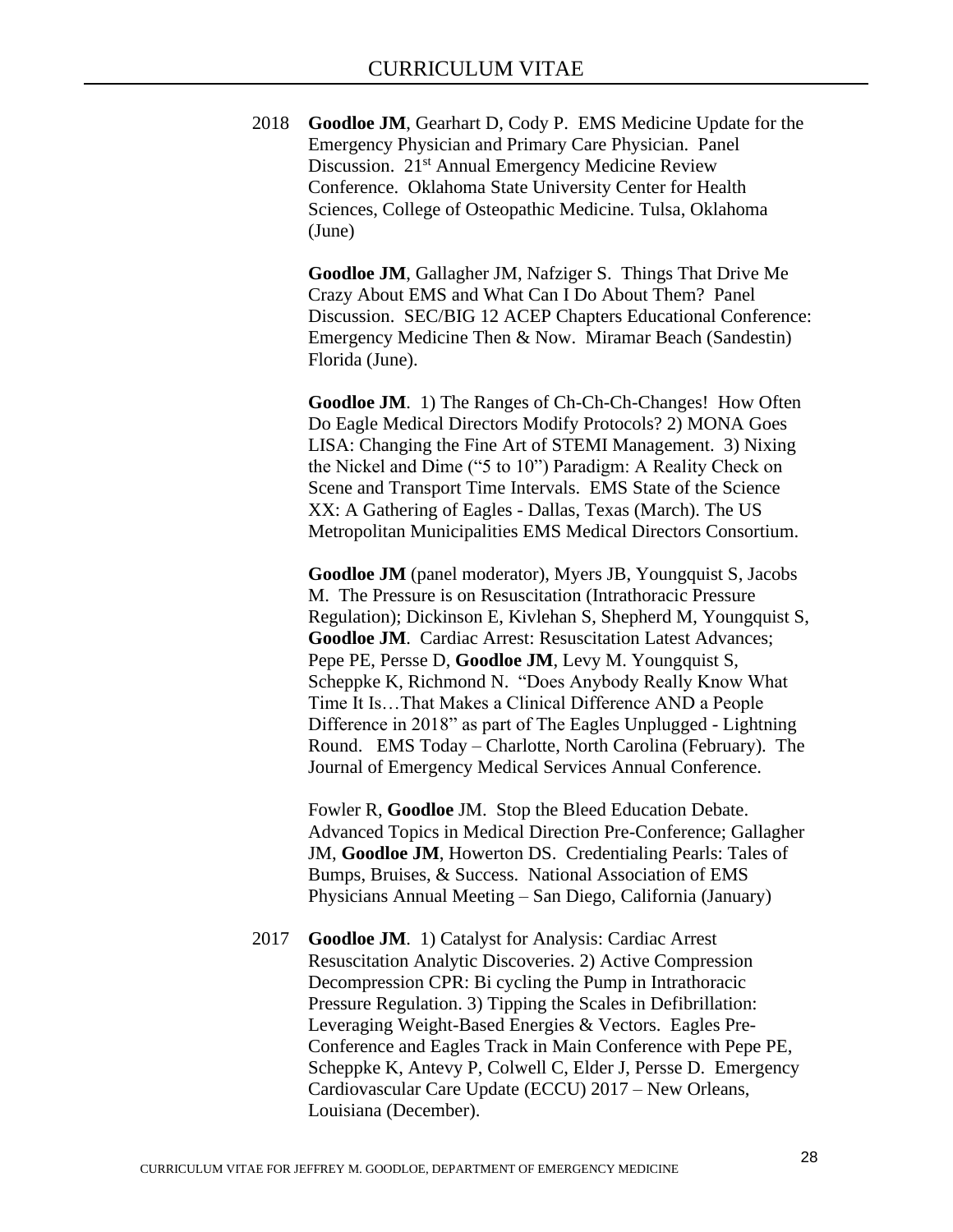2017 **Goodloe JM**.Advances in Sudden Cardiac Arrest Care – Outside & Inside the Hospital. Hillcrest Medical Center Fall CME Symposium. Dallas, Texas (October)

> **Goodloe JM**. Progressive Resuscitation: Advances in Cardiac Arrest & Stroke Care. Saint Francis Hospital Trauma & Stroke Symposium. Tulsa, Oklahoma (September)

**Goodloe JM.** EMS Response: Hot or Not? Does Anybody Really Know What Time It Is That Makes a Clinical Difference in 2016 AND That Makes a Personnel Difference in 2017? St. Vincent Hospital Emergency Medicine Symposium. Indianapolis, Indiana (May)

**Goodloe JM**. 1) Demystifying Dialysis Disasters: Best Practices in EMS Care for the Renal Failure Patient. 2) Hematology and Oncology Emergencies in EMS: You Mean There Are Cancer Emergencies? 3) Active Compression/Decompression CPR: Can Doubling Up the Historical One-Stroke Compression Cycle Save More Lives? Wesley K, **Goodloe JM**, Richmond N, Escott MEA. Is It the Holy Grail or Not? The Case Against Ketamine; Pepe PE, Slovis CM, Taillac PP, Holley JE, **Goodloe JM**, Ellis C, Manifold C. Eagles Lightning Round. EMS Today – Salt Lake City, Utah (February). The Journal of Emergency Medical Services Annual Conference.

**Goodloe JM**. 1) Tallying Total Task Time to Tacitly Tender the Team – Building a Better Scene Coordination Protocol to Improve Morale. 2) An Inversion to the Incursion of Diversion: An Alternative Approach to Re-routing Requests. EMS State of the Science XIX: A Gathering of Eagles - Dallas, Texas (February). The US Metropolitan Municipalities EMS Medical Directors Consortium.

**Goodloe JM.** 1) Code 3 Response: Hot or Not? Does Anybody Really Know What Time It Is That Makes a Clinical Difference in 2016 AND That Makes a Personnel Difference in 2017? Advanced Topics in Medical Direction Pre-Conference. Sahni R, Gallagher JM, Goodloe JM, Rostykus P, Schoenwetter D. Ask the Experts Panel. National Association of EMS Physicians Annual Meeting – New Orleans, Louisiana (January)

2016 **Goodloe JM**. 1) New Insights into the Future of EMS and ACEP EMS Updates. Advanced EMS Practitioners Forum and Workshop. American College of Emergency Physicians 16 – Las Vegas, Nevada (October)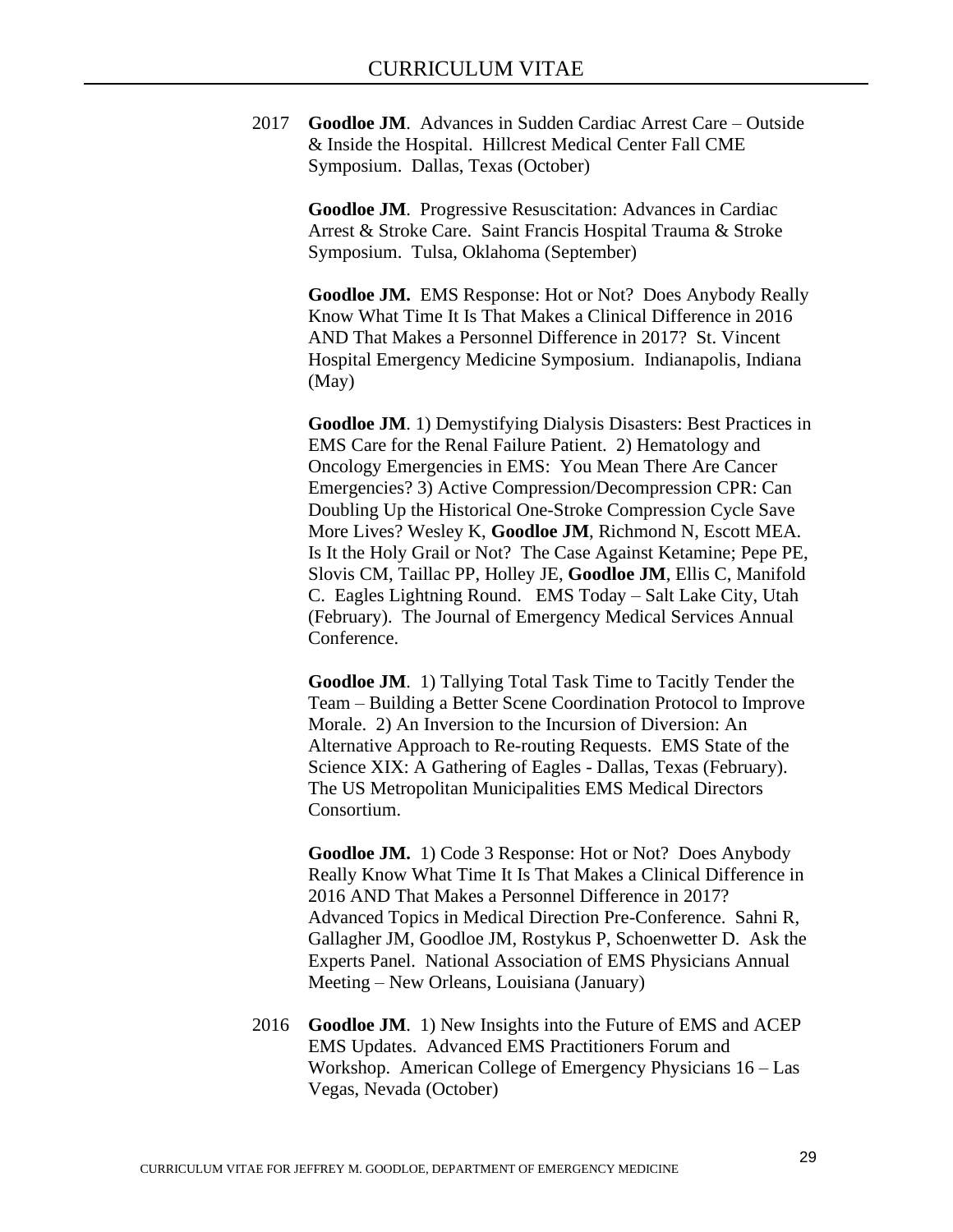2016 **Goodloe JM**. Optimal Cardiopulmonary Resuscitation Practices and Active Compression-Decompression CPR. Hillcrest Medical Center Grand Rounds – Tulsa, Oklahoma (July).

> **Goodloe JM**. Optimal Cardiopulmonary Resuscitation Practices and Active Compression-Decompression CPR. Oklahoma EMT Association Annual Conference – Tulsa, Oklahoma (July).

> Lurie KG and **Goodloe JM**. Active Compression Decompression CPR. Pepe PE, Slovis CM, Ornato J, Persse DE, **Goodloe JM**, Levy MK, Taillac PP, Colwell CB, Holley JE, Miramontes DA. Lightning Rounds. Ask the Eagles. Update from the Eagles Conference. National Urban EMS Medical Directors. **Goodloe JM** 1) Flash Pulmonary Edema: Drowning in Dogma or Death Defying in Discovery? 2) EMS TXA in the 2016 USA. EMS Today - Baltimore, Maryland (February). The Journal of Emergency Medical Services Annual Conference.

**Goodloe JM**. 1) Please Take Time Out: Challenging the Perennial Obsession with Response Intervals. 2) (w. Holley JE copresenting) Taking the Guessing Out of Decompressing the Pressing: Post-FDA Experience with ACD-ITD CP. EMS State of the Science XVIII: A Gathering of Eagles - Dallas, Texas (February). The US Metropolitan Municipalities EMS Medical Directors Consortium.

2015 **Goodloe JM**. Put a Cork in It. Tranexamic Acid and Hemostatic Agents. Code 3 Conference. Washington University School of Medicine – St. Louis, Department of Emergency Medicine – St. Charles, Missouri (October).

> **Goodloe JM**, Howerton DS, and McAnallen D. Optimal Cardiopulmonary Resuscitation Practices and Active Compression-Decompression CPR. Oklahoma EMT Association Annual Conference – Tulsa, Oklahoma (July).

> **Goodloe JM**. 1) 10 "Take-Homes" from 10 Tense Days of Tornadoes. 2) Tranexamic Acid in EMS Medicine. South Texas Regional Advisory Council (STRAC) Regional Emergency Healthcare Systems Conference – San Antonio, Texas (May).

> **Goodloe JM**. 10 "Take-Homes" from 10 Tense Days of Tornadoes. Keynote Session. **Goodloe JM**, McAnallen D. Optimal Team Dynamics of Pre-Hospital Cardiac Arrest Resuscitation. Tulsa Community College Public Safety and EMS Symposium. Tulsa, Oklahoma (March).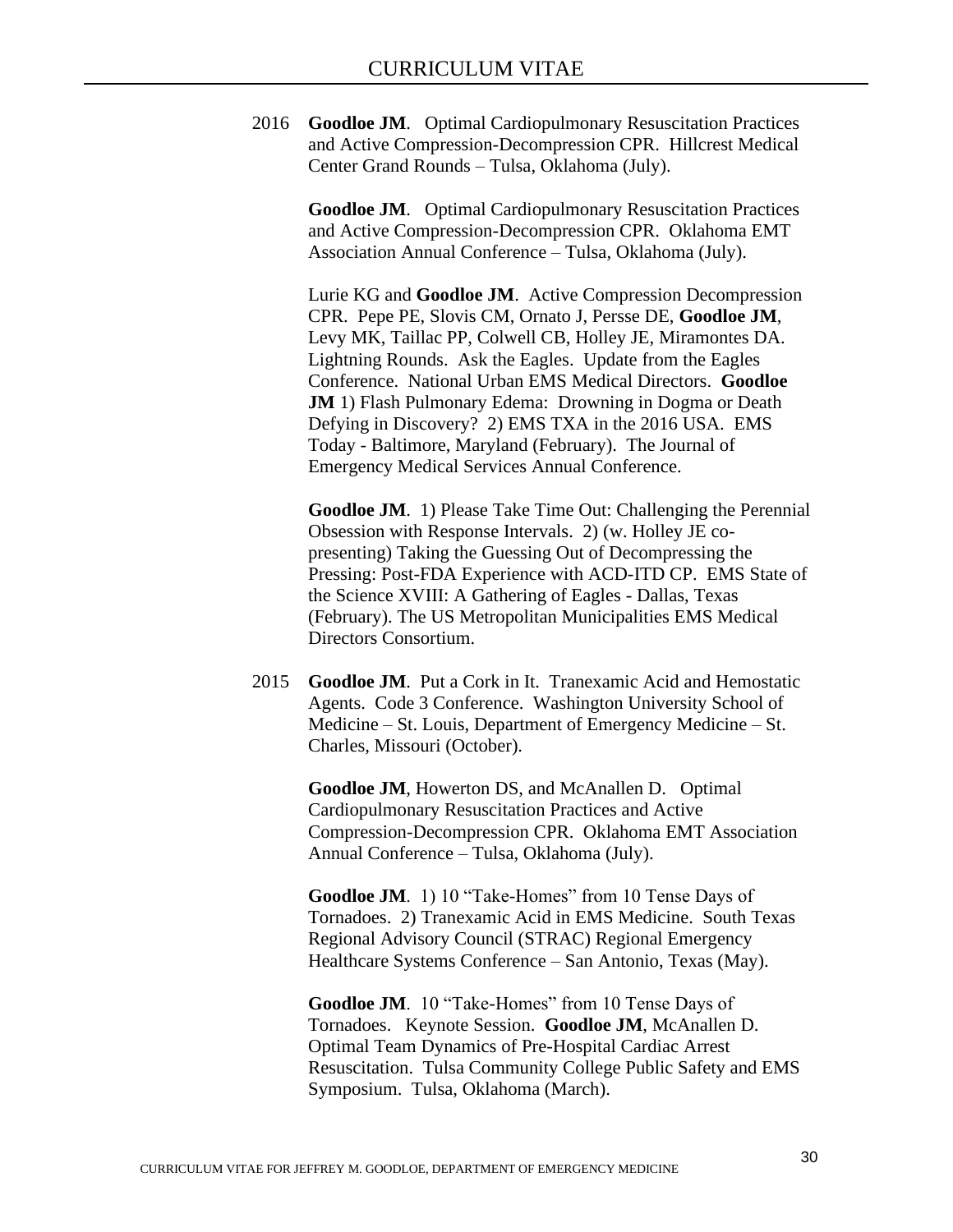2015 **Goodloe JM**. Not Much Pause Should Be Your Cause: 2015 Ways to Analyze Cardiac Arrest Performance. EMS State of the Science XVII: A Gathering of Eagles - Dallas, Texas (February). The US Metropolitan Municipalities EMS Medical Directors Consortium.

> **Goodloe JM.** Hot Topics: Naloxone Administration by EMTs & Law Enforcement Officers – Panacea or Pandora? National Association of EMS Physicians Annual Meeting - New Orleans, Louisiana (January).

2014 Beck E, Racht E, Beeson J, **Goodloe JM**. Pinnacle Power Seminars. Making Integration Happen: A Playbook for Getting Your MIHP Up & Running. Pinnacle EMS Leadership Conference – Scottsdale, Arizona (July)

> Ossmann E, **Goodloe JM**, Braithwaite SA. Pinnacle Power Seminars. How Evidence-Based Medicine will Reshape the Practice of EMS: A Clinical Update. Pinnacle EMS Leadership Conference – Scottsdale, Arizona (July)

**Goodloe JM**, Beck EH, and Racht E. 1) Cardiac Arrest Analytics: Constructing and Reading the Dashboard. 2) Optimal Team Dynamics of Pre-Hospital Cardiac Arrest Resuscitation. Emergency Cardiovascular Care Update (ECCU) 2014 – Las Vegas, Nevada (June).

**Goodloe JM**. 1) 10 "Tentative Take-Homes" from 10 Tense Days of Tenacious Tornadoes…That Took Tens of Homes – All in a Ten-Minute Talk. 2) Drugs Falling into the Wrong Hands – or Not? Naloxone Use by Non-EMS Personnel. EMS State of the Science XVI: A Gathering of Eagles - Dallas, Texas (February). The US Metropolitan Municipalities EMS Medical Directors Consortium.

Beck EH and **Goodloe JM**. Cardiac Arrest Team Dynamics: Yes, We Can Save More Lives. **Goodloe JM.** The DNA & ETA of EMS Tranexamic Acid – Where Are We? Beck EH, Myers JB, Beeson J, **Goodloe JM**, Bourne S, White L. New Perspectives and Next Steps: Translating Mobile Integrated Healthcare into Policy. EMS Today – Washington, DC (February). The Journal of Emergency Medical Services Annual Conference & Exposition.

**Goodloe JM.** 1) Hot Topics: Tranexamic Acid in EMS. 2) Blown Away: 10 Days of Tornados. 3) Tranexamic Acid in EMS – Advanced Topics in Medical Direction Pre-Conference. National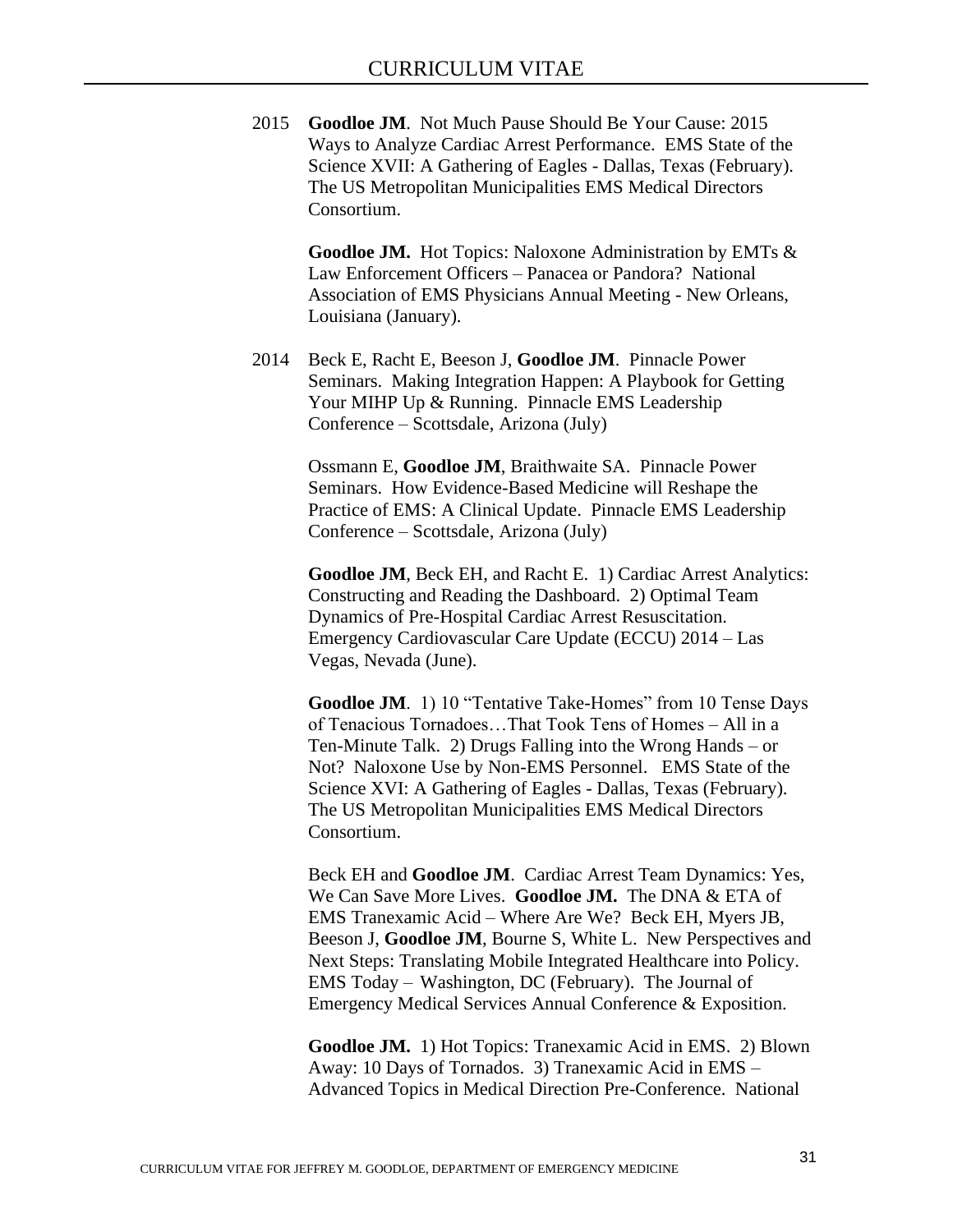Association of EMS Physicians Annual Meeting – Tucson, Arizona (January)

2013 **Goodloe JM**. 1) The EMS Praxis for Anaphylaxis. 2) High-Risk Patients: Case Studies to Keep You on the Leading Edge. 3) Team Dynamics in Cardiac Arrest Resuscitation: Can We Save More Lives? Yes, We Can! North Lake Tahoe Fire Protection District 18th Annual Paramedic Refresher and CE Program – Incline Village, Nevada (December)

> **Goodloe JM**. Pearls in Out of Hospital Mechanical Ventilation. Pre-Conference/Satellite Symposium, Air Medical Transport Conference – Virginia Beach, Virginia (October)

**Goodloe JM**. 1) A New Praxis for Anaphylaxis: Re-Thinking Its Presentation & Treatment Concepts. 2) A New Twist on the Bleeding Control Issue: Recent Civilian Experiences with Tourniquets. 3) Whatever You Do, Please Don't Be Late! EMS Use of Tranexamic Acid. Advanced EMS Practitioners Forum and Workshop. American College of Emergency Physicians 13 – Seattle, Washington (October)

**Goodloe JM**. 1) The EMS Praxis for Anaphylaxis. 2) Team Dynamics in Cardiac Arrest: Can We Save More Lives? Yes, We Can! 3) TRANscending a new EXAMination & Understanding of an old ACID: The Role of Tranexamic Acid in EMS – The Ravens Medical Directors/Advisors Pre-Conference. 7<sup>th</sup> Annual Anchorage RACI Conference: The State of the Art in Cardiac Resuscitation and Critical Care Intervention. Loren Marshall Foundation – Anchorage, Alaska (May)

**Goodloe JM**. 1) The EMS Praxis for Anaphylaxis. 2) We Don't Know How It Works, But It Works! TRANscending a new EXAMination & Understanding of an old ACID: The Role of Tranexamic Acid in EMS. EMS State of the Science XV: A Gathering of Eagles - Dallas, Texas (February). The US Metropolitan Municipalities EMS Medical Directors Consortium.

**Goodloe JM**. The EMS Praxis for Anaphylaxis. American Medical Response eGrand Rounds National Webinar – January.

**Goodloe JM**. 1) EMS System Design. 2) Political Pitfalls in EMS Medical Direction Panel Forum. 3) EMS Case Study Curriculum Discussion Leader. National EMS Medical Director's Course (NAEMSP) – Bonita Springs, Florida (January)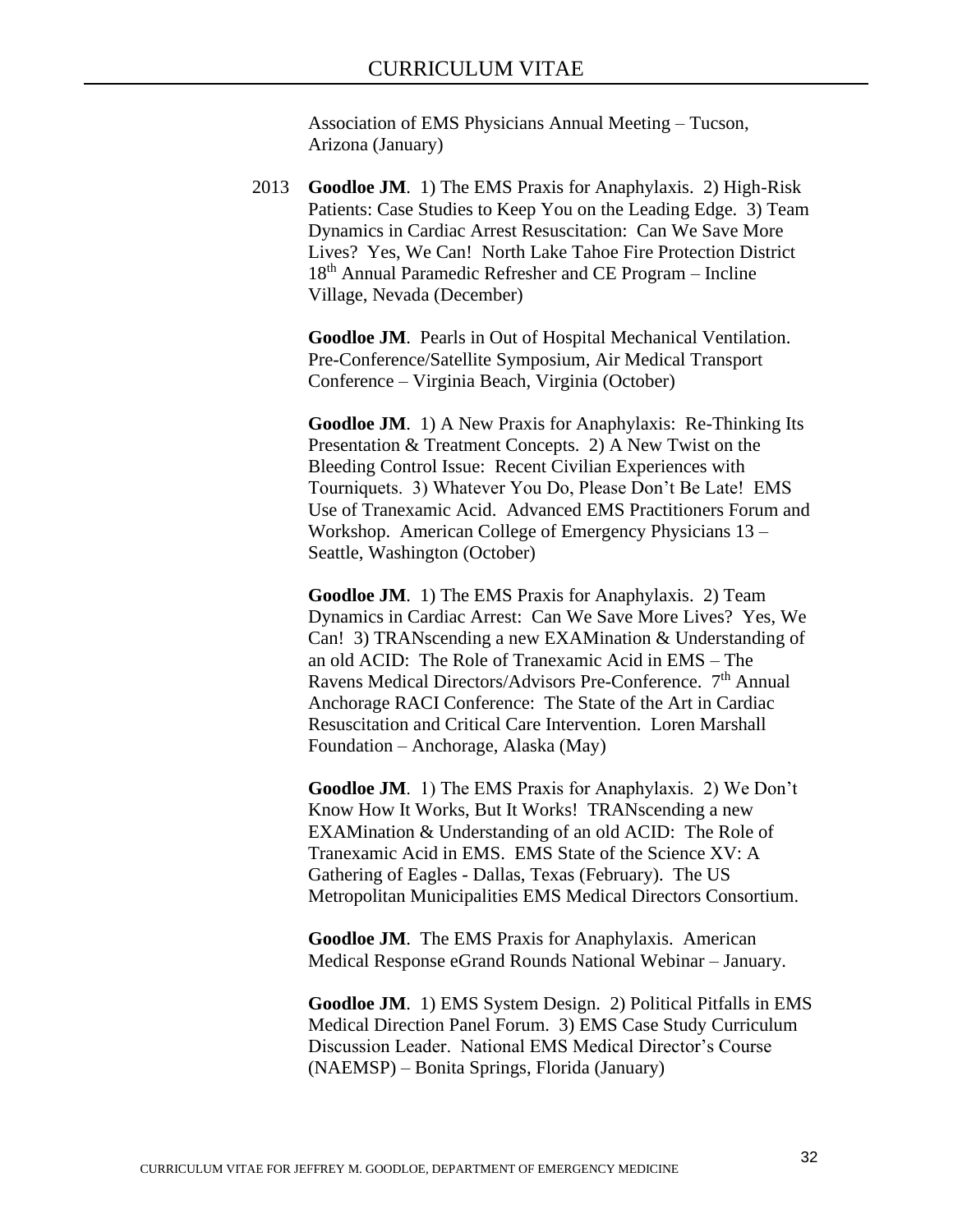2012 **Goodloe JM**. 1) Basic Training: BLS Use of the 12-Lead Electrocardiograph. 2) Gadgets, Gizmos of Life-Saving Device: Should We Budget for All Those CPR Adjuncts? 3) Sticking Your Neck Out in Trauma Care: Is Spinal Immobilization Elemental or Detrimental? 4) Basic EMS Capnography: Building Blocks for Airway Management and Patient Assessment. 5) Expanding the BLS Scope of Practice. 6) Advanced EMS Capnography: Where are we? Where can we go? 7) Team Dynamics in Cardiac Arrest Resuscitation: Can We Save More Lives? You Bet Your Keister We Can! Texas EMS Conference – Austin, Texas (November). Texas Department of State Health Services.

> **Goodloe JM**. 1) It Ain't Over till It's Over: 2012 Ways for Terminating Resuscitative Efforts. 2) We're Just Getting Started: Post-Resuscitation Management – Constructing and Navigating the Dashboard for Survival. Emergency Cardiovascular Care Update (ECCU) 2012 – Orlando, Florida (September). Citizen CPR Foundation.

**Goodloe JM**. TRANscending a New Understanding through EXAMination of an Old ACID: The Role of Tranexamic Acid (TXA) in Preoperative Trauma Management. Fifth Annual EMS Conference - Tulsa, Oklahoma (August). EMS Section, Department of Emergency Medicine, The University of Oklahoma School of Community Medicine.

**Goodloe JM**. 1) EMS Termination of Resuscitation: Best Practices for a Difficult Task**.** 2) Patient Refusals: Isn't It Just Sign on the Line? 3) Evidenced Based State EMS Protocols – State of Kansas EMS Medical Director's Course. Featured National Speaker. Last Blast of Summer Conference – Wichita, Kansas (August). Kansas EMS Association.

**Goodloe JM**. 1) High-Risk Patients: Case Studies to Keep You on the Leading Edge. 2) Patient Refusals: Isn't It Just Sign on the Line? 3) Trauma Triage: New CDC/NHTSA Helicopter Guidelines – Conference Keynote Presentation, co-presented with Thomas SH. Missouri State EMS Conference – Branson, Missouri (August). Missouri EMS Association.

**Goodloe JM**. 1) Basic Training: BLS Use of the 12-Lead Electrocardiograph. 2) It Ain't Over till It's Over: 2012 Ways to End Resuscitative Efforts. 3) We're Just Getting Started: Using a Post-Resuscitation Efforts Dashboard. EMS State of the Science XIV: A Gathering of Eagles - Dallas, Texas (February). The US Metropolitan Municipalities EMS Medical Directors Consortium.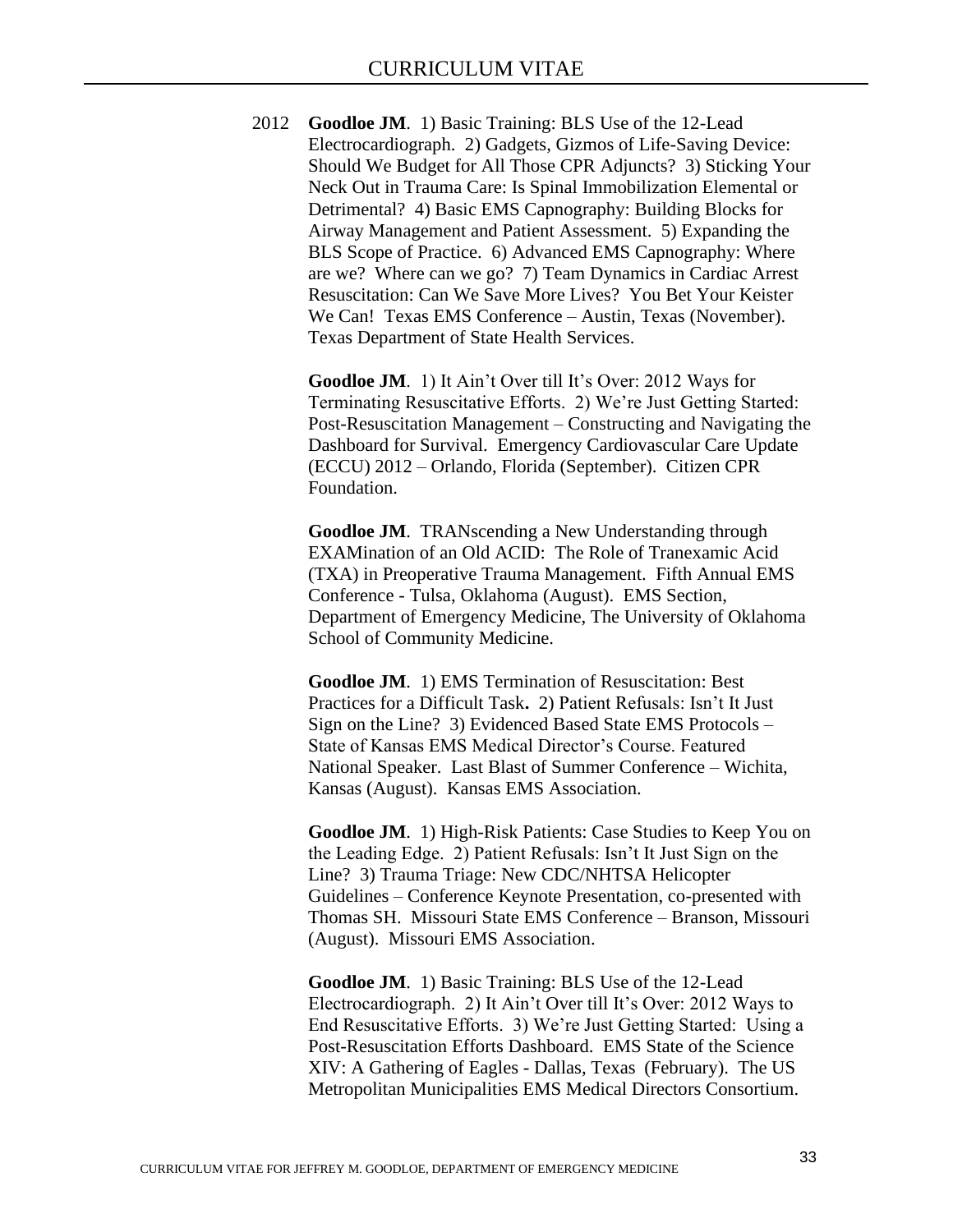2012 **Goodloe JM**. EMS Standards of Care Alterations in Response to Snowstorm. Mid-America Regional Council Emergency Rescue Committee Meeting – Kansas City, Missouri (February).

**Goodloe JM.** Regional Centers. Advanced Topics in Medical Direction Conference. National Association of EMS Physicians Annual Meeting & Scientific Assembly – Tucson, Arizona (January).

2011 **Goodloe JM**. 1) EMS Capnography 2011 - Where are we? Where should we be? Texas EMS Conference - Austin, Texas (November). Texas Department of State Health Services.

> **Goodloe JM**, Reginald TJ, Winham JO, Howerton DS. Protocol Development for Advancing Oklahoma's EMS Standards: The 2013 State of Oklahoma EMS Treatment Protocols Journey. Fourth Annual EMS Conference - Tulsa, Oklahoma (August). EMS Division, Department of Emergency Medicine, The University of Oklahoma School of Community Medicine.

**Goodloe JM**. EMS Standards of Care Alterations in Response to Snowstorm. National Urban Area Security Initiative (UASI) & Homeland Security Conference - San Francisco, California (June). UASI and Department of Homeland Security.

**Goodloe JM**. 1) To Tube or Not to Tube: The Role of Intubation in Resuscitation. 2) When to Stop: Termination of Resuscitation Decisions. EMS Regional Conference - Resuscitation Excellence: Building Upon Past Success via the Implementation of the 2010 American Heart Association Guidelines - New York, New York (May). Fire Department New York (FDNY)/FDNY Foundation.

**Goodloe JM**. The Importance of Regional Collaboration. Heart Alert: Southwest Texas Regional Advisory Council for Trauma Regional Cardiac Summit - San Antonio, Texas (February).

**Goodloe JM.** 1) It's Important to Make Waves: EtCO<sub>2</sub> Analysis as the Airway Gold Standard. 2) Rockin' the Stockin': OK(lahoma) Approaches to Tracking Drug Utilization. EMS State of the Science XIII: A Gathering of Eagles - Dallas, Texas (February). The US Metropolitan Municipalities EMS Medical Directors Consortium.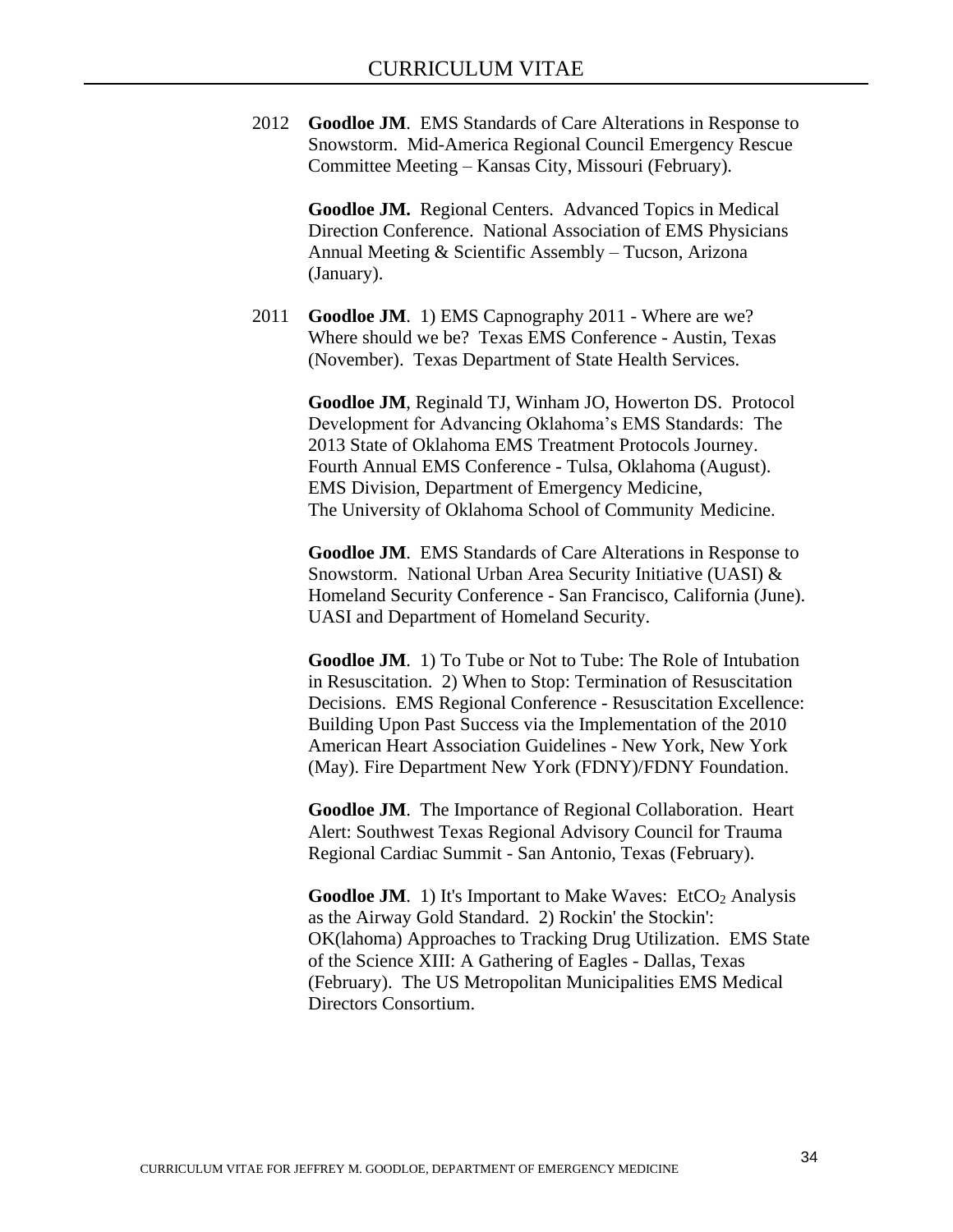- 2011 **Goodloe JM** and Thomas SH. Hypothermie thérapeutique en préhospitalier, experience américaine. Thomas SH and **Goodloe JM**. Prehospital analgesia. Secours Santé – Nice, France (February). Journeés scientifiques européennes du service médical des sapeurs-pompiers.
- 2010 **Goodloe JM**. 1) EMS Termination of Resuscitation: Best Practices for a Difficult Task. 2) EMS Capnography 2010 - Where are we? Texas EMS Conference - Austin, Texas (November). Texas Department of State Health Services

**Goodloe JM**. 1) The State of the State of EMS Emergency Cardiovascular Care in Oklahoma. 2) Panel Discussion: You're Doing What? Best Practices in EMS. 3) EMS: Trapeze Artists, Lion Tamers, & Ringmasters: Sharing Our Circus Without Suiting Up as Human Cannonballs. EMS Medical Directors Seminar - Austin, Texas (October). Texas College of Emergency Physicians.

**Goodloe JM**, Winham JO, Reginald TJ, Howerton DS. The State of the State of EMS Emergency Cardiovascular Care in Oklahoma. Third Annual EMS Conference - Tulsa, Oklahoma (August). EMS Division, Department of Emergency Medicine, The University of Oklahoma School of Community Medicine.

**Goodloe JM**. Patient Refusals: Isn't It Just Sign on the Line? **Goodloe JM** and Howerton DS. High Risk Patients: Case Studies to Keep You on the Leading Edge. Medic Update - Enid, Oklahoma (July). Oklahoma EMT Association Annual Conference.

**Goodloe JM**. The Science & Art of Prehospital Trauma Care - What Does "Clinically Important" Time Management Really Mean? Trauma Symposium: A New Decade of Trauma Care Oklahoma City, Oklahoma (May). OU Medical Center

**Goodloe JM** and Winham JO. Needlestick at 0300. What Will You Do to Keep Your Personnel (and Yourself!) Safe? **Goodloe JM** and Howerton DS. High Risk Patients: Case Studies to Keep You on the Leading Edge. Pepe PE, Fowler R, **Goodloe JM**, Beeson J. Update from the Eagles Conference - What's Hot? What's Not? Pepe PE, Slovis CM, Fowler R, **Goodloe JM**, Beeson J. Lightning Rounds - Ask the Eagles. National Urban EMS Medical Directors. EMS Today - Baltimore, Maryland (March). The Journal of Emergency Medical Services Annual **Conference**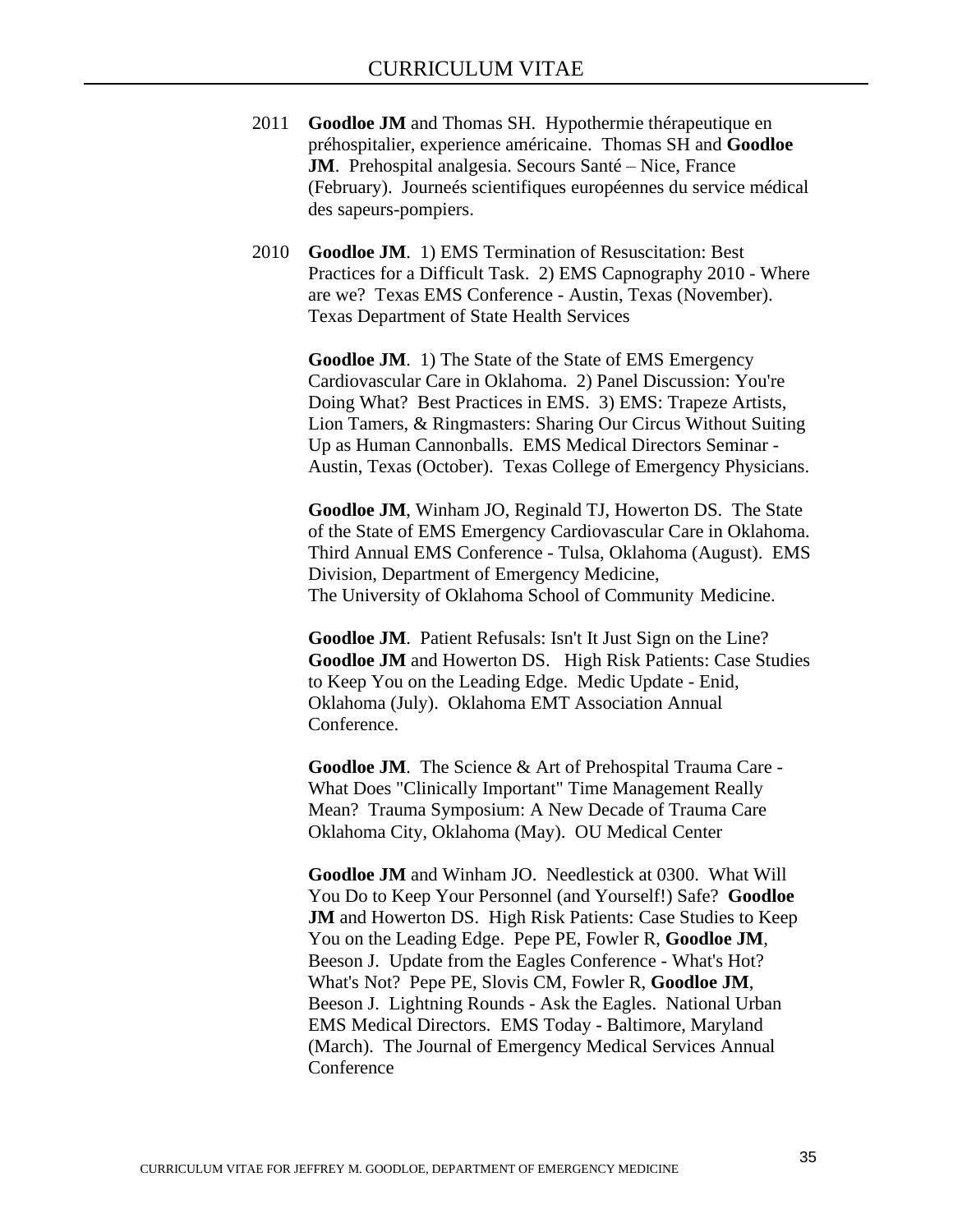- 2010 **Goodloe JM**. Getting a Head in Cycle Somatic Injuries: OK(lahoma) Ways to Remove a Helmet. EMS State of the Science XII: A Gathering of Eagles - Dallas, Texas (February). The US Metropolitan Municipalities EMS Medical Directors Consortium
- 2009 **Goodloe JM**. 1) Patient Refusals: Isn't It Just Sign on the Line? 2) Ventilations and Compressions: The Science Behind Blowing Slow and Pumping Fast. Texas EMS Conference - Fort Worth, Texas (November). Texas Department of State Health Services

Thomas SH and **Goodloe JM**. Update in EMS Literature: What's Hot and What's Not? Burstein J and **Goodloe JM**. ALS Versus BLS: What Does the Evidence Say? Scientific Assembly - Boston, Massachusetts (October). American College of Emergency Physicians.

**Goodloe JM**. EMS Termination of Resuscitation: When We Know That We Know When It's When to Say When (or Do We?). EMS Medical Directors Seminar - Galveston, Texas (September). Texas College of Emergency Physicians.

**Goodloe JM**. H1N1 Flu: Implications for EMS. Flu Facts for the Frontline Symposium - Tulsa, Oklahoma (September). Oklahoma Institute for Disaster and Emergency Medicine, Department of Emergency Medicine, The University of Oklahoma School of Community Medicine.

**Goodloe JM**, Reginald TJ, Howerton DS. The State of the State of Therapeutic Hypothermia in Oklahoma. Second Annual EMS Conference - Tulsa, Oklahoma (August). EMS Division, Department of Emergency Medicine, The University of Oklahoma School of Community Medicine.

Slovis CM, Persse D, Schrank K, Locasto D, **Goodloe JM**. Report from the Eagles Panel - What's Hot? What's Not? Slovis CM, Schrank K, Persse D, **Goodloe JM**. Lightning Rounds - Ask the Eagles. EMS Today - Baltimore, Maryland (March). The Journal of Emergency Medical Services Annual Conference.

**Goodloe JM**. The Importance of Tidal Waves: Continuous Capnography and Patient Safety. EMS State of the Science XI: A Gathering of Eagles - Dallas, Texas (February). The US Metropolitan Municipalities EMS Medical Directors Consortium.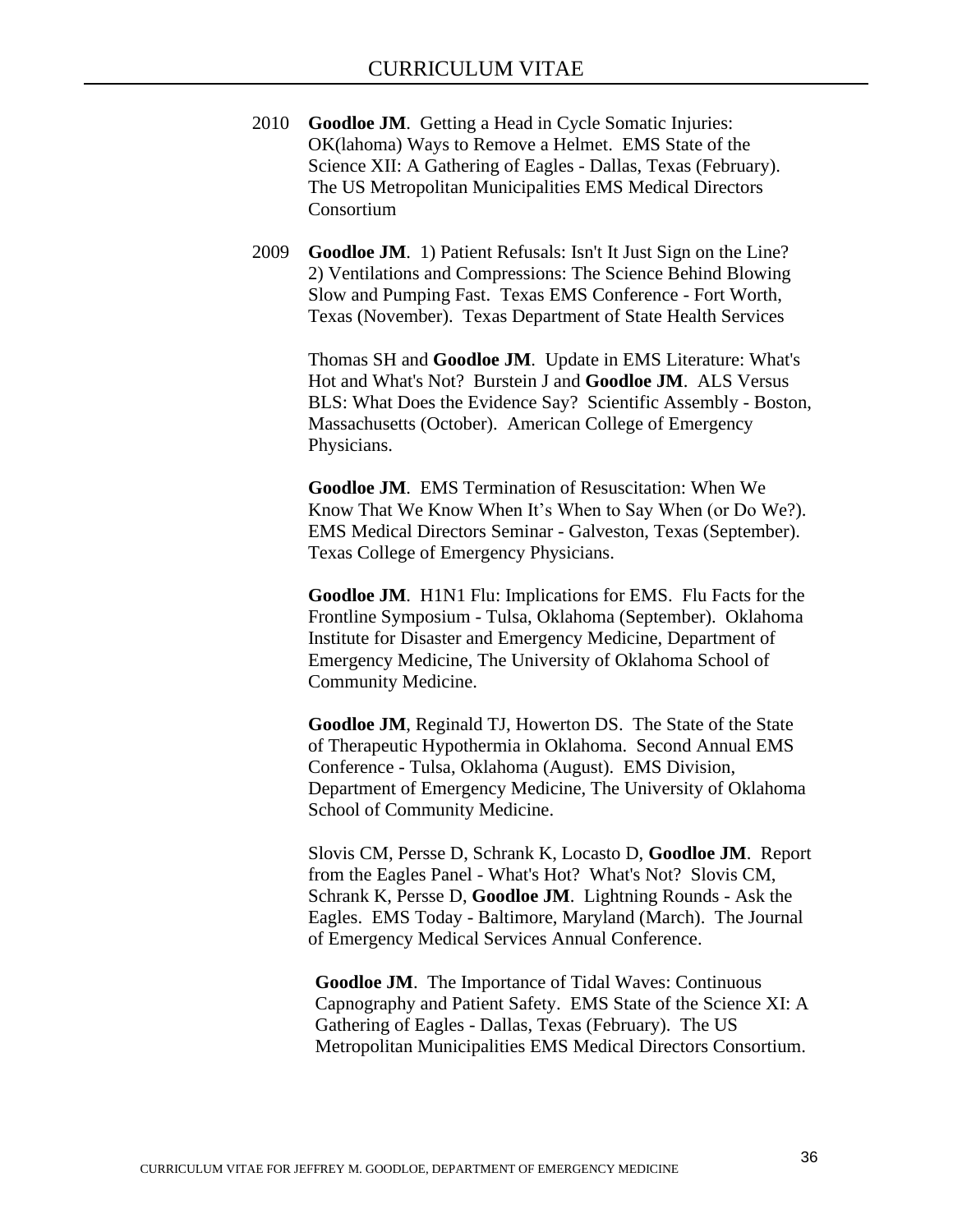2008 **Goodloe JM**. Patient Refusals: Best Practices When Patients Don't Want You. EMS Medical Directors Seminar - San Antonio, Texas (September). Texas College of Emergency Physicians

**Goodloe JM**, Reginald TJ, Howerton DS. Capnography. First Annual EMS Conference - Oklahoma City, Oklahoma (August). Oklahoma Institute for Disaster and Emergency Medicine, Department of Emergency Medicine, The University of Oklahoma College of Medicine-Tulsa.

- 2007 **Goodloe JM**. Advancing the System: Credentialing and Evaluating Personnel. EMS Medical Directors Seminar - Dallas, Texas (September). Texas College of Emergency Physicians
- 2006 **Goodloe JM** and Griffin R. Needlestick at 0300. What Will You Do to Keep Your Personnel (and Yourself!) Safe? EMS Medical Directors Seminar - Galveston, Texas (September). Texas College of Emergency Physicians.
- 2005 **Goodloe JM**. Cardiac Arrest 2005: The Advancing Science and Art of Resuscitation. Controversies in EMS Conference - Temple, Texas (November). Department of Emergency Medicine, Texas A&M Health Science Center/Scott & White Hospital.

**Goodloe JM**. Cardiac Arrest 2005: The Advancing Science and Art of Resuscitation. EMS Medical Directors Seminar - San Antonio, Texas (September). Texas College of Emergency Physicians.

2000 **Goodloe JM**. Pediatric Airway Management & Rapid Sequence Intubation. Medical City Hospital of Dallas Annual EMS Conference. Dallas, Texas (March). Medical City of Hospital of Dallas.

#### **IX. TEACHING ACTIVITIES**

- **1. Scheduled Teaching Assignments**, 2007-Present
	- **a.** Medical Student & Resident Teaching
		- i. OU Medical Student Interest Group Invited speaker on EMS
		- ii. OU Medical Student Emergency Medicine Rotation attending supervision and teaching in emergency department
		- iii. Basic Disaster Life Support Course
		- iv. Advanced Disaster Life Support Course
		- v. Emergency Resident Core Orientation course on ECGs 4 hours
		- vi. Emergency Resident Core Orientation course on EMS 4 hours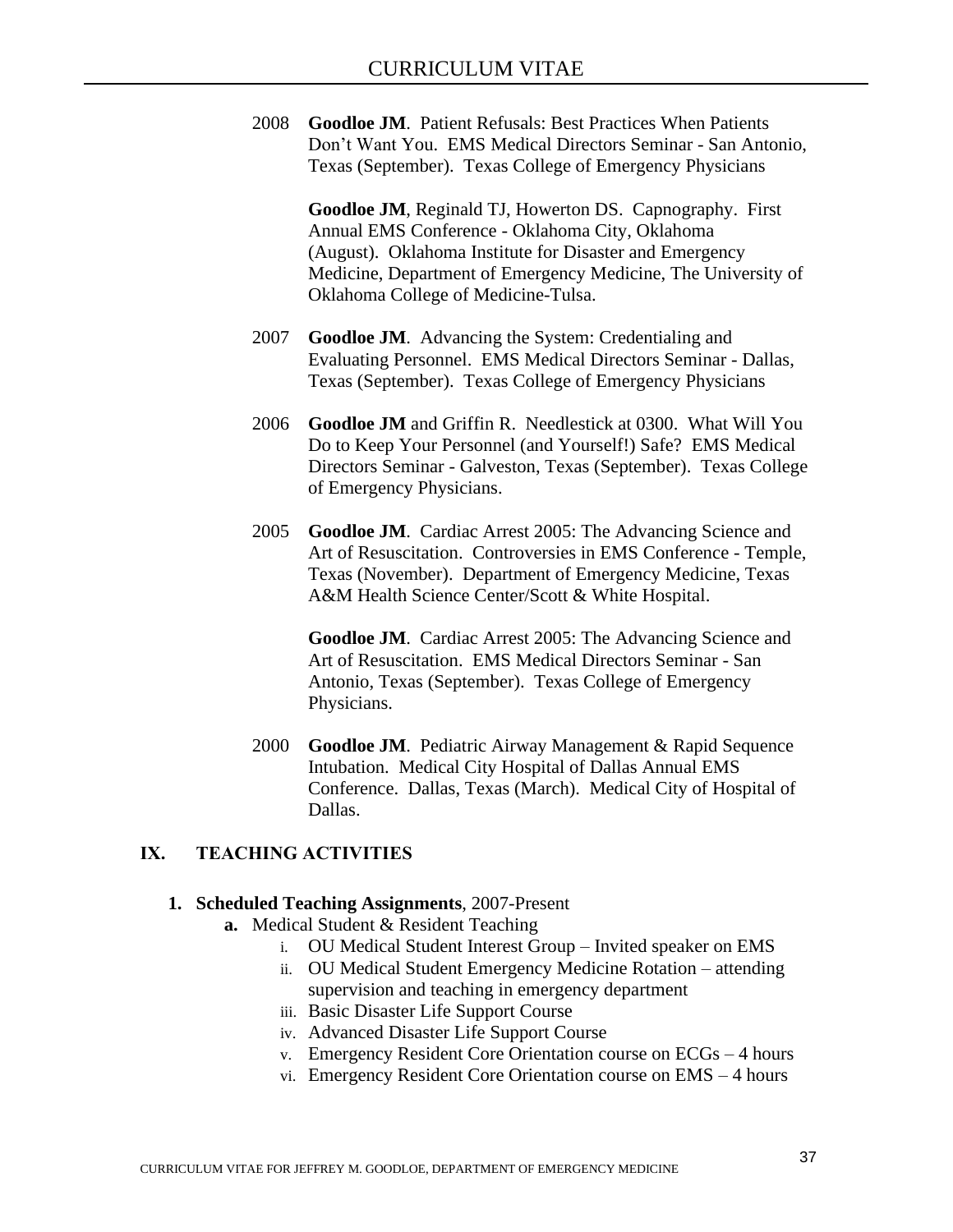vii. Emergency Medicine attending supervision and teaching, 10+ ED shifts/month, 10 hours/shift, 4-6 residents/shift, 1-4 medical students/shift.

## **2. Teaching Initiatives**

- **a.** Faculty Teaching
- 2020 IMPLICATIONS OF SARS-CoV-2 & COVID-19 OUDEM Residency – March
- 2019 RUMINATIONS OF ACADEMIC REALITIES TERMINATION OF RESUSCITATION OPIOID USE DISORDER THE EVIDENCE OF EBM OUDEM Residency - September

EMS INTERN ORIENTATION OUDEM Residency – July

TRAUMA EMERGENCIES (ABEM In Service Exam Review) OUDEM Residency – February

2018 EMS INTERN ORIENTATION OUDEM Residency – July

> MASS CASUALTY INCIDENT/DISASTER PLANNING TORNADO RELATED EMERGENCIES OUDEM Residency – March

TRAUMA EMERGENCIES (ABEM In Service Exam Review) OUDEM Residency – February

2017 THE PRACTICE OF EMS MEDICINE OUDEM Residency – Medical Student Lecture – August

> DEFIBRILLATION STRATEGIES RENAL EMERGENCIES OUDEM Residency – August

EMS INTERN ORIENTATION OUDEM Residency – July

EFFICIENCY IN EMERGENCY DEPT DISCHARGE OUDEM Residency – May

TRAUMA EMERGENCIES (ABEM In Service Exam Review) OUDEM Residency – February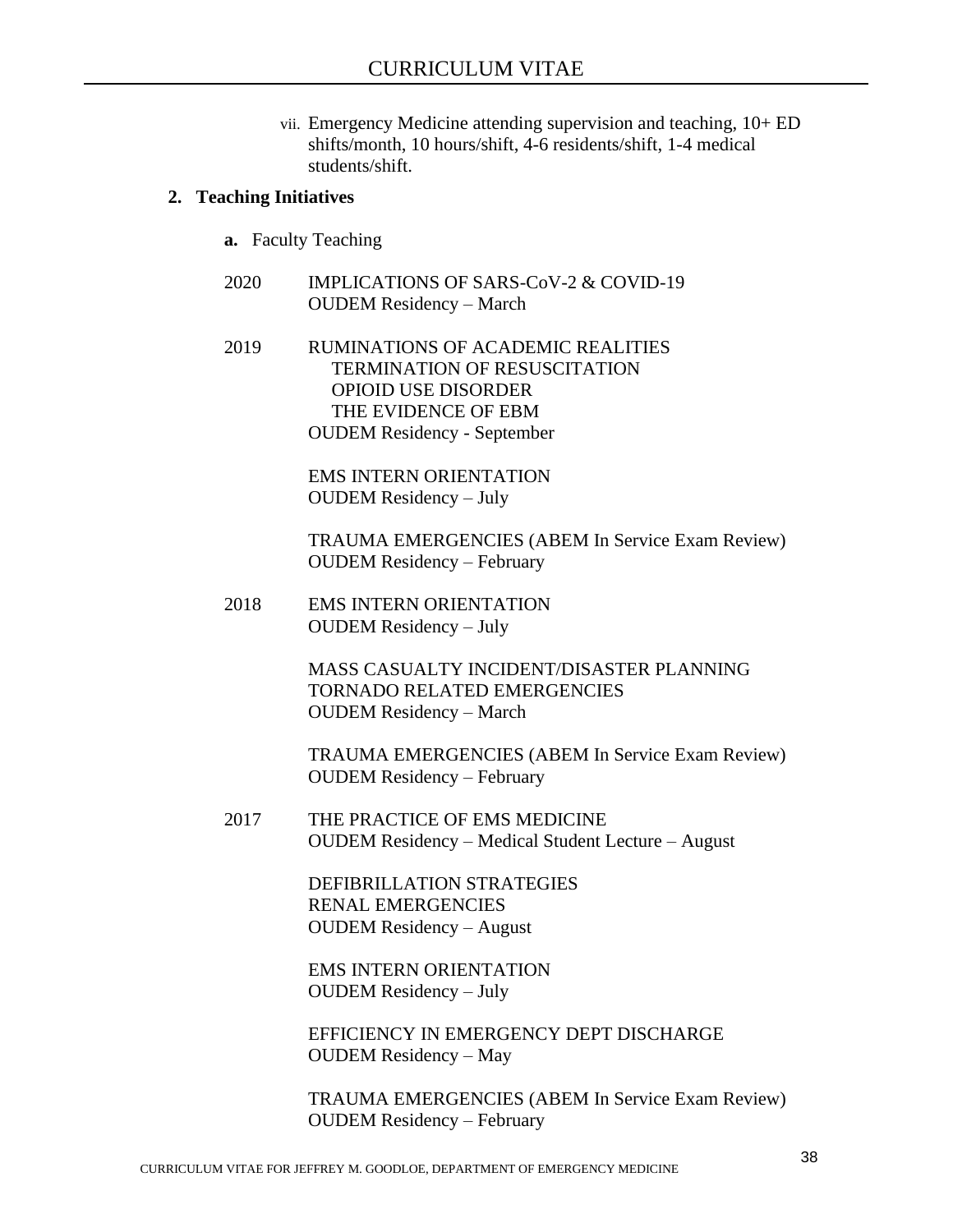2016 EMS CASE STUDIES & PROTOCOL REVIEW OUDEM Residency – November

> TRAUMA EMERGENCIES (ABEM In Service Exam Review) OUDEM Residency – February

2015 CARDIAC ARREST RESUSCITATION PRACTICUM OUDEM Residency – November

> CARDIAC ARREST JOURNAL CLUB OUDEM Residency – November

EMS INTERN ORIENTATION OUDEM Residency – July

TRANEXAMIC ACID IN EMERGENCY MEDICINE OUDEM Residency – April

CARDIAC ARREST ILCOR STANDARDS OF CARE OUDEM Residency – April

 THE PRACTICE OF EMS MEDICINE OUDEM Residency – Medical Student Lecture – March

2014 EBOLA & EMS/ED CONSIDERATIONS OUDEM Residency – October

> THE PRACTICE OF EMS MEDICINE OUDEM Residency – Medical Student Lecture – September

THE PRACTICE OF EMS MEDICINE OUDEM Residency – Medical Student Lecture – August

EMS INTERN ORIENTATION OUDEM Residency – July

2013 12-LEAD ECG ROUNDS OUDEM Residency – August

> 12-LEAD ECG ANALYSIS INTERN ORIENTATION OUDEM Residency – July

EMS INTERN ORIENTATION OUDEM Residency – July

EMS RESEARCH UPDATES OUDEM Residency – June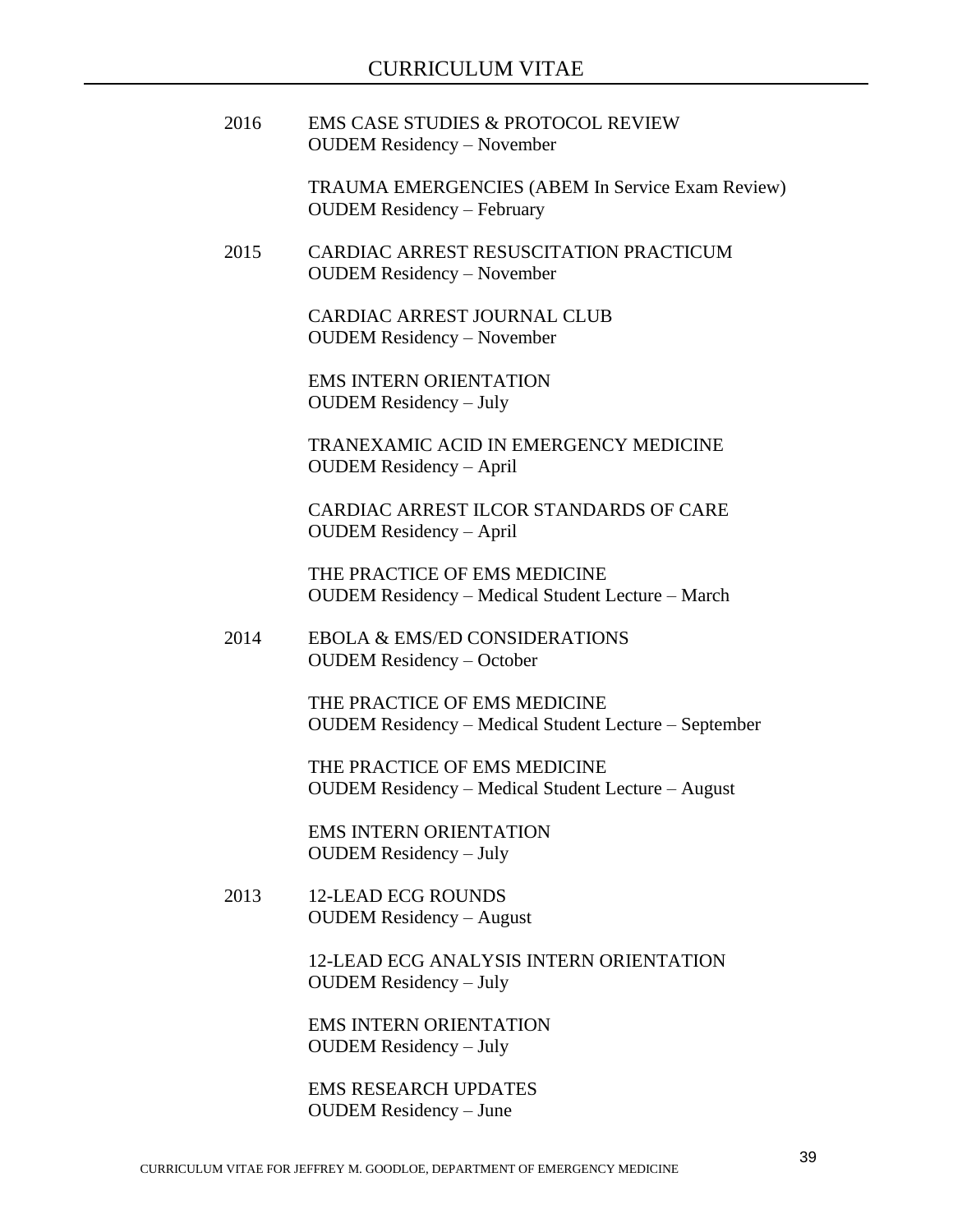2013 THE PRAXIS FOR ANAPHYLAXIS OUDEM Residency – March

> 12-LEAD ECG ROUNDS OUDEM Residency – February

2012 EMS & CARDIOVASCULAR EMERGENCIES OUDEM Residency – December Review for ABEM In-service Examination

> 12-LEAD ECG ANALYSIS INTERN ORIENTATION OUDEM Residency – July

EMS INTERN ORIENTATION OUDEM Residency – July

JOURNAL CLUB Clinical Application of Laboratory Diagnostics in Acute Coronary Syndromes (highly sensitive Troponin assay) & Pediatric Fever Without Source OUDEM Residency – February

ECG CONFERENCE OUDEM Residency – February

EMS & CARDIOVASCULAR EMERGENCIES OUDEM Residency - January Review for ABEM In-service Examination

2011 ECG CONFERENCE OUDEM Residency – December

> **BIOTERRORISM** Oklahoma Disaster Institute - November Basic Disaster Life Support for Oklahoma Highway Patrol EMTs

> PSYCHOLOGICAL ASPECTS OF DISASTERS Oklahoma Disaster Institute - November Basic Disaster Life Support for Oklahoma Highway Patrol EMTs

EMS TERMINATION OF RESUSCITATION OSU EM Residency - Oklahoma City - August

EMS INTERN ORIENTATION OUDEM Residency - July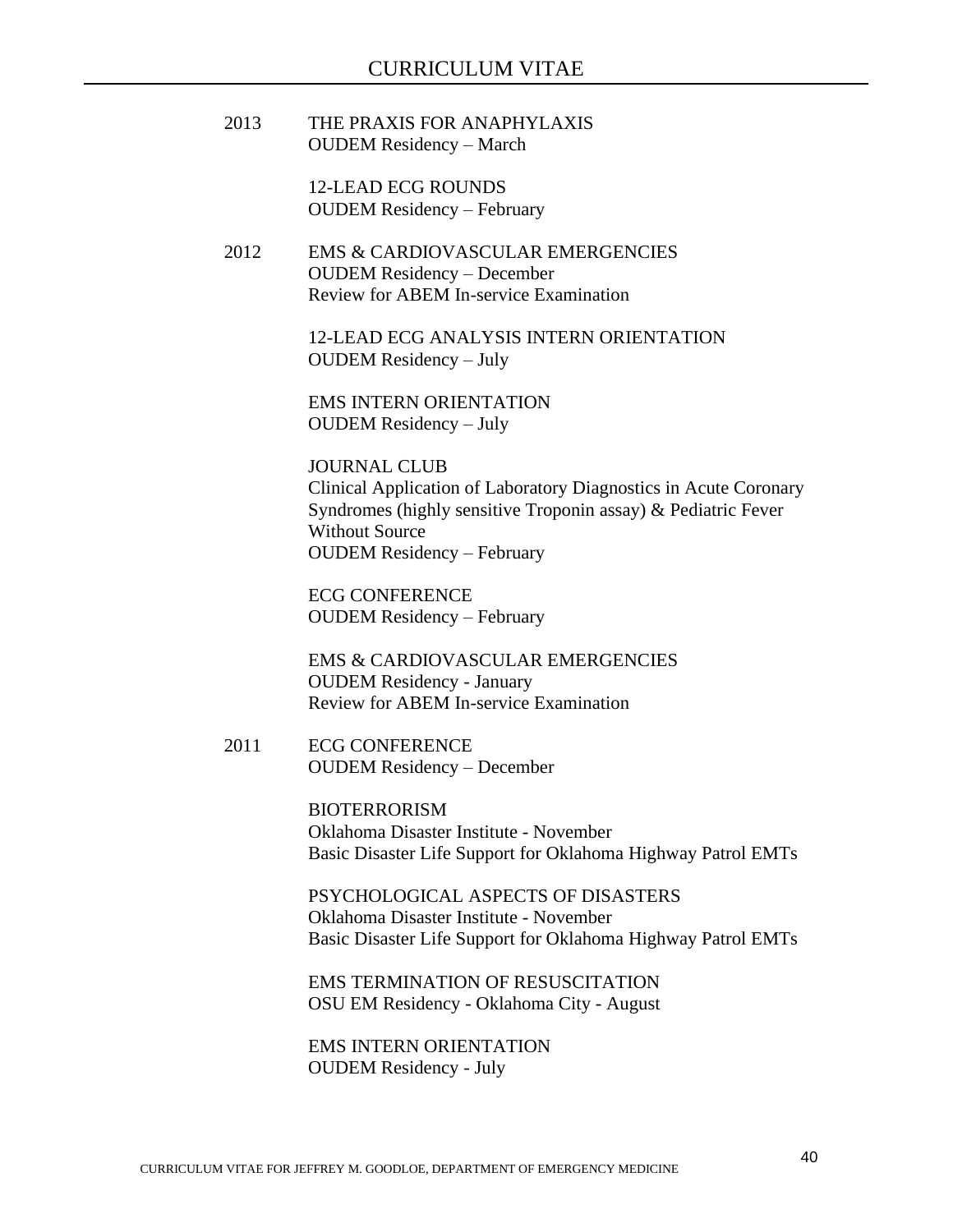2011 THE ART AND SCIENCE OF CARDIOPULMONARY RESUSCITATION - ELEMENTAL OR DETRIMENTAL? OUDEM Residency - July

> ARRHYTHMIAS - ECG ANALYSIS OU School of Medicine - Second Year Medical Students - April Advanced Cardiac Life Support

TACTICAL COMBAT CASUALTY CARE OUDEM SOMOS Program - April Cadaver Lab for Oklahoma Highway Patrol EMTs

CARDIOVASCULAR EMERGENCIES OUDEM Residency - January Review for ABEM In-service Examination

2010 EMS BASE STATION OUDEM Residency - December OK State EMS Medical Director's Course & Practicum

> ECG CONFERENCE OUDEM Residency - September

ECG CONFERENCE OUDEM Residency - August

EMS INTERN ORIENTATION OUDEM Residency - July

ECG CONFERENCE OUDEM Residency - July

EMS BASE STATION OUDEM Residency - June OK State EMS Medical Director's Course & Practicum

ECG CONFERENCE OUDEM Residency - June

ECG CONFERENCE OUDEM Residency – March

EMS & CARDIOVASCULAR EMERGENCIES OUDEM Residency – February

2009 TRAUMA AIRWAY MANAGEMENT SKILLS PRACTICUM OUDEM Residency - December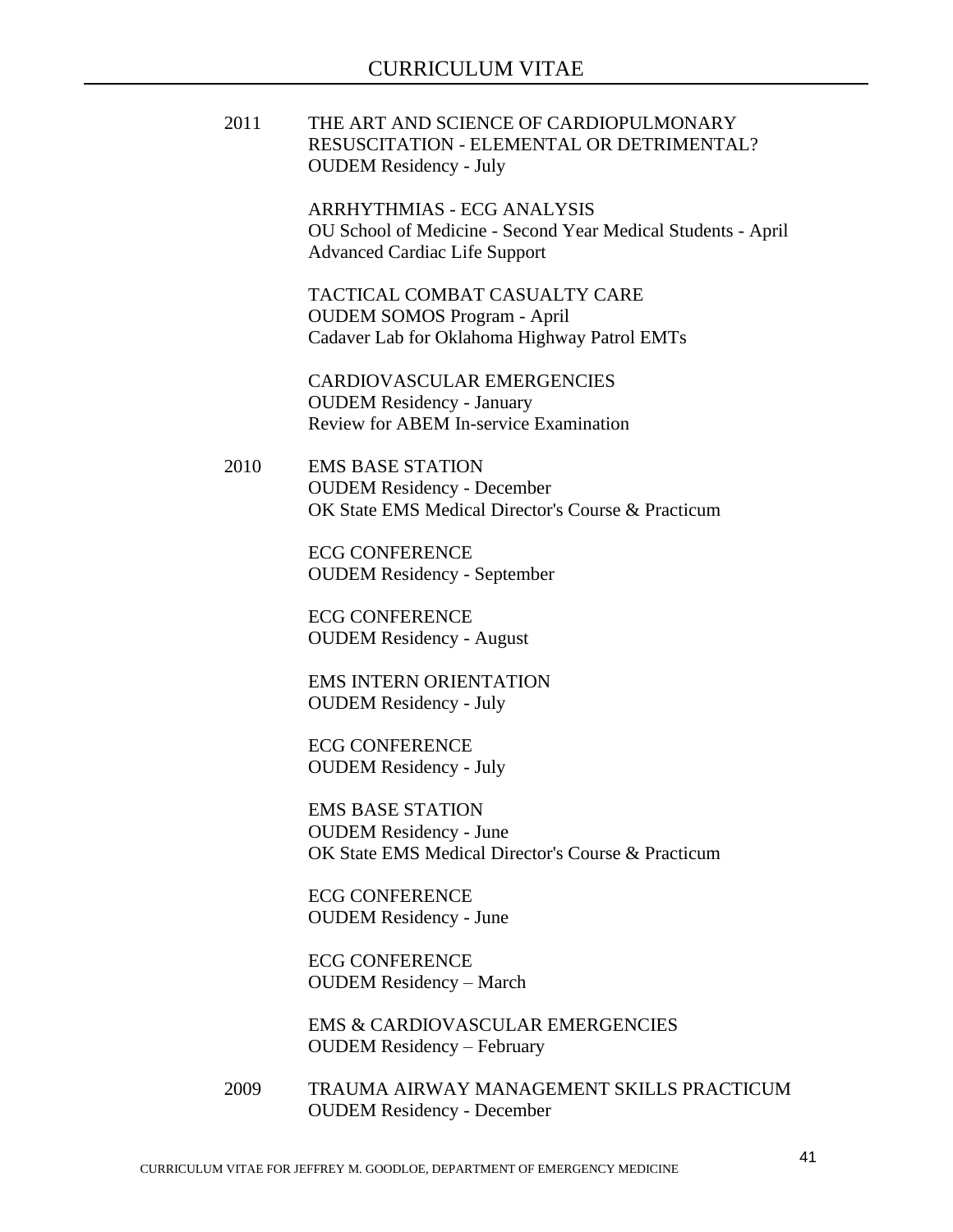2009 ECG CONFERENCE OUDEM Residency – December

> ECG CONFERENCE OUDEM Residency – August

ECG CONFERENCE OUDEM Residency - July

EMS INTERN ORIENTATION OUDEM Residency – July

BIOTERRORISM Oklahoma Disaster Institute - July Basic Disaster Life Support

EMS REFUSALS OF CARE CONSIDERATIONS OUDEM Residency - June

EMS CASE STUDIES OUDEM Residency - February

2008 CHILDREN WITH SPECIAL HEALTHCARE NEEDS OUDEM Residency - November

> CPAP/NON-INVASIVE VENTILATION OUDEM Residency - October

12-LEAD ECG ANALYSIS PART III OUDEM Residency - September

12-LEAD ECG ANALYSIS PART II OUDEM Residency – August

EMS R2/EM INTERN ORIENTATION OUDEM Residency - July

12-LEAD ECG ANALYSIS PART 1 OUDEM Residency - July

- 1999 UROGENITAL TRAUMA UT Southwestern Emergency Medicine Residency
- 1998 ACUTE ABDOMINAL AORTIC ANEURYSM UT Southwestern Emergency Medicine Residency Morbidity & Mortality Conference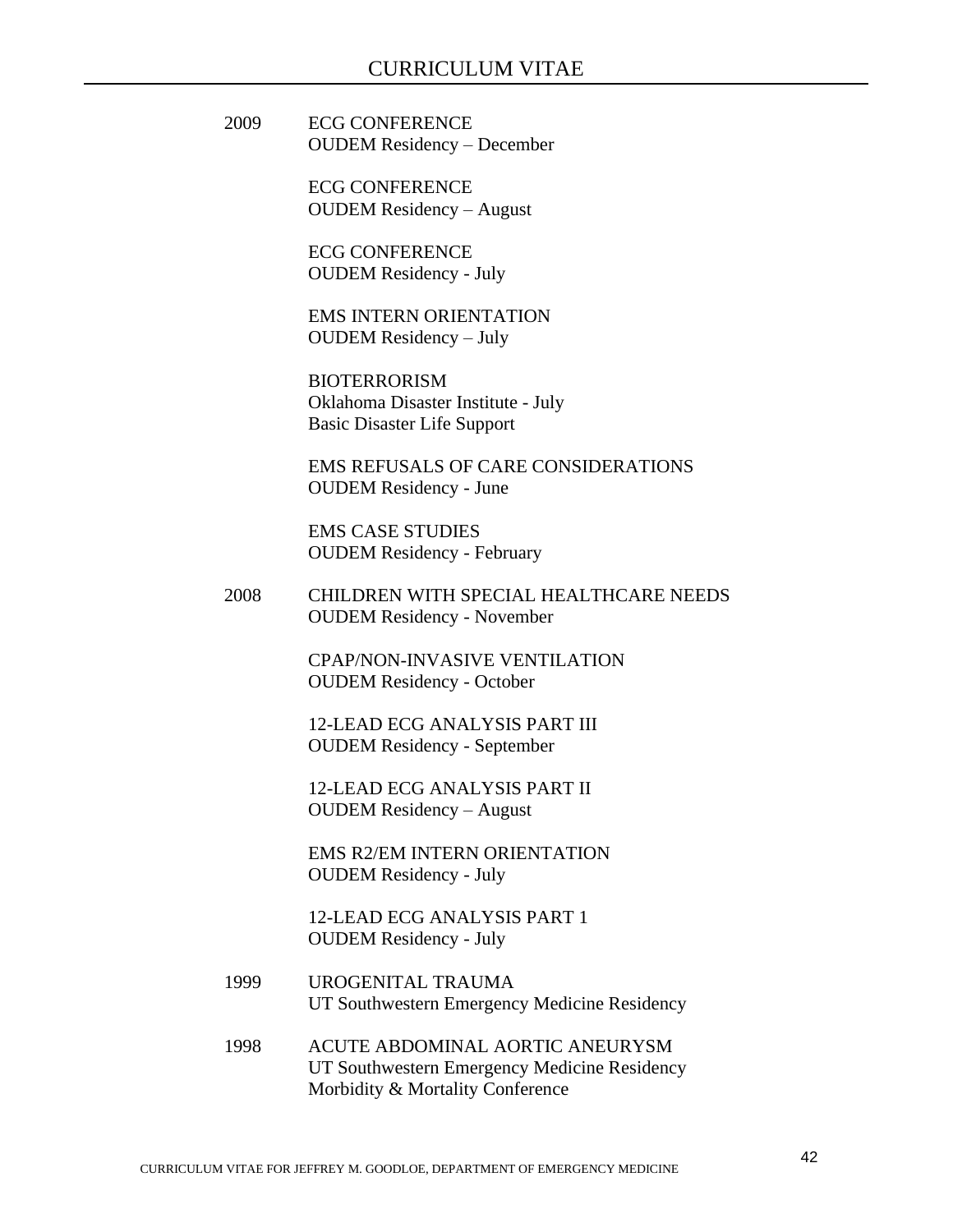- **b.** Emergency Medical Services Continuing Education Teaching
- 2020 COVID-19 Updates from Office of the Medical Director Office of the Medical Director/Medical Control Board EMS System for Metropolitan Oklahoma City and Tulsa
- 2018 PROTOCOL UPDATES 2018 Office of the Medical Director/Medical Control Board EMS System for Metropolitan Oklahoma City and Tulsa Featuring the OMD Team Limiting epinephrine in ventricular fibrillation cardiac arrest Limiting oxygen in acute coronary syndromes Early utilization of double sequential external defibrillation Early deployment of ResQCPR and efficiencies in resuscitation Water submersion injuries
- 2017 CPR TEAM DYNAMICS Office of the Medical Director/Medical Control Board EMS System for Metropolitan Oklahoma City and Tulsa Featuring Dr. Keith Lurie Resuscitation team roles and dynamics Continuity of chest compressions Active Compression Decompression CPR Passive oxygenation in limited rescuer situations Supportive care strategies Practical lab and video production
- 2016 DOUBLE SEQUENTIAL EXTERNAL DEFIBRILLATION Office of the Medical Director/Medical Control Board EMS System for Metropolitan Oklahoma City and Tulsa

ACTIVE COMPRESSION DECOMPRESSION CPR Office of the Medical Director/Medical Control Board EMS System for Metropolitan Oklahoma City and Tulsa

2015 SPINAL MOTION RESTRICTION Office of the Medical Director/Medical Control Board EMS System for Metropolitan Oklahoma City and Tulsa

2013 TRANEXAMIC ACID Office of the Medical Director/Medical Control Board EMS System for Metropolitan Oklahoma City and Tulsa CE Hemostasis options in traumatic hemorrhage What is tranexamic acid (TXA)? Historical uses of TXA Review of CRASH-2 and MATTERs research studies of TXA Protocol changes and review & Operational handling of TXA Interview with Dr. William Havron, OU Trauma Services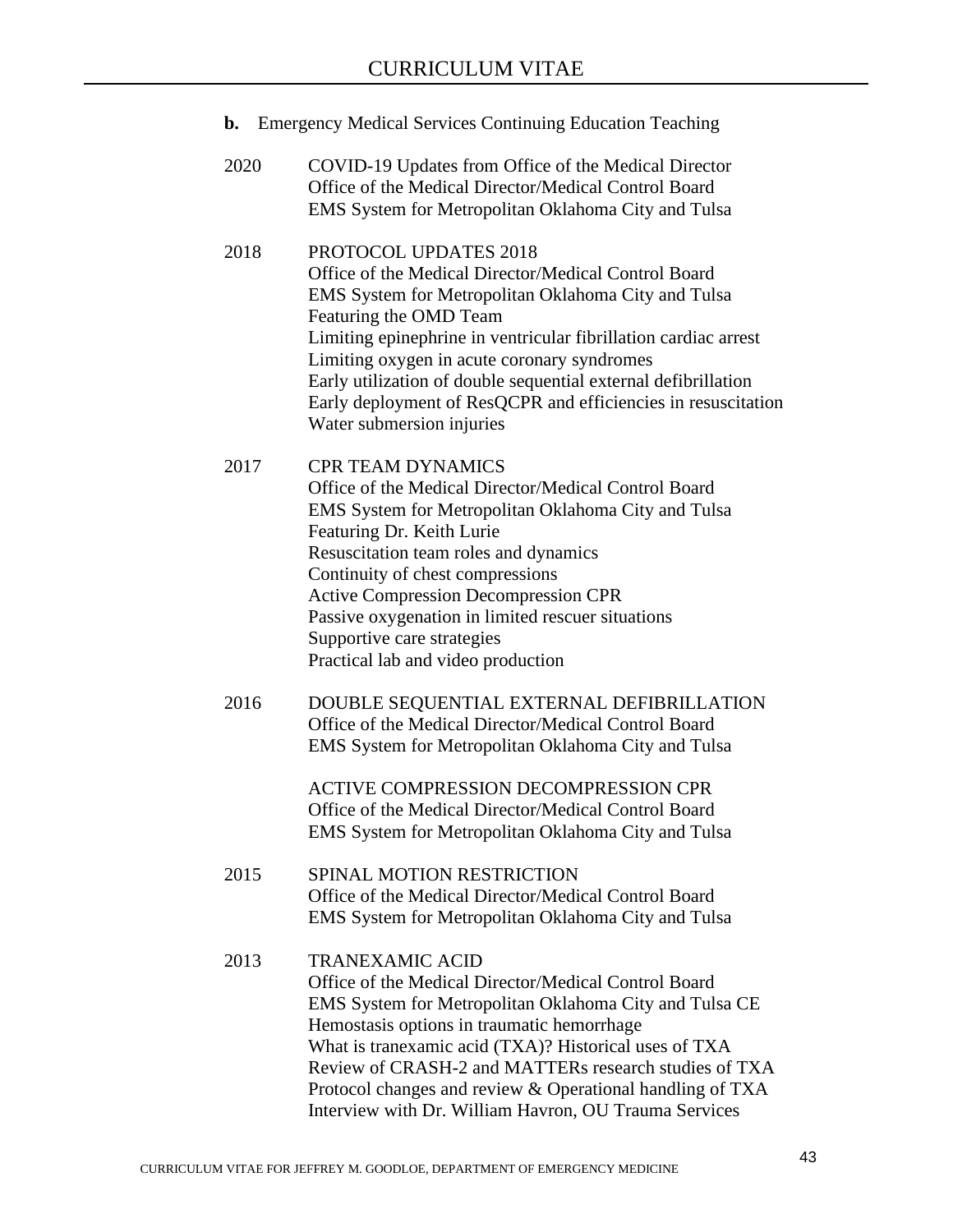| 2013 | PRAXIS FOR ANAPHYLAXIS<br>Office of the Medical Director/Medical Control Board<br>EMS System for Metropolitan Oklahoma City and Tulsa CE<br>Defining anaphylaxis<br>Cardiovascular collapse form of anaphylaxis<br>World Allergy Organization treatment guidelines<br>Epinephrine treatment of anaphylaxis<br>Review of recent publications/abstracts regarding anaphylaxis<br>Protocol changes and review |
|------|------------------------------------------------------------------------------------------------------------------------------------------------------------------------------------------------------------------------------------------------------------------------------------------------------------------------------------------------------------------------------------------------------------|
|      | <b>EMS CAPNOGRAPHY</b><br>Office of the Medical Director/Medical Control Board<br>EMS System for Metropolitan Oklahoma City and Tulsa CE<br>Basic of the capnography waveform<br>Uses of capnography in EMS<br>Advanced concepts of capnography and research review<br>Protocol review                                                                                                                     |
| 2012 | <b>CPR TEAM DYNAMICS</b><br>Office of the Medical Director/Medical Control Board<br>EMS System for Metropolitan Oklahoma City and Tulsa CE<br>Resuscitation team roles and dynamics<br>Continuity of chest compressions<br>Timing of defibrillation<br>Passive oxygenation in limited rescuer situations<br>Supportive care strategies<br>Practical lab and video production                               |
| 2011 | CPR CHEST COMPRESSION TECHNIQUES<br>Office of the Medical Director/Medical Control Board<br>EMS System for Metropolitan Oklahoma City and Tulsa CE<br>Compression rate with metronome use<br>Compression techniques<br>Practical lab                                                                                                                                                                       |
| 2007 | SIMPLE, COOL CHANGES IN PARAMEDIC AIRWAY CARE<br>Plano Fire Department Paramedic CE<br>Intubation techniques<br>Cricoid pressure vs. bimanual laryngoscopy<br>Airway bougie<br>Evaluation of a new alternative airway<br>When to abandon intubation attempts<br>Combitube vs. King LTS-D<br>Airway Management in Narcotic Overdoses<br>Titrating naloxone                                                  |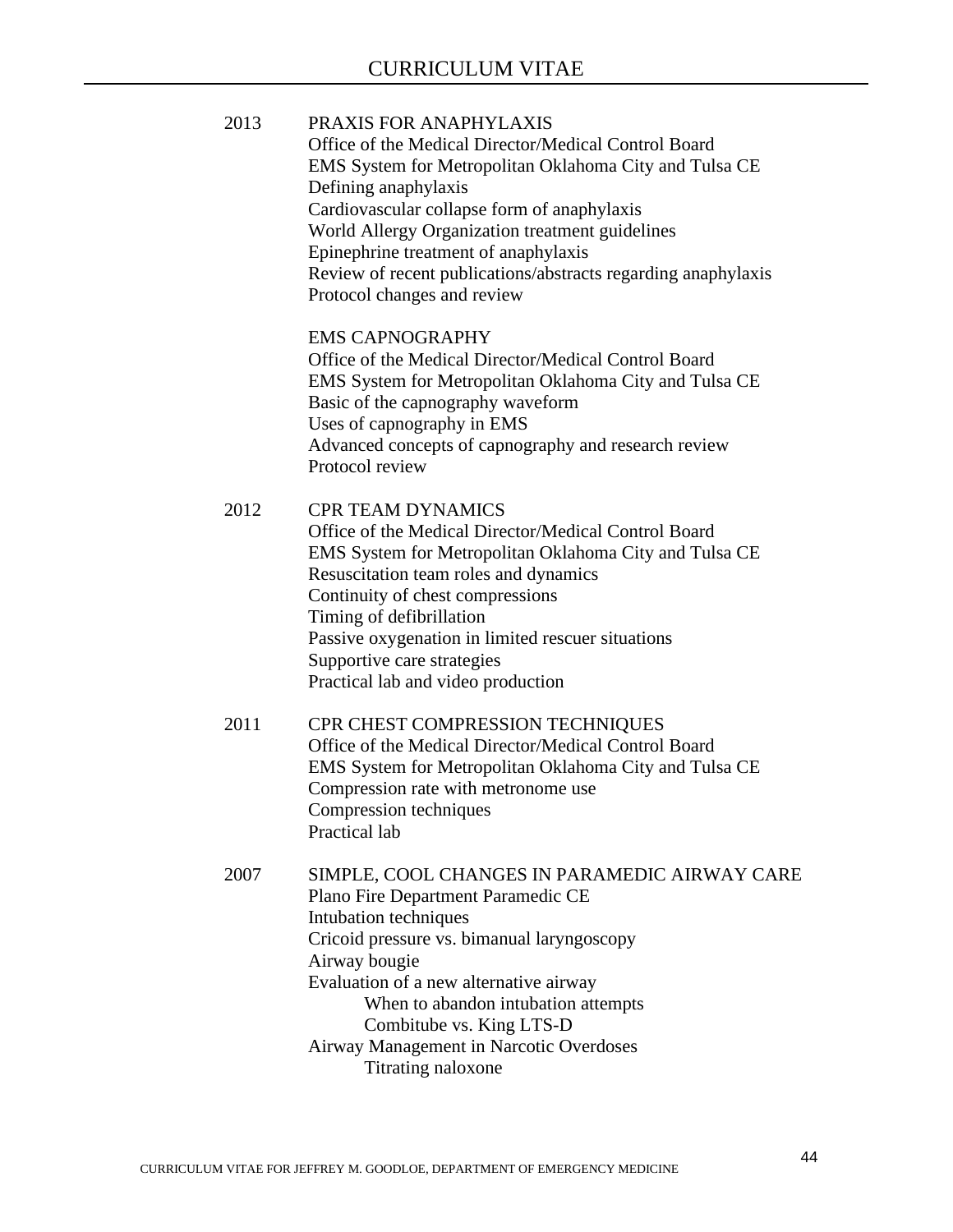| 2007 | <b>EMS OCCUPATIONAL EXPOSURE:</b><br>IF IT HAPPENS TO YOU, WHAT WILL YOU DO?<br>Plano Fire Department EMT & Paramedic CE<br>Best practices & local experiences<br>Post-exposure management:<br>EMS needlestick injuries<br><b>EMS</b> respiratory exposures<br>Infectious agents of concern<br>Hepatitis B & C; HIV; TB, Meningitis |
|------|-------------------------------------------------------------------------------------------------------------------------------------------------------------------------------------------------------------------------------------------------------------------------------------------------------------------------------------|
| 2006 | <b>MASS CASUALTY FUNCTIONAL EXERCISES</b><br>Plano & Allen Fire Departments EMT & Paramedic CE<br>33 Full Scale Fire Rescue/EMS Exercises                                                                                                                                                                                           |
|      | CRITICAL THINKING IN PARAMEDIC PATIENT CARE<br>Plano & Allen Fire Departments Paramedic CE<br>Critical thinking concepts required to correctly deliver<br>paramedic level care per EMS treatment protocols                                                                                                                          |
|      | PEDIATRIC CARDIAC CARE<br>Plano & Allen Fire Departments EMT & Paramedic CE<br>Pediatric CPR & PALS<br><b>Pediatric Vascular Access</b><br><b>Neonatal CPR &amp; NALS</b><br>Pediatric Cardiac Arrest Scenario Exercises                                                                                                            |
|      | TACHY/BRADYDYSRHYTHMIAS<br>Allen Fire Department Paramedic CE<br>AHA guidelines for bradydysrhythmias & tachydysrhythmias                                                                                                                                                                                                           |
|      | ARTIFICIAL CIRCULATION: THE ROLE OF THE<br><b>AUTOPULSE</b><br>Allen Fire Department EMT & Paramedic CE<br>Artificial circulations physiology<br>Suboptimal CPR effect<br>AutoPulse outcomes trials review<br><b>Functional AutoPulse exercises</b>                                                                                 |
|      | TACHY/BRADYDYSRHYTHMIAS<br>Plano Fire Department Paramedic CE<br>AHA guidelines for bradydysrhythmias & tachydysrhythmias<br>Diltiazem<br>Case studies                                                                                                                                                                              |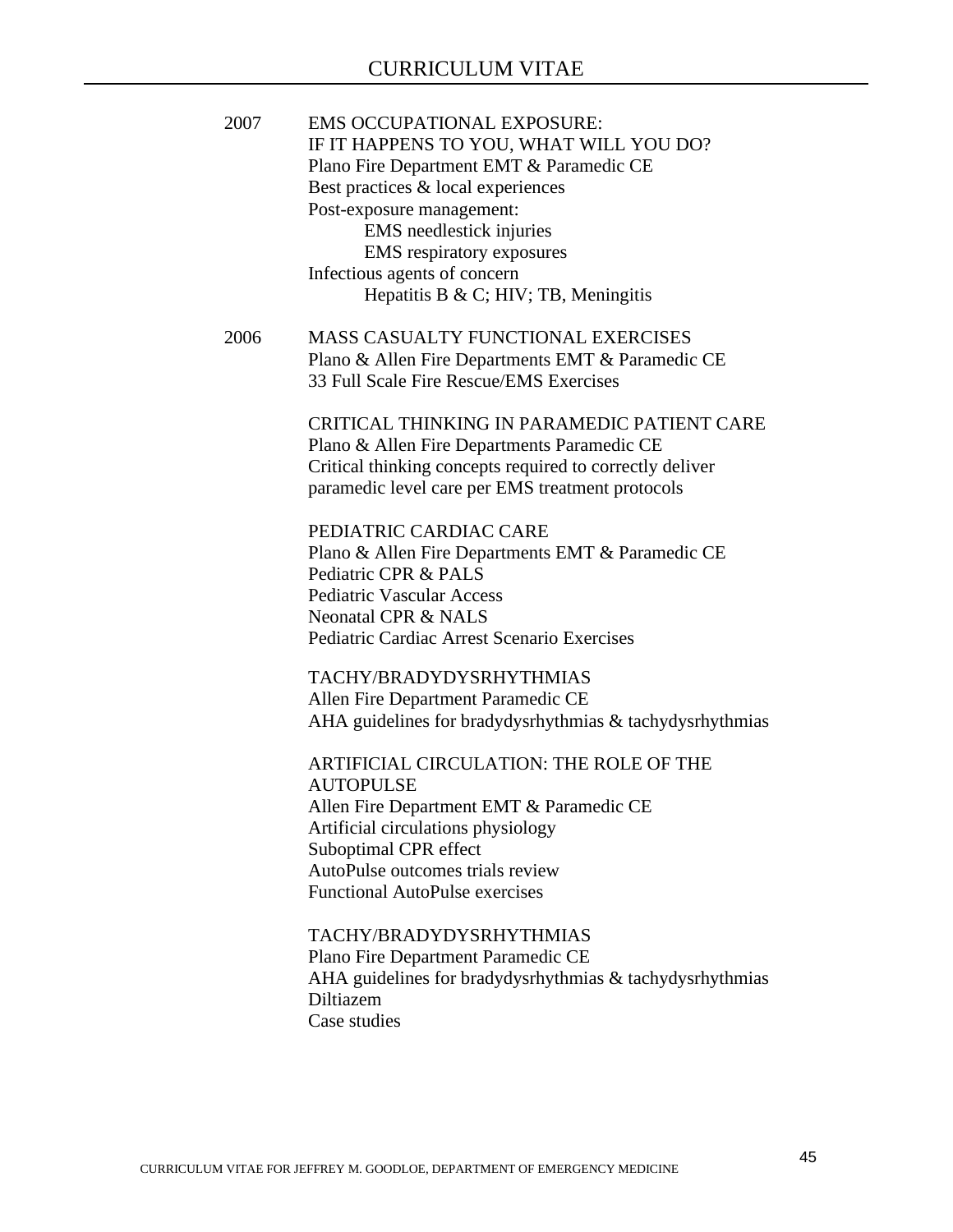2006 ARTIFICIAL CIRCULATION: THE ROLE OF THE AUTOPULSE Plano Fire Department EMT & Paramedic CE Artificial circulation physiology Suboptimal CPR effect AutoPulse outcomes trials review Functional AutoPulse exercises

> IMMEDIATE TRIAL: MODULE 2 Allen Fire Department Paramedic CE Acute Coronary Syndromes Glucose-Insulin-Potassium Infusion Physiology Patient Care Enrollment & Logistics

> IMMEDIATE TRIAL: MODULE 1 Plano Fire Department Paramedic CE Acute Coronary Syndromes 12-Lead ECG Interpretation Glucose-Insulin-Potassium Infusion Physiology

ADVANCED AIRWAY PLACEMENT CONFIRMATION Allen Fire Department Paramedic CE Confirmation Devices, Rationale, & Protocol

CHEMICAL RESTRAINT Allen Fire Department EMT & Paramedic CE Alternatives to physical and chemical restraint Indications for physical and chemical restraint Pharmacology of diazepam & haloperidol

ADULT RESUSCITATION 2006: INCORPORATING NEW AHA GUIDELINES Allen Fire Department EMT & Paramedic CE 2005 AHA Guideline Process Adult CPR Ventricular Fibrillation/Pulseless Ventricular Tachycardia Pulseless Electrical Activity & Asystole

ADVANCED AIRWAY PLACEMENT CONFIRMATION Plano Fire Department Paramedic CE Confirmation Devices, Rationale, & Protocol

CHEMICAL RESTRAINT Plano Fire Department Paramedic CE Alternatives to physical and chemical restraint Indications for physical and chemical restraint Pharmacology of diazepam & haloperidol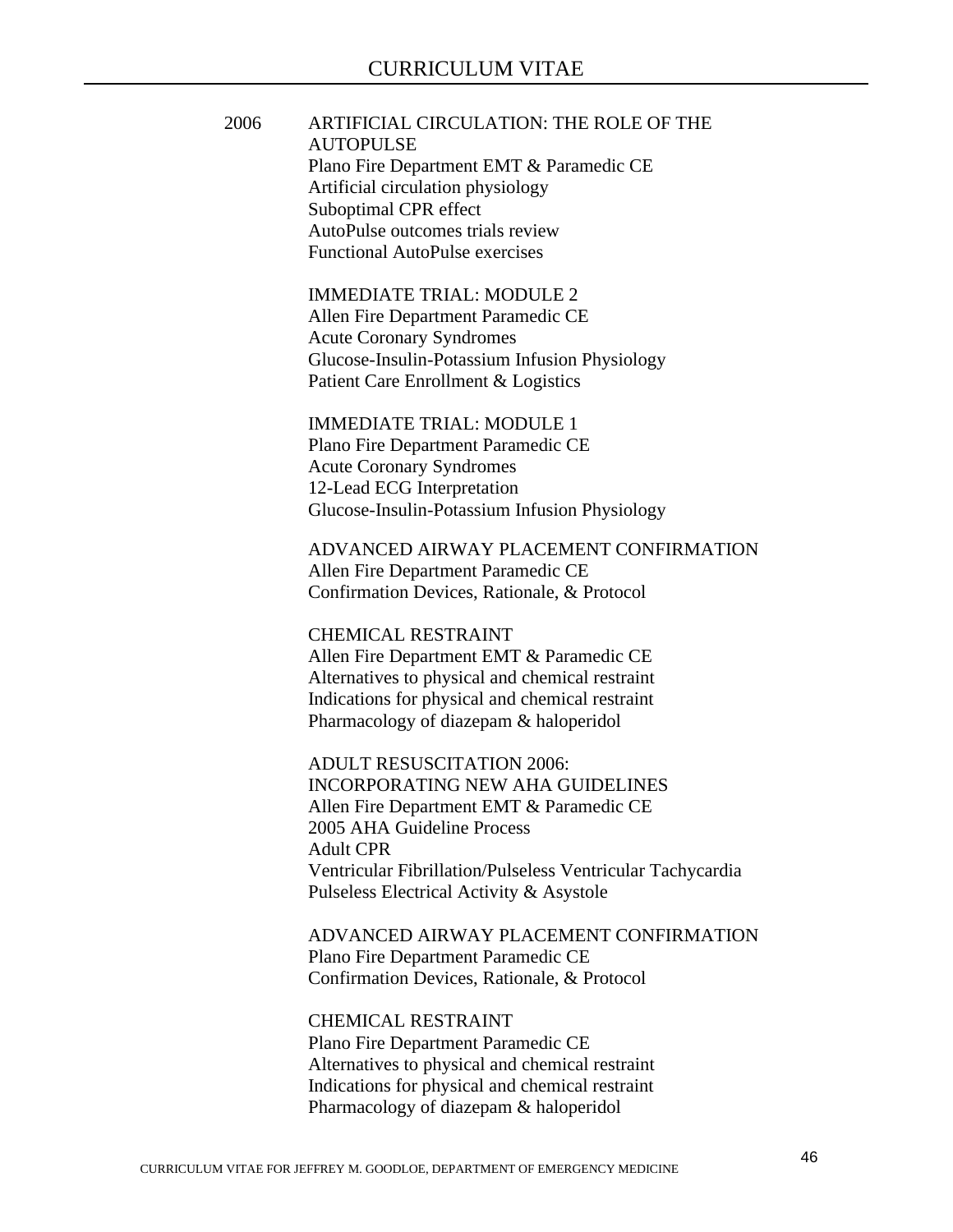| 2006 | <b>ADULT RESUSCITATION 2006:</b><br><b>INCORPORATING NEW AHA GUIDELINES</b><br>Plano Fire Department EMT & Paramedic CE<br>2005 AHA Guideline Process<br><b>Adult CPR</b><br>Ventricular Fibrillation/Pulseless Ventricular Tachycardia<br>Pulseless Electrical Activity & Asystole                                                                                                           |
|------|-----------------------------------------------------------------------------------------------------------------------------------------------------------------------------------------------------------------------------------------------------------------------------------------------------------------------------------------------------------------------------------------------|
| 2005 | AIRWAY & RESPIRATORY DISTRESS MANAGEMENT<br>Plano & Allen Fire Departments EMT & Paramedic CE<br>Airway management devices & techniques<br>Respiratory distress/arrest scenario exercises                                                                                                                                                                                                     |
|      | COLD WEATHER EMS MEDICAL MANAGEMENT<br>Plano & Allen Fire Departments EMT & Paramedic CE<br>Heat loss mechanisms & body core temperature<br>EMS treatment of hypothermia<br>EMS treatment of cold-related tissue injuries<br>EMS treatment of cold-water immersion<br><b>HOLIDAY SEASON TOXICOLOGY</b><br>Plano & Allen Fire Departments Paramedic CE<br>NSAID, ASA, TCA, SSRI, GHB, PCP, LSD |
|      | <b>VENOUS ACCESS IN EMS</b><br>Plano & Allen Fire Departments Paramedic CE<br>Goals & anatomy of venous access<br>Venous access techniques & complications<br>Difficult venous access tips $&$ "When access fails" management                                                                                                                                                                 |
|      | <b>TOXICOLOGY I</b><br>Allen Fire Department Paramedic CE<br>Acetaminophen, Opiates/Narcotics, Benzodiazepines<br><b>Barbiturates, Toxicology Documentation</b>                                                                                                                                                                                                                               |
|      | LAW ENFORCEMENT "LESS LETHAL" TACTICS:<br><b>MEDICAL CONCEPTS &amp; CARE</b><br>Allen Fire Department EMT & Paramedic CE<br>Benefits & risks of pepper spray<br>Basic function of the Taser<br>Medical consequences with "less lethal" tactics<br><b>Removal of Taser probes</b><br>Medical evaluation & transport priorities of "less lethal" patients                                       |
|      | ADULT INTRAOSSEOUS ACCESS                                                                                                                                                                                                                                                                                                                                                                     |

Plano Fire Department Paramedic CE Anatomy & physiology of intraosseous access EZ-IO intraosseous access procedure & credentialing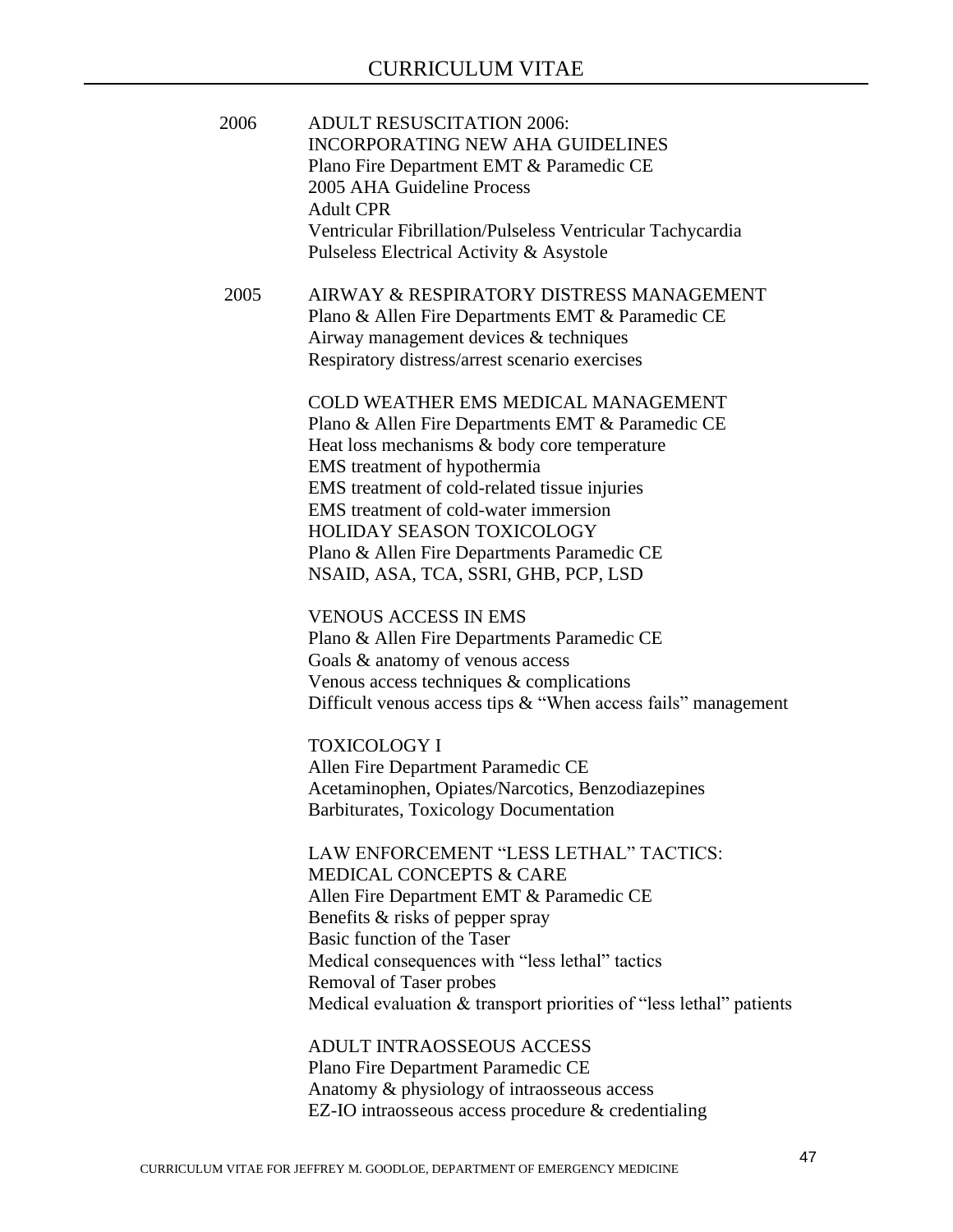2005 TASERS: MEDICAL CONCEPTS & CARE Plano Fire Department EMT & Paramedic CE Basic function of the Taser Medical events post-Taser use Risks for post-Taser cardiac arrest Removal of Taser probes Post-Taser medical evaluation and transport priorities

#### BURNS & LIGHTNING INJURIES

Allen Fire Department EMT & Paramedic CE Pathophysiology & classification of burns Systemic assessment of the burn patient EMS burn management Lightning injuries & EMS lightning injury care

EXPLOSIVE EVENT INJURIES

Allen Fire Department EMT & Paramedic CE Risks identification & complicating factors Injury prediction based upon type of explosive and patients Crush syndrome and its field treatment Primary, secondary, and tertiary explosion injury paradigm

ASSISTED CHEST COMPRESSION: AUTOPULSE INTRODUCTION

Allen Fire Department EMT & Paramedic CE AutoPulse Resuscitation System overview

#### BURNS & LIGHTNING INJURIES

Plano Fire Department EMT & Paramedic CE Pathophysiology & classification of burns Systemic assessment of the burn patient EMS burn management Lightning injuries & EMS lightning injury care

EXPLOSIVE EVENT INJURIES

Plano Fire Department EMT & Paramedic CE Risks identification & complicating factors Injury prediction based upon type of explosive and patients Crush syndrome and its field treatment Primary, secondary, and tertiary explosion injury paradigm

ASSISTED CHEST COMPRESSION: AUTOPULSE DEPLOYMENT Plano Fire Department EMT & Paramedic CE AutoPulse Resuscitation System implementation system-wide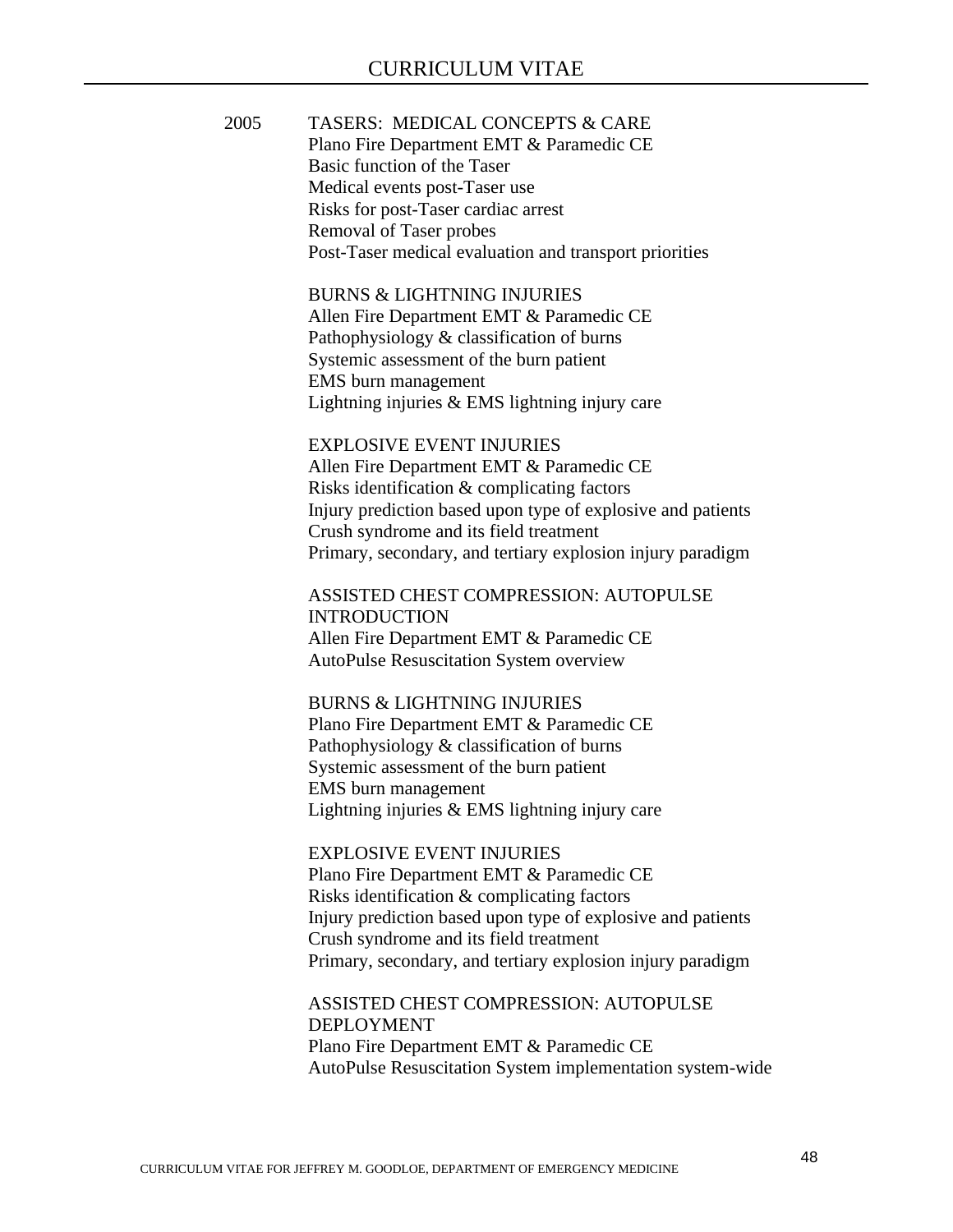| 2005 | THE ABCDs of CPR: ELEMENTAL OR DETRIMENTAL?<br>City of Plano Public Safety Communications Annual EMD |
|------|------------------------------------------------------------------------------------------------------|
|      | Training                                                                                             |
|      | Critical appraisal of EMS cardiac arrest care                                                        |
|      | Review of numerous research studies indicating need for changes:                                     |
|      | Pre-arrival instructions – emphasis during this presentation                                         |
|      | Ventilation                                                                                          |
|      | Chest compression (including assistive devices)<br>Defibrillation                                    |
|      |                                                                                                      |
|      | <b>MEDICATION FACILITATED INTUBATION:</b>                                                            |
|      | PERSPECTIVES, CHALLENGES, & DIRECTIONS                                                               |
|      | Allen Fire Department Paramedic CE                                                                   |
|      | Span of intubation options                                                                           |
|      | Evaluate intubation options using:                                                                   |
|      | Anecdotal experience of AFD                                                                          |
|      | Reviews of relevant research                                                                         |
|      | Future directions of MFI within AFD & protocol changes                                               |
|      | <b>VASOPRESSIN UPDATE: NEW HOPE FOR ASYSTOLE</b><br>PATIENTS?                                        |
|      | Allen Fire Department Paramedic CE                                                                   |
|      | Pathophysiology of asystole                                                                          |
|      | Pharmacology of vasopressin                                                                          |
|      | Research review and protocol changes                                                                 |
|      | OPTIMAL EMS OPERATIONS & PATIENT CARE                                                                |
|      | Allen Fire Department EMT & Paramedic CE                                                             |
|      | Review of best practices in EMS operations & patient care                                            |
|      | <b>MEDICATION FACILITATED INTUBATION:</b>                                                            |
|      | PERSPECTIVES, CHALLENGES, & DIRECTIONS                                                               |
|      | Plano Fire Department Paramedic CE                                                                   |
|      | Span of intubation options                                                                           |
|      | Evaluate intubation options using:                                                                   |
|      | Anecdotal experience of PFD                                                                          |
|      | Reviews of relevant research                                                                         |
|      | Future directions of MFI within PFD & protocol changes                                               |
|      | <b>OPTIMAL EMS OPERATIONS &amp; PATIENT CARE</b>                                                     |
|      | Plano Fire Department EMT & Paramedic CE                                                             |
|      | Review of best practices in EMS operations & patient care                                            |
| 2004 | <b>START TRIAGE</b>                                                                                  |
|      | Allen Fire Department EMT & Paramedic CE                                                             |
|      | Principles of triage in mass casualty incidents                                                      |
|      | START (simple triage and rapid treatment) triage procedure                                           |
|      | Application of START triage to patient scenarios                                                     |
|      |                                                                                                      |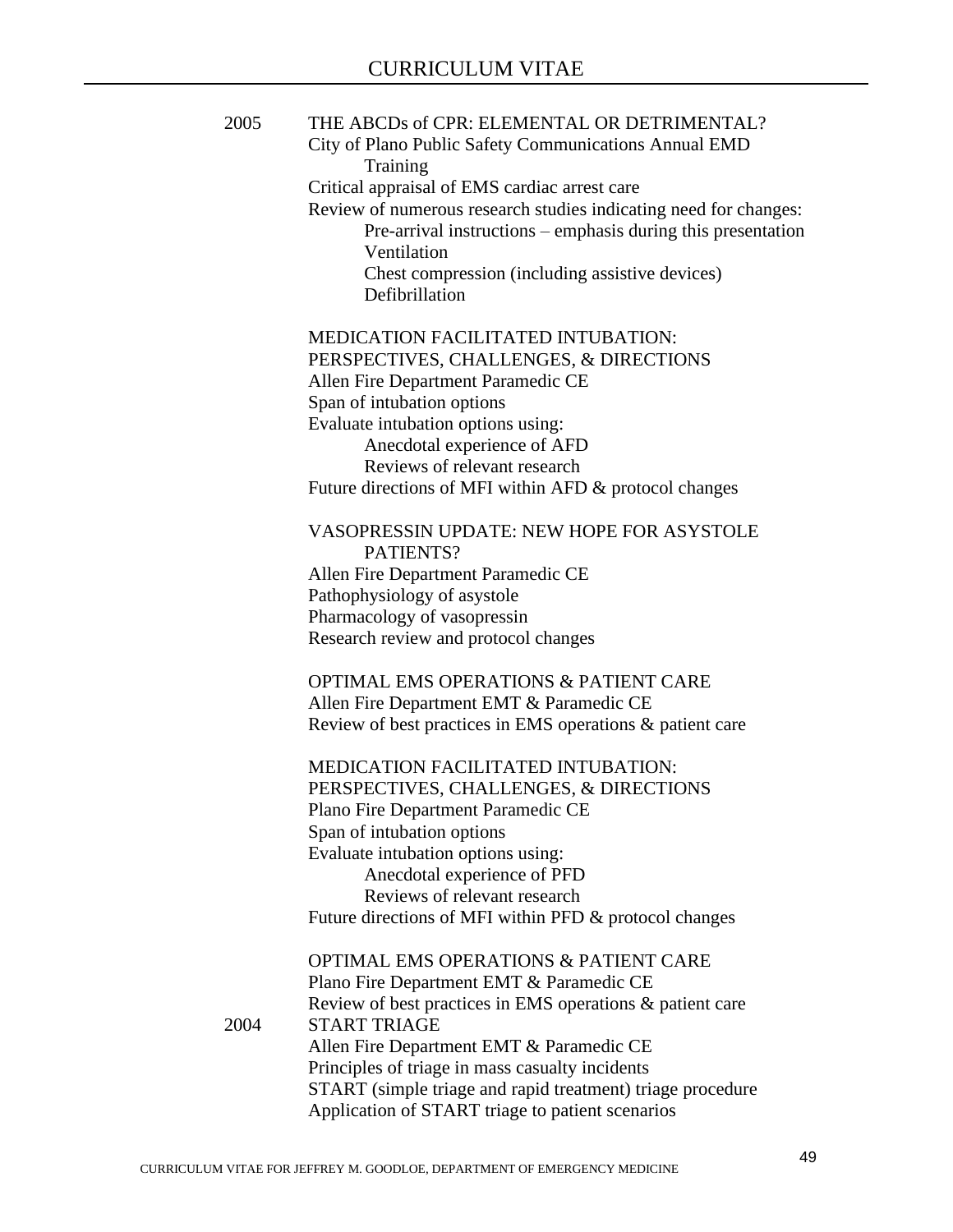2004 MEDICAL NECESSITY DOCUMENTATION IN EMS Allen Fire Department EMT & Paramedic CE Concept of "medical necessity" documentation in EMS Detail several specifics of required documentation by insurances Patient care documentation as a component of customer service Avoidance of fraudulent billing practices

> SAM SLING: NEW STABILIZATION FOR PELVIC **FRACTURES** Allen Fire Department EMT & Paramedic CE

SAM Sling indications and usage

MEDICAL NECESSITY DOCUMENTATION IN EMS Plano Fire Department EMT & Paramedic CE Concept of "medical necessity" documentation in EMS Detail several specifics of required documentation by insurances Patient care documentation as a component of customer service Avoidance of fraudulent billing practices

SAM SLING: NEW STABILIZATION FOR PELVIC **FRACTURES** Plano Fire Department EMT & Paramedic CE SAM Sling indications and usage

NO TRANSPORT CASE REVIEWS Plano Fire Department EMT & Paramedic CE Review of no transport cases for protocol/operations compliance

CHILDREN WITH SPECIAL HEALTH CARE NEEDS Allen Fire Department EMT & Paramedic CE Illnesses of CSHCN EMS assessments and interventions in CSHCN Improve comfort level with CSHCN, related devices/meds, and parents of CSHCN

THE ABCDs of CPR: ELEMENTAL OR DETRIMENTAL? Allen Fire Department EMT & Paramedic CE Critical appraisal of EMS cardiac arrest care Review of numerous research studies indicating need for changes: Pre-arrival instructions & Ventilations Chest Compressions & Defibrillation

 12-LEAD ECG ANALYSIS Plano Fire Department Paramedic CE Functional exercises in 12-lead analysis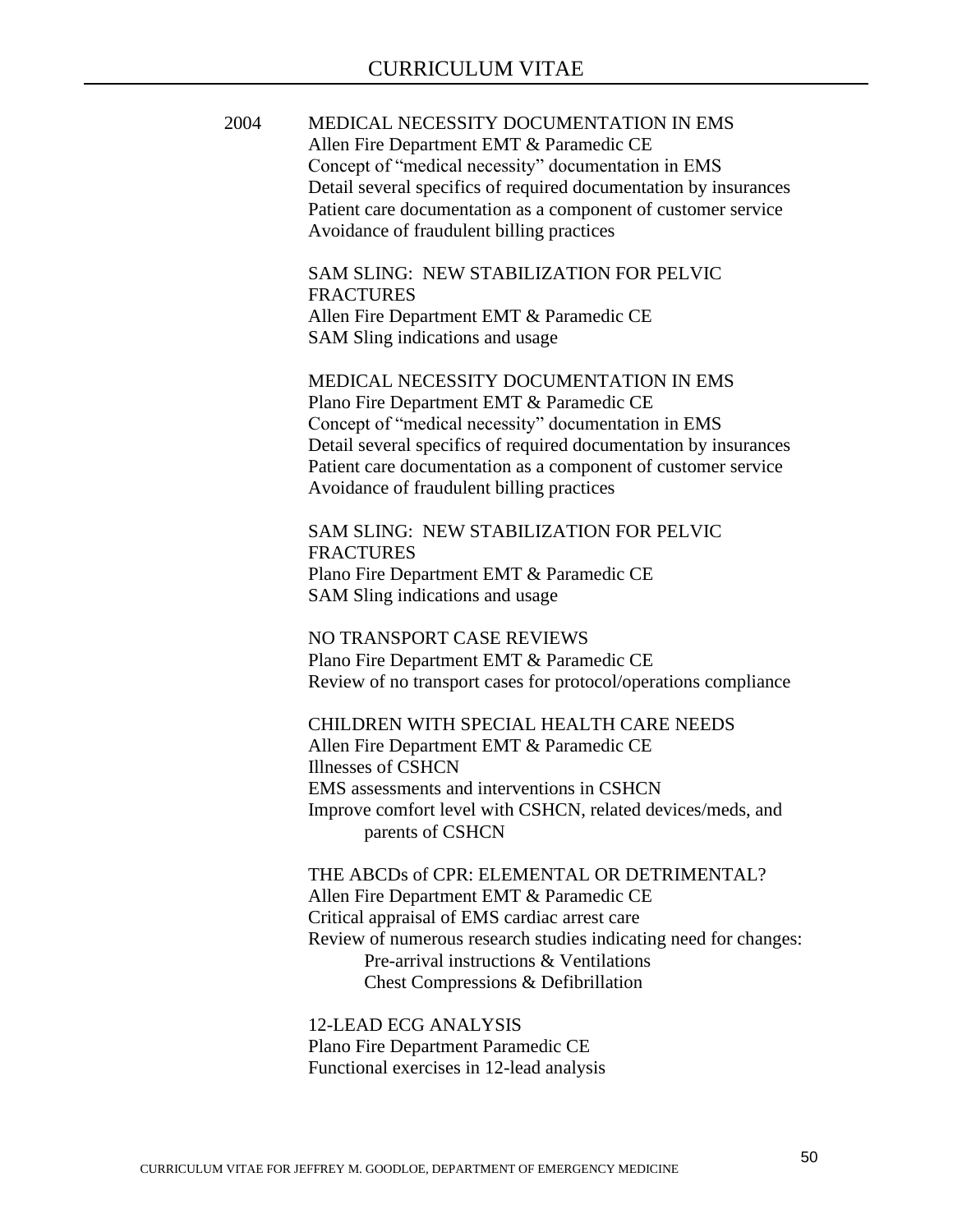| 2004 | THE ABCDs of CPR: ELEMENTAL OR DETRIMENTAL?<br>Plano Fire Department EMT & Paramedic CE<br>Critical appraisal of EMS cardiac arrest care<br>Review of numerous research studies indicating need for changes:<br>Pre-arrival instructions; Ventilations<br>Chest compression (including assist devices); Defibrillation |
|------|------------------------------------------------------------------------------------------------------------------------------------------------------------------------------------------------------------------------------------------------------------------------------------------------------------------------|
|      | DEFIBRILLATION: SOONER IS NOT ALWAYS BETTER?<br>Allen Fire Department EMT & Paramedic CE<br><b>Review CPR First Defibrillation research</b><br>Pathophysiology benefits of CPR prior to defibrillation<br>Scenario-based review for protocol changes                                                                   |
|      | SPINAL IMMOBILIZATION: NEW DIRECTIONS IN EMS<br>Allen Fire Department EMT & Paramedic CE<br>Perspectives on EMS spinal immobilization<br>Research on "selective" EMS spinal immobilization<br>Scenario-based review for protocol changes                                                                               |
|      | <b>CRICOTHYROTOMY</b><br>Plano Fire Department Paramedic CE<br>Anatomy & procedural review<br>Skill credentialing                                                                                                                                                                                                      |
|      | TERRORISM RESPONSE & EMERGENCY CARE<br>Plano Fire Department EMT & Paramedic CE<br>Suicide bomber identification and incident reviews<br>Suicide bomber implications for EMS operations<br>Mass casualty operations in terrorism response                                                                              |
|      | <b>CPAP IN EMS</b><br>Allen Fire Department EMT & Paramedic CE<br>Physiology of CPAP $\&$ indications for use<br>CPAP regulator and mask functional exercises                                                                                                                                                          |
|      | <b>12-LEAD ECG ANALYSIS</b><br>Allen Fire Department Paramedic CE<br>Functional exercises in 12-lead analysis                                                                                                                                                                                                          |
|      | DEFIBRILLATION: SOONER IS NOT ALWAYS BETTER?<br>Plano Fire Department EMT & Paramedic CE<br><b>Review CPR First Defibrillation research</b><br>Pathophysiology benefits of CPR prior to defibrillation                                                                                                                 |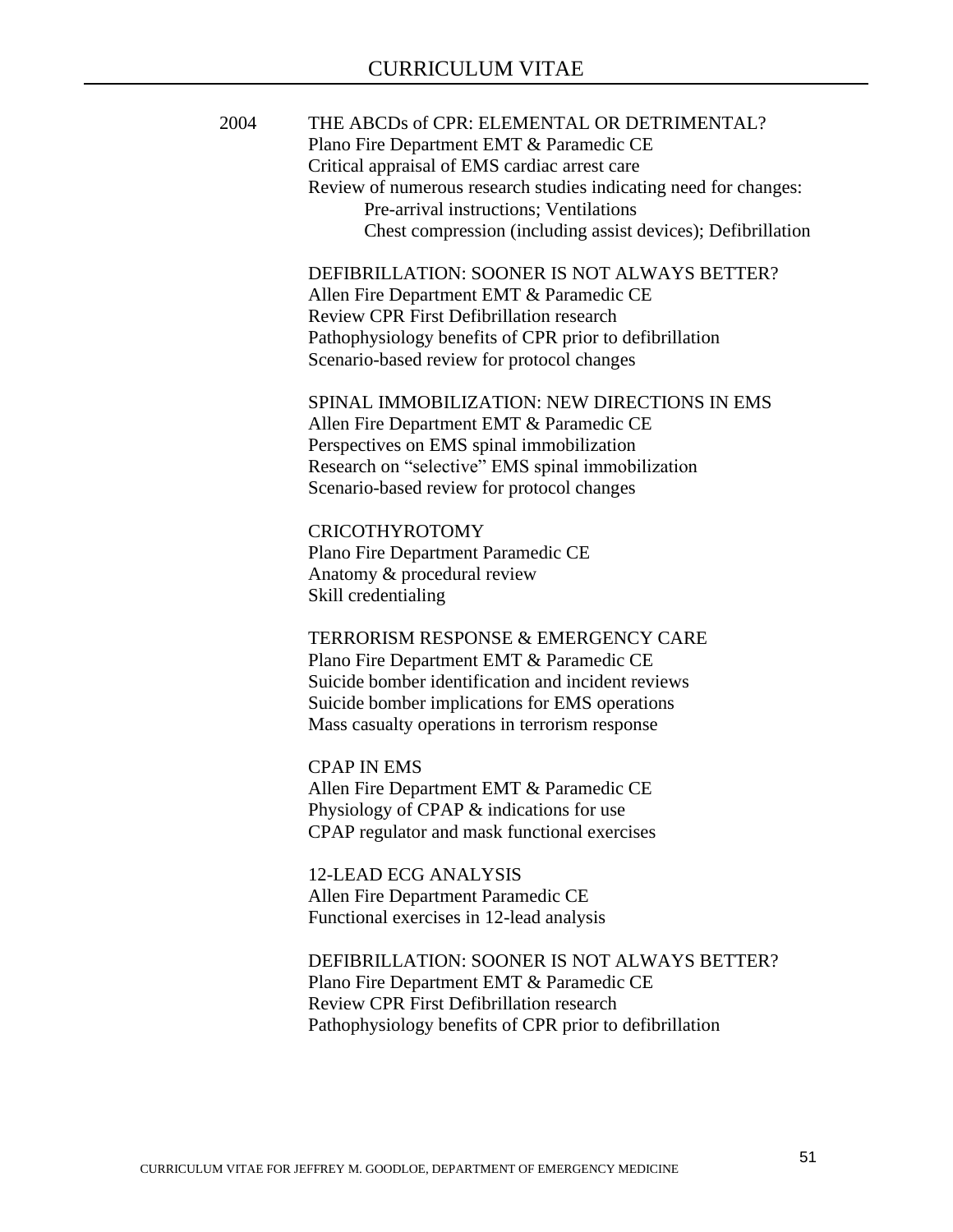| 2004 | SPINAL IMMOBILIZATION: NEW DIRECTIONS IN EMS<br>Plano Fire Department EMT & Paramedic CE<br>Perspectives on EMS spinal immobilization<br>Research on "selective" EMS spinal immobilization<br>Scenario-based review                                              |
|------|------------------------------------------------------------------------------------------------------------------------------------------------------------------------------------------------------------------------------------------------------------------|
| 2003 | <b>AIRWAY MANAGEMENT</b><br>Allen Fire Department EMT & Paramedic CE<br>Basic & advanced techniques in airway management<br>Endotracheal intubation & confirmation<br>Cricothyrotomy<br>Capnography in airway management<br>Airway management scenario exercises |
|      | <b>VENOUS ACCESS IN EMS</b><br>Plano Fire Department Paramedic CE<br>Goals & anatomy of venous access<br>Venous access techniques & complications<br>Difficult venous access tips<br>"When access fails" management                                              |
|      | NERVE AGENTS & ANTIDOTE TREATMENT<br>Plano Fire Department EMT & Paramedic CE<br>Nerve agent types & pathophysiology<br>Mark I autoinjector pharmacology & use                                                                                                   |
|      | <b>EMS OCCUPATIONAL EXPOSURE</b><br>Plano Fire Department EMT & Paramedic CE<br>Post-exposure management:<br>EMS needlestick injuries & EMS respiratory exposures                                                                                                |
|      | NEW EMS TREATMENT PROTOCOLS REVIEW<br>Allen Fire Department EMT & Paramedic CE<br>New Medical Director Introduction<br>New EMS protocols orientation & review                                                                                                    |
|      | <b>12-LEAD ECG ANALYSIS</b><br>Plano Fire Department Paramedic CE<br>Functional exercises in 12-lead analysis                                                                                                                                                    |
|      | CHILDREN WITH SPECIAL HEALTH CARE NEEDS<br>Plano Fire Department Paramedic CE<br><b>Illnesses of CSHCN</b><br>EMS assessments and interventions in CSHCN<br>Improve comfort level with CSHCN, related devices/meds, and                                          |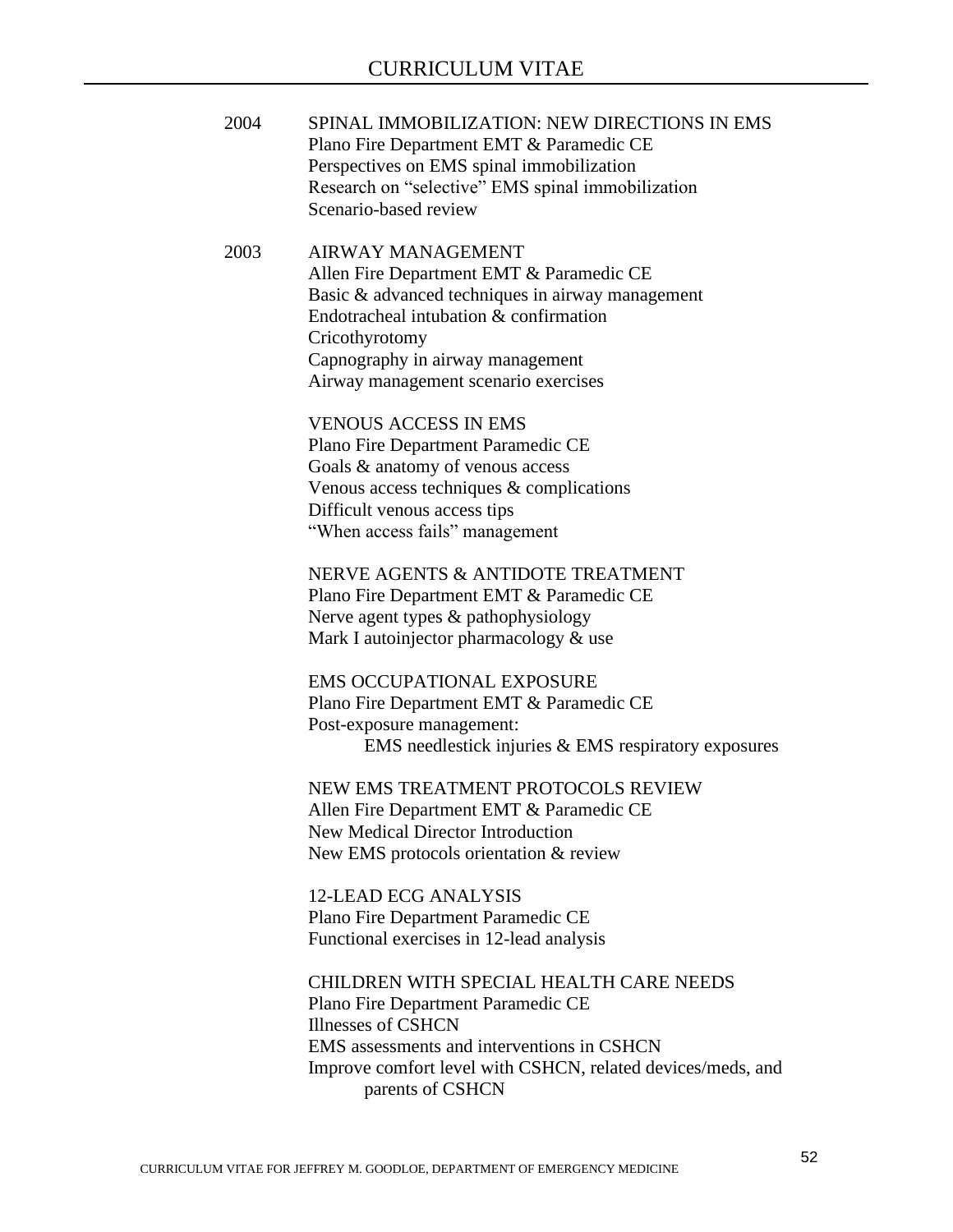| 2003 | <b>BURNS &amp; LIGHTNING INJURIES</b><br>Plano Fire Department Paramedic CE<br>Pathophysiology & classification of burns<br>Systemic assessment of the burn patient<br>EMS burn management<br>Lightning injuries & EMS lightning injury care                                                |
|------|---------------------------------------------------------------------------------------------------------------------------------------------------------------------------------------------------------------------------------------------------------------------------------------------|
|      | <b>EXPLOSIVE EVENT INJURIES</b><br>Plano Fire Department Paramedic CE<br>Risks identification & complicating factors<br>Injury prediction based upon type of explosive and patients<br>Crush syndrome and its field treatment<br>Primary, secondary, and tertiary explosion injury paradigm |
|      | NERVE AGENTS, ORGANOPHOSPATES, & CYANIDE<br>Plano Fire Department Paramedic CE<br>Pathophysiology and field treatments                                                                                                                                                                      |
|      | <b>CAPNOGRAPHY UPDATES IN EMS</b><br>Plano Fire Department Paramedic CE<br>Review of use in intubation confirmation<br>Use in non-intubated patients<br>COPD, Asthma, Undifferentiated dyspnea<br>Review of new capnograph within LP12 monitor                                              |
|      | MEGACODE MANAGEMENT<br>Plano Fire Department Paramedic CE<br>Tachy/Bradydysrhythmia management using case studies<br>Megacode functional exercises with SimMan                                                                                                                              |
| 2002 | <b>ORAL INTUBATION</b><br>Plano Fire Department Paramedic CE<br>Review of Intubation CQI Tracking<br>Oral intubation techniques                                                                                                                                                             |
|      | EMS MANAGEMENT OF MEDICAL EMERGENCIES<br>Plano Fire Department Paramedic CE<br>Case study reviews of PFD EMS incidents                                                                                                                                                                      |
|      | <b>12-LEAD ECG ANALYSIS</b><br>Plano Fire Department Paramedic CE<br>Functional exercises in 12-lead analysis                                                                                                                                                                               |
|      | <b>TOXICOLOGY III</b><br>Plano Fire Department Paramedic CE<br>Beta-blockers, Calcium channel blockers, Antihistamines<br>Cocaine, Marijuana, Ecstasy                                                                                                                                       |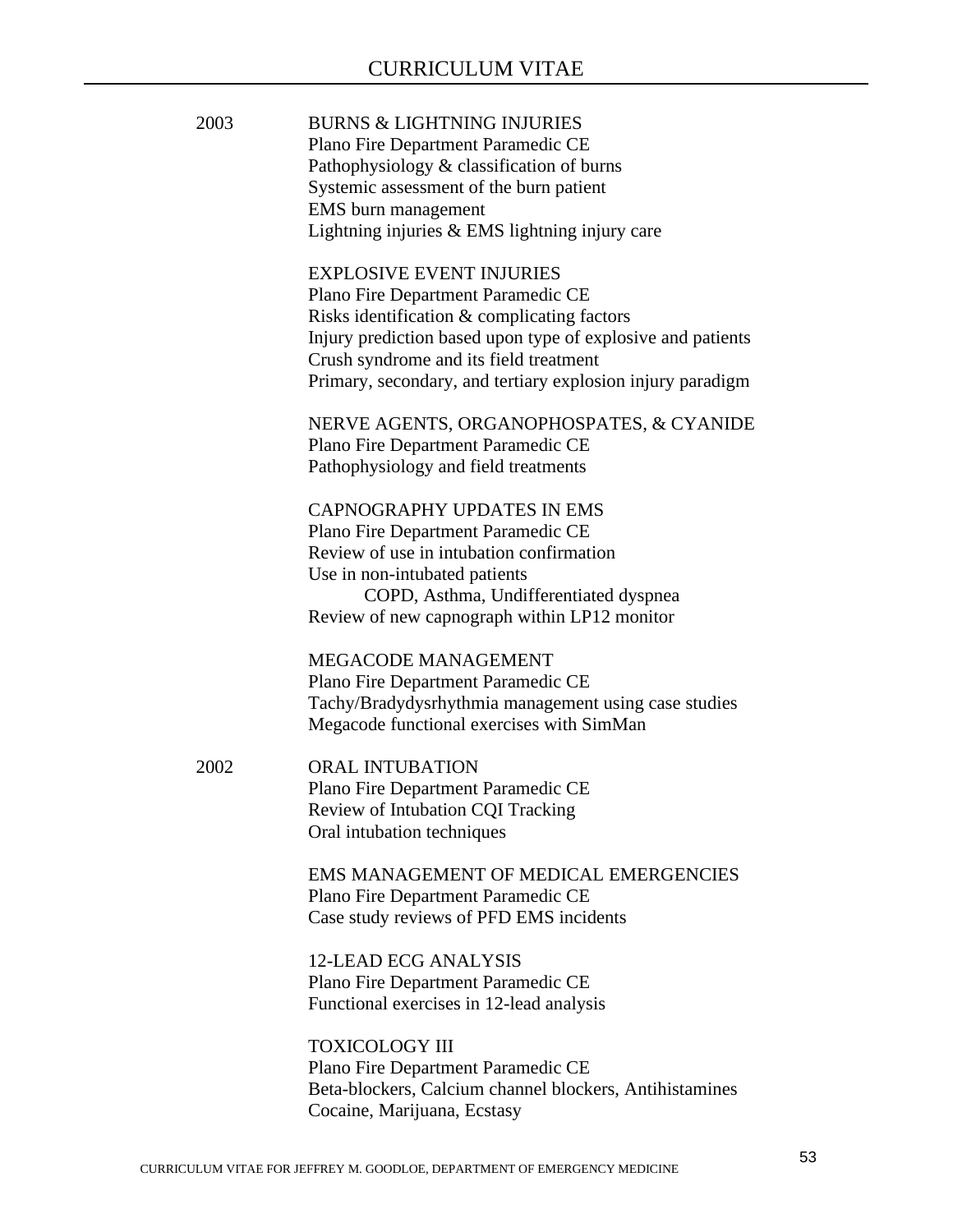| 2002 | ARRHYTHMIA RECOGNITION<br>Plano Fire Department Paramedic CE<br>Functional exercises in basic ECG arrhythmia recognition                                                                                |
|------|---------------------------------------------------------------------------------------------------------------------------------------------------------------------------------------------------------|
|      | <b>TOXICOLOGY II</b><br>Plano Fire Department Paramedic CE<br>NSAID, ASA, TCA, SSRI, GHB, PCP, LSD                                                                                                      |
|      | <b>TREATMENT SECTOR OPERATIONS IN MCIS</b><br>Plano Fire Department Paramedic CE<br>Tabletop exercises in designing, deploying, and operating an EMS<br>treatment sector during multiple patient events |
|      | <b>TOXICOLOGY I</b><br>Plano Fire Department Paramedic CE<br>Acetaminophen, Opiates/Narcotics, Benzodiazepines<br>Barbiturates, Toxicology Documentation                                                |
| 2001 | WEAPONS OF MASS DESTRUCTION - BIO & CHEM<br>Plano Fire Department Paramedic CE<br>Biological classes of WMD and agents<br>Chemical classes of WMD and agents                                            |
|      | <b>SPORTS INJURIES</b><br>Plano Fire Department Paramedic CE<br>Identification & EMS treatment of multiple orthopedic injuries                                                                          |
|      | <b>12-LEAD ECG ANALYSIS</b><br>Plano Fire Department Paramedic CE<br>Functional exercises in 12-lead analysis                                                                                           |
|      | RESUSCITATE: DO OR DO NOT?<br>Plano Fire Department Paramedic CE<br>Texas Law relating to: Advance Directives & OOH DNR<br><b>Medical Power of Attorney</b><br>Applying DNR Texas Law to EMS situations |
|      | EMS MANAGEMENT OF THERMAL BURNS<br>Plano Fire Department Paramedic CE<br>Pathophysiology & classification of burns<br>Systemic assessment of the burn patient<br>EMS burn management                    |
|      | <b>AIRWAY MANAGEMENT</b><br>Plano Fire Department Paramedic CE<br>Basic & advanced techniques in airway management<br>Airway management scenario exercises                                              |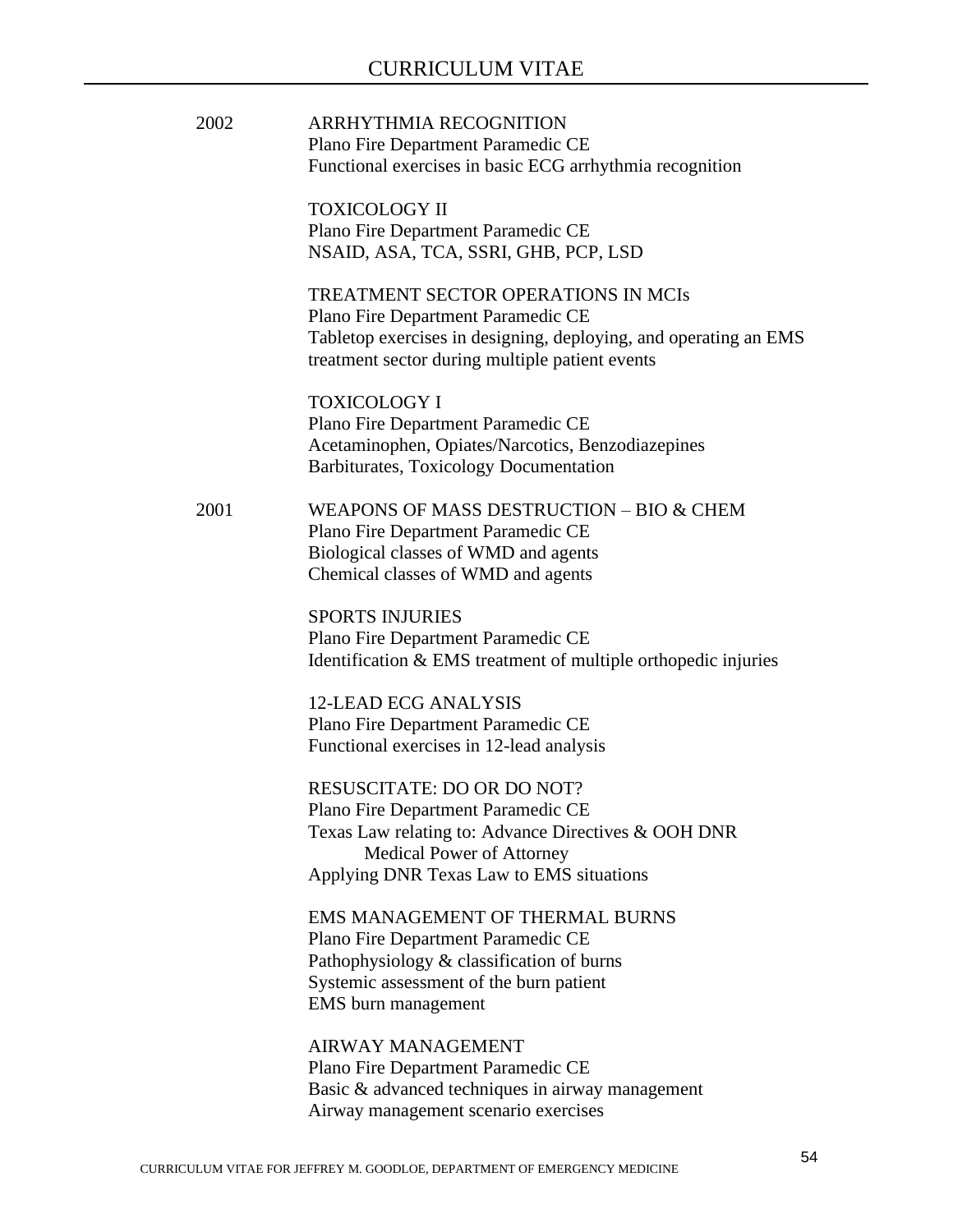| 2001 | <b>12-LEAD ELECTROCARDIOGRAMS</b><br>Plano Fire Department Paramedic CE<br>ECG lead electrophysiology<br>Correlating ECG leads with anatomy<br>Systemic analyzing of the 12-lead ECG<br>Correlating abnormal ECGs with cardiac pathophysiology                                                             |
|------|------------------------------------------------------------------------------------------------------------------------------------------------------------------------------------------------------------------------------------------------------------------------------------------------------------|
|      | PEDIATRIC CRITICAL CARE<br>Plano Fire Department Paramedic CE<br>PALS updates                                                                                                                                                                                                                              |
| 2000 | <b>CARDIAC ARREST MANAGEMENT</b><br>Plano Fire Department Paramedic CE<br><b>ACLS</b> updates                                                                                                                                                                                                              |
|      | CPAP IN COPD & CHF MANAGEMENT<br>Plano Fire Department Paramedic CE<br>Physiology of CPAP & indications for use<br>CPAP regulator and mask functional exercises                                                                                                                                            |
|      | <b>CHEST PAIN MANAGEMENT</b><br>Plano Fire Department Paramedic CE<br>Differential causes of chest pain<br>EMS management of the acute chest pain patient                                                                                                                                                  |
|      | TRAUMA MANAGEMENT II<br>Plano Fire Department Paramedic CE<br><b>BTLS-derived curriculum</b><br>Abdominal & extremity trauma<br><b>Burns</b><br>Pediatric, Elderly, & Pregnancy patients<br>Effects of alcohol/drugs<br><b>Trauma CPR</b><br>Trauma scenarios                                              |
| 1999 | <b>TRAUMA MANAGEMENT I</b><br>Plano Fire Department Paramedic CE<br><b>BTLS-derived curriculum</b><br>Mechanisms of Injury<br>Scene Assessment & Initial Trauma Care<br>Airway Management in Trauma<br>Thoracic Trauma<br>Shock Evaluation & Management<br>Spinal & Head Trauma<br>Trauma Care in the Cold |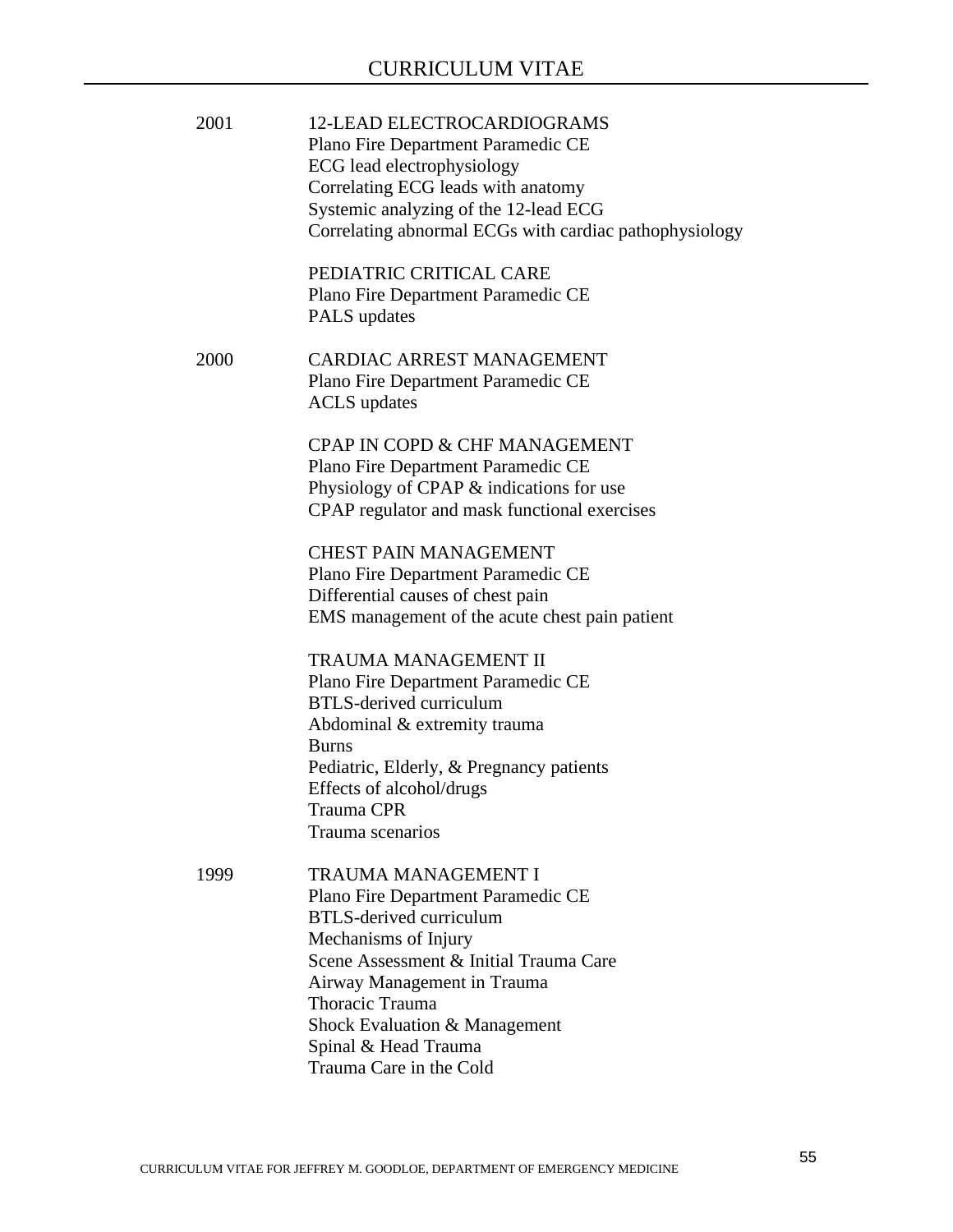| 1999              | 12-LEAD ELECTROCARDIOGRAMS<br>Plano Fire Department Paramedic CE<br>ECG lead electrophysiology<br>Correlating ECG leads with anatomy<br>Systemic analyzing of the 12-lead ECG<br>Correlating abnormal ECGs with cardiac pathophysiology                                                                                                                                |
|-------------------|------------------------------------------------------------------------------------------------------------------------------------------------------------------------------------------------------------------------------------------------------------------------------------------------------------------------------------------------------------------------|
|                   | <b>AIRWAY MANAGEMENT</b><br>Plano Fire Department Paramedic CE<br>Basic & advanced techniques in airway management<br>Airway management scenario exercises<br>(co-taught with Brian Zachariah, MD, FACEP)                                                                                                                                                              |
|                   | CRITICAL CARE PARAMEDIC PHARMACOLOGY I & II<br><b>AMR-Dallas Critical Care Paramedic School</b><br>Developed & taught 8-hour pharmacology curriculum<br>(co-taught with Robert Suter, DO, FACEP; Brian S. Zachariah,<br>MD, FACEP; and John Myers, MD, FACEP)                                                                                                          |
| c. Other Teaching |                                                                                                                                                                                                                                                                                                                                                                        |
| 2011              | THE STATE OF TULSA TRAUMA CARE<br>Tulsa Metro Chamber Health Panel<br>(co-panelists Thomas SH, Yeary E, Sacra J, Williamson S, Dart B)                                                                                                                                                                                                                                 |
|                   | 2000-2007 EMERGENCY MEDICAL SERVICES:<br>A NATIONAL & LOCAL HISTORY<br>Plano Fire Department Citizens Fire Academy<br><b>EMS</b> Historical Developments<br>City of Plano EMS History<br>Modern EMS Capabilities<br>EMS Assessment & Treatment Equipment Display<br>The Modern MICU Tour<br>Citizen Question & Answer Sessions<br>(co-taught with Ken Klein, RN, EMTP) |
| 1999              | TRAUMA REGIONAL ADVISORY COUNCILS:<br><b>IMPACT UPON TRAUMA CARE IN TEXAS</b><br>University of Texas School of Public Health – Health Policy<br>Presentation                                                                                                                                                                                                           |
| 1998              | <b>ALTERED MENTAL STATUS</b><br>Methodist Hospital of Indiana Emergency Medicine Residency<br><b>Case Conference Presentation</b><br>Case review of treated otitis media progressing to meningitis with<br>near-fatal outcome. Patient initially seen by me at time of<br>diagnosis with meningitis.                                                                   |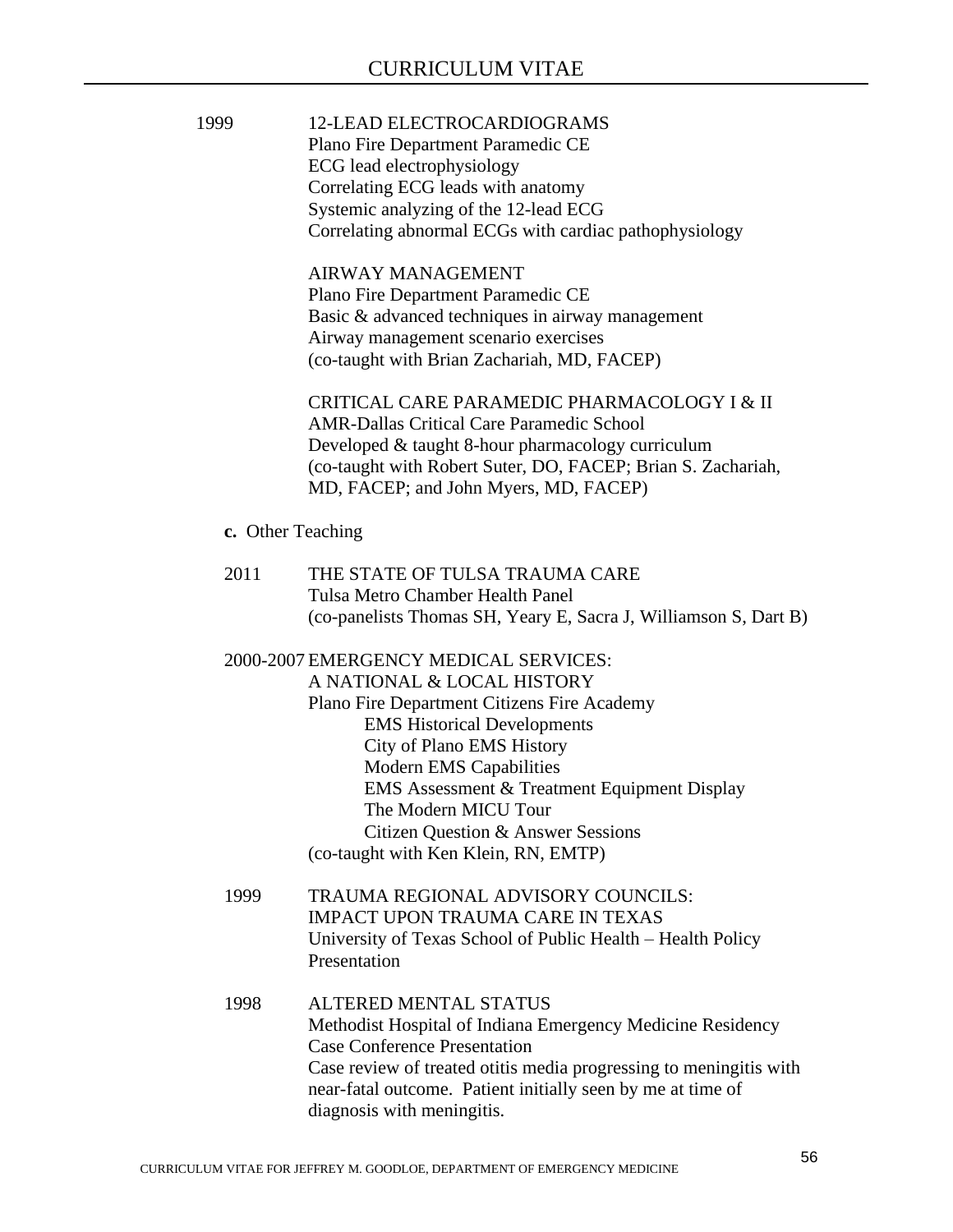| 1998 | <b>EMS OCCUPATIONAL HAZARDS</b>                                   |
|------|-------------------------------------------------------------------|
|      | Methodist Hospital of Indiana Emergency Medicine Residency        |
|      | <b>Grand Rounds</b>                                               |
|      | Infectious disease risks assumed by EMS personnel                 |
|      | Post-exposure management of needlestick injuries, respiratory     |
|      | exposure, and contact exposure involving EMS personnel            |
|      | Contributing factors and characteristics of EMS vehicle accidents |
|      | Risks of violence in the EMS environment                          |
|      | Occupational injuries sustained in EMS                            |
|      | <b>EMS-related stressors</b>                                      |
|      | Importance of well-being practices in EMS                         |
| 1997 | <b>MASS CASUALTY INCIDENTS</b>                                    |
|      | Methodist Hospital of Indiana Emergency Medicine Residency        |
|      | <b>Grand Rounds</b>                                               |
|      | Classification of Mass Casualty Incidents & Notable MCIs          |
|      | Emergency Physician role in MCIs                                  |
|      | Treatment priorities & resource utilization in MCIs               |
| 1996 | ACUTE ABDOMINAL AORTIC ANEURYSM                                   |
|      | Methodist Hospital of Indiana Emergency Medicine Residency        |
|      | Morbidity & Mortality Conference Presentation                     |
|      | Case review of AAA initially presenting as renal colic.           |
| 1996 | <b>CHOOSING AN EMERGENCY MEDICINE RESIDENCY</b>                   |
|      | Tulane University School of Medicine                              |
|      | Residency application, evaluation, and interviewing strategies    |

# **X. PROFESSIONAL SERVICE**

#### **1. Hospital clinical service**

- **a.** Hillcrest Medical Center Emergency Department Tulsa (July 2011 - Present) Academic/clinical emergency medicine in regional referral hospital. Residency faculty and active medical staff responsibilities.
- **b.** St. John Medical Center Emergency Department Tulsa (August 2009 – September 2011). Clinical emergency medicine in Level II Trauma Center. Residency faculty and active medical staff responsibilities.
- **c.** St. Francis Hospital Trauma Emergency Center Tulsa (August 2007 - July 2009). Clinical emergency medicine in Level II Trauma Center. Residency faculty and active medical staff responsibilities.
- **d.** For additional clinical activities, please see section on hospitals.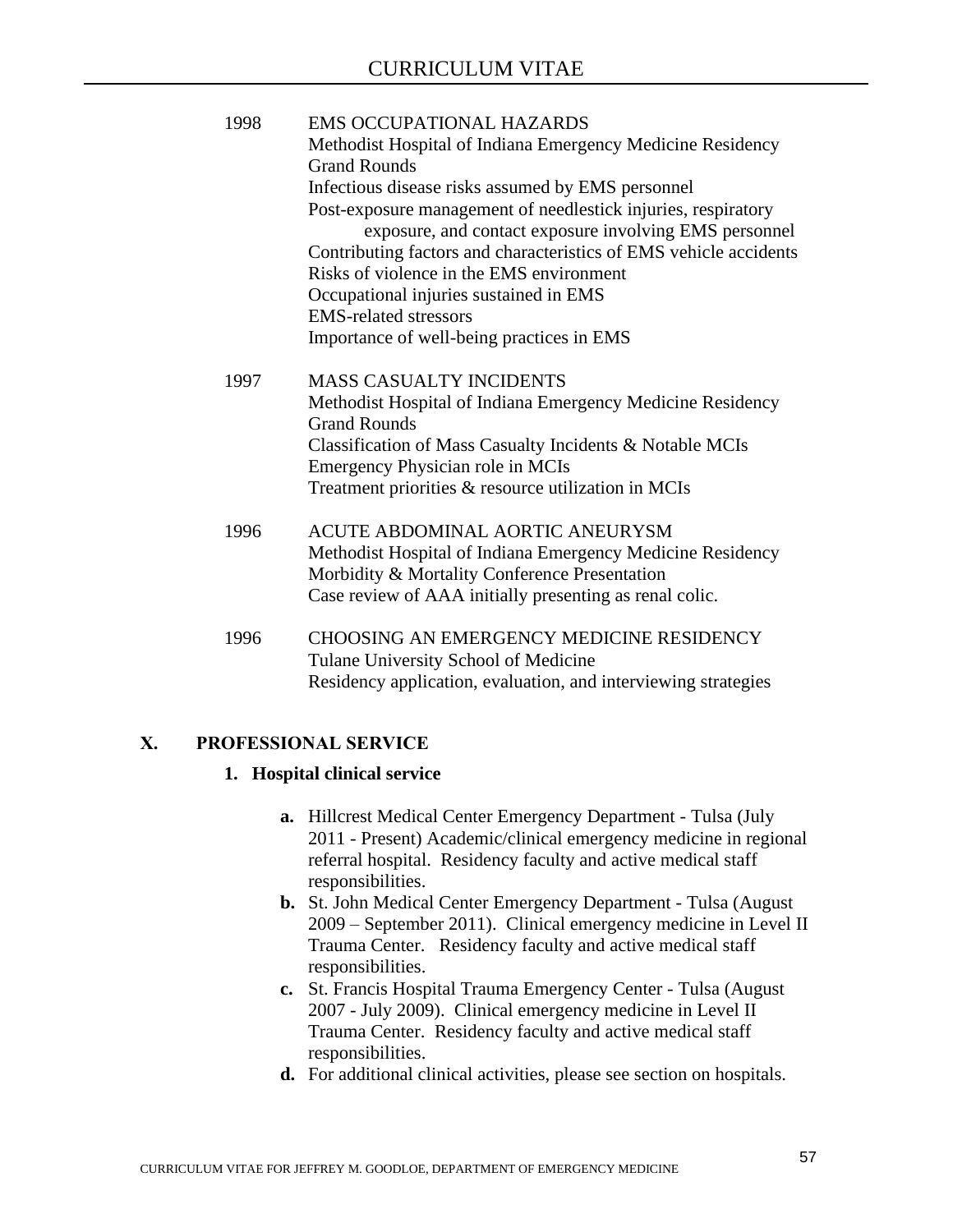#### **2. Leadership service to professional societies and organizations**

**a.** Member, Board of Directors, American College of Emergency Physicians (2019-Present)

> Liaison to: EMS Committee Pediatric Emergency Medicine Committee EMS Section Tactical Medicine Section Pediatric Emergency Medicine Section

- **b.** Member, Board of Trustees, Emergency Medicine Foundation (2019-Present)
- **c.** Candidate, Board of Directors, American College of Emergency Physicians (2019)
- **d.** Member, EMS Exam Writing Committee, American Board of Emergency Medicine (2019-Present)
- **e.** Member, Bylaws Committee, American College of Emergency Physicians (2018-2019)
- **f.** Candidate, Board of Directors, American College of Emergency Physicians (2018)
- **g.** Member, Advocacy Committee, National Association of EMS Physicians (2016-Present)
- **h.** Member, Standards & Practice Committee, National Association of EMS Physicians (2016-Present)
- **i.** President, Oklahoma College of Emergency Physicians (2016- 2019).
- **j.** Chair, EMS Committee, American College of Emergency Physicians (2016-2018)
- **k.** President-Elect, Oklahoma College of Emergency Physicians (2015-2016).
- **l.** Member, Advocacy, Clinical Standards and Practices, and Mobile Integrated Healthcare Committees, National Association of EMS Physicians (2015 – Present).
- **m.** Vice President (2012-2016) Oklahoma Chapter, American College of Emergency Physicians.
- **n.** Member, Council Steering Committee & Council Subcommittees for Annual Meeting and Non-Bylaws Resolutions. American College of Emergency Physicians (2011-2012). Active participant in developing 2012 Council Annual Meeting and promoting development and submission of non-bylaws resolutions. Selected as Reference Committee Chairman.
- **o.** Member, EMS Committee, American College of Emergency Physicians (2011-present). Leading nationwide effort to improve EMS Medical Director understanding of Drug Enforcement Administration regulations regarding controlled substances. Working in multi-association taskforce to bring EMS Medical Director concerns to the DEA lead office in Washington, DC.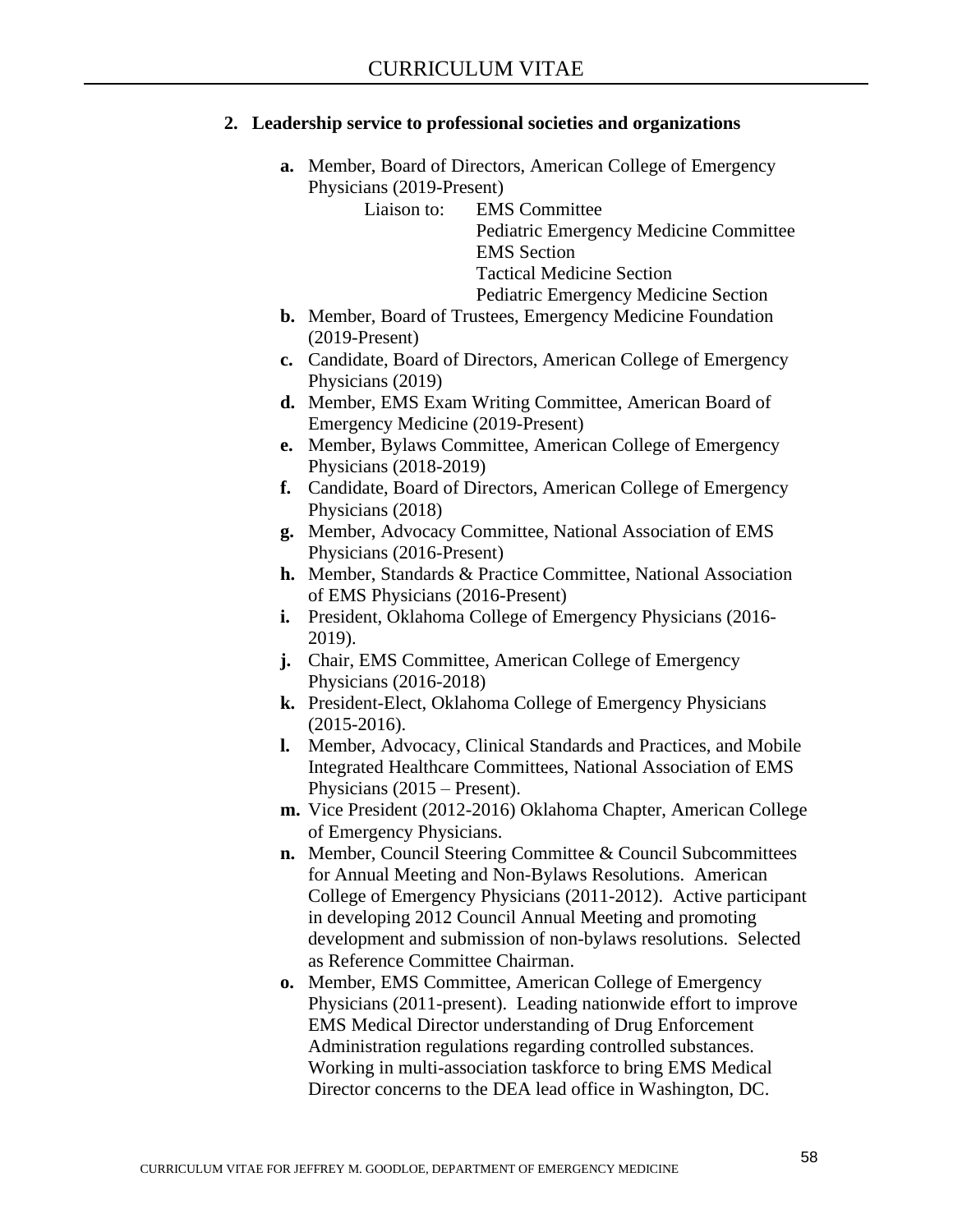- **p.** Member, Council Steering Committee & Council Standing Rules Subcommittee, American College of Emergency Physicians (2010- 2011). Active participant in revising 2011-2012 Council Standing Rules. Presented the Council Standing Rule Subcommittee Report to the Council Steering Committee in May 2011. Served as Member of Reference Committee A for 2011 Annual Council Meeting, hearing testimony on bylaws-related resolutions and drafting summary recommendations to the Council.
- **q.** Member, EMS Committee, American College of Emergency Physicians (2010-2011). Led the extensive revision of ACEP Policy: "Leadership in EMS", approved by ACEP Board of Directors without editing. Also, reviewed for subsequent revision of ACEP Policy "Interfacility transportation of the critical care patient and its medical direction."
- **r.** Councillor, American College of Emergency Physicians OCEP (2018-2019)

OCEP Alternate Councillor (2017)

Oklahoma Chapter Board of Directors (2008-2016)

Emergency Medicine Residents' Association (1996-1999) Service as a councillor involves representing the physicians from the respective chapter/organization at the ACEP Council Annual Meeting. The ACEP Council considers and acts upon business matters and clinical positions of the College in a manner like a "House of Representatives" of a state/national government.

- **s.** Site Reviewer, Commission on Accreditation of Ambulance Services (2001-2012). Perform on-site review of EMS organizations seeking to meet CAAS accreditation. Each review involves 2-3 days of extensive administrative and clinical operations review, with numerous interviews of leadership and front-line clinical personnel to evaluate compliance with over 200 standards.
- **t.** Organization and Course Reviewer, Continuing Education Coordination Board for Emergency Medical Services (2000-2012). Review submissions for individual courses and organizations seeking CECBEMS accreditation and/or accreditation granting privileges. Multiple courses/organizations have been personally reviewed each year of service.
- **u.** Member, Research Committee, National Association of EMS Physicians (1998-2000)
- **v.** Member, Fellows Task Force, National Association of EMS Physicians (1998-1999)
- **w.** Member, Mentoring Task Force, American College of Emergency Physicians (1998-1999)
- **x.** Member, Membership Committee, American College of Emergency Physicians (1997-1998)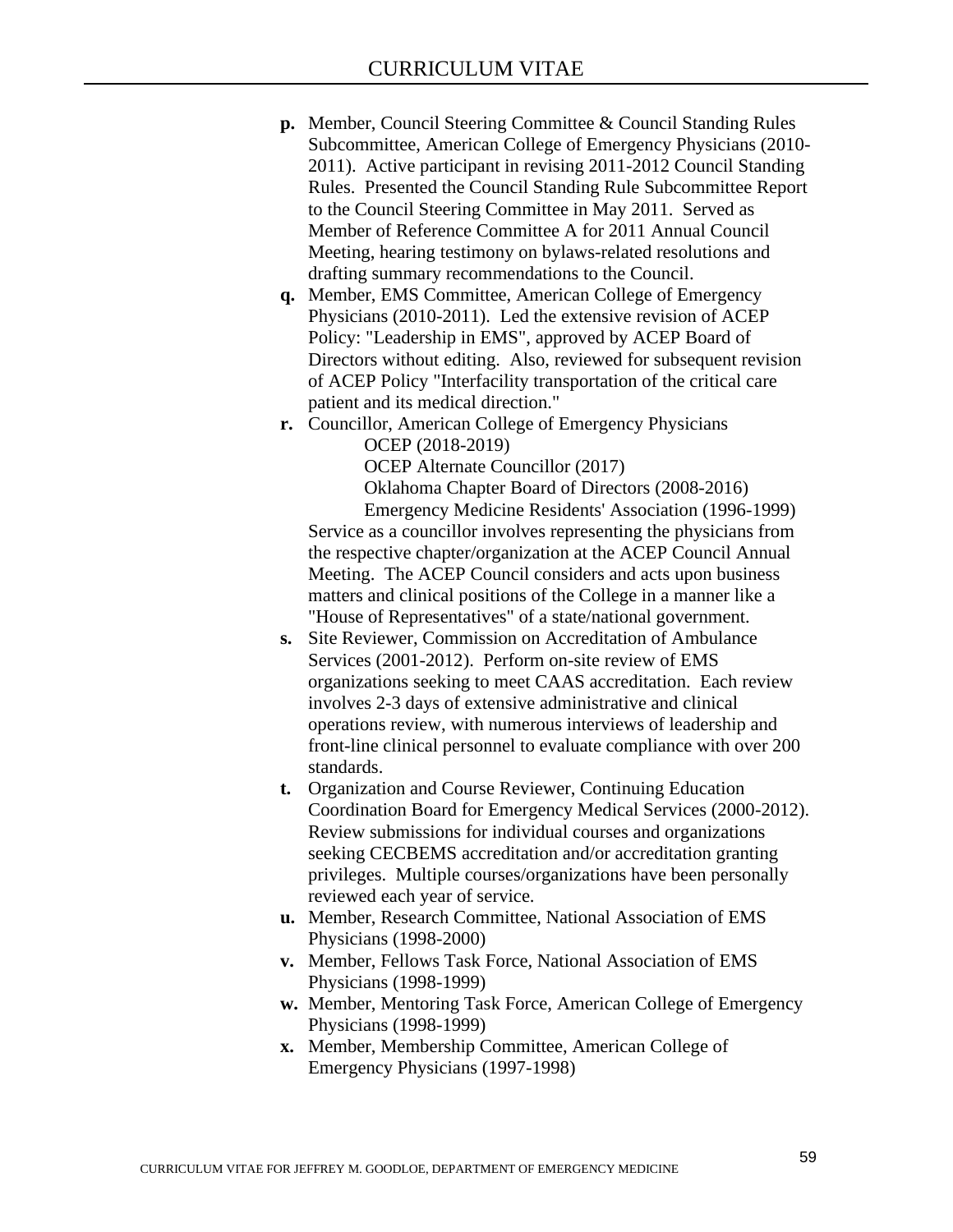- **y.** Board of Directors, Emergency Medicine Residents' Association Immediate Past President (1997-1998) President (1996-1997) President-Elect/Treasurer (1995-1996)
- **z.** Vice President, Board of Directors, Indiana State Medical Association Resident Medical Society (1996-1998)
- **aa.** Vice Chair and Delegate, Indiana Delegation, American Medical Association Resident Physician Section House of Delegates (1996- 1998)
- **bb.**Member, Commission on Legislation, Indiana State Medical Association (1996-1998)
- **cc.** Member, Internal Communications Task Force, American College of Emergency Physicians (1996-1998)
- **dd.**Member, Section Affairs Committee, American College of Emergency Physicians (1996-1997)
- **ee.** Member, LifeLine/EMS Committee, Methodist Hospital of Indiana (1995-1998)
- **ff.** Member, EMS Committee, Texas College of Emergency Physicians (1994-1995)
- **gg.** Emergency Medicine Student Association, The University of Texas Medical School at San Antonio President (1994-1995) Vice President (1992-1993) Secretary and Founding Officer (1991-1992)

#### **3. Editorial service**

- **a.** Editorial Board, Prehospital Emergency Care (2015-Present)
- **b.** Reviewer, International Journal of Chronic Obstructive Pulmonary Disease (2014-Present)
- **c.** Reviewer, Risk Management and Healthcare Policy (2013-Present)
- **d.** Reviewer, Journal of Bioanalysis & Biomedicine (2013-Present)
- **e.** Reviewer, Canadian Journal of Emergency Medicine (2012-2018)
- **f.** Guest Associate Editor, EM International (2011)
- **g.** Editorial Board, Journal of Emergency Medical Services (2010- Present)
- **h.** Reviewer, Internal and Emergency Medicine (2010-Present)
- **i.** Reviewer, Access Emergency Medicine (2009-Present)
- **j.** Reviewer, Critical Care (2009-Present)
- **k.** Reviewer, Prehospital Emergency Care (2009-Present)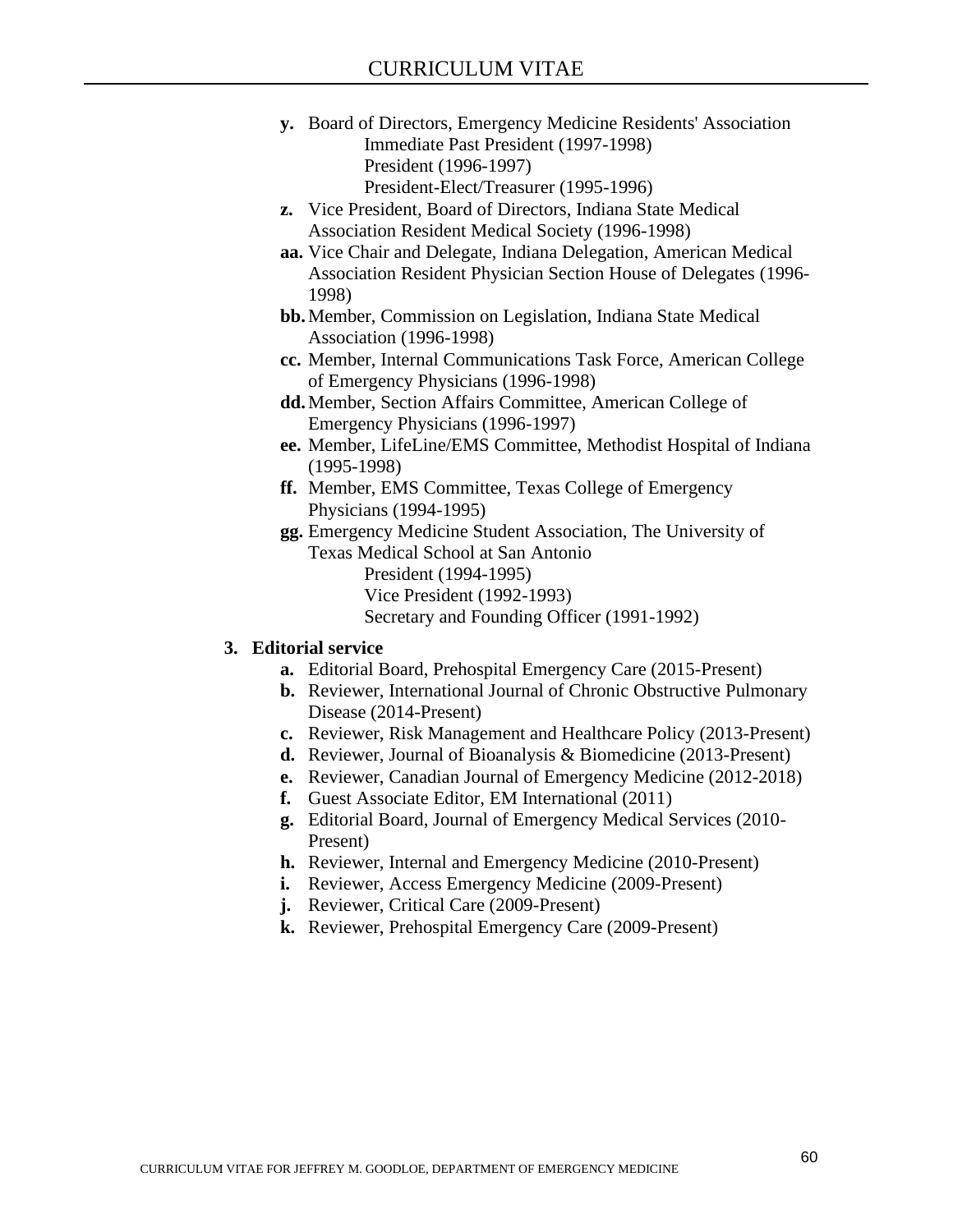# **4. Educational symposia development service**

- **a.** Chairman & Course Coordinator, 5th Annual EMS Symposium 2012 EMS Ways to Treat Trauma & Advance Trauma Care. EMS Section, Department of Emergency Medicine, The University of Oklahoma School of Community Medicine, August 2012 in Tulsa, Oklahoma. Keynote Speaker – Paul Pepe, Chair of Emergency Medicine, University of Texas Southwestern Medical Center & Medical Director, Dallas Metropolitan Area BioTel (EMS) System.
- **b.** Chairman & Course Coordinator, 4th Annual EMS Symposium EMS Expanding Scopes of Practice & The Future of Oklahoma EMS, EMS Division, Department of Emergency Medicine, The University of Oklahoma School of Community Medicine, August 2011 in Tulsa, Oklahoma. Keynote Speaker - John Freese, Chief Medical Director, Fire Department New York.
- **c.** Chairman & Course Coordinator, 3rd Annual EMS Symposium EMS Cardiovascular Emergencies, EMS Division, Department of Emergency Medicine, The University of Oklahoma School of Community Medicine, August 2010 in Tulsa, Oklahoma. Keynote Speaker, Corey Slovis, Chair of Emergency Medicine, Vanderbilt University School of Medicine & Medical Director, Nashville Fire Department.
- **d.** Course & Curriculum Developer State of Oklahoma EMS Medical Director's Course & Practicum - Initial Course June 2010 in Oklahoma City, Oklahoma.
- **e.** Chairman & Course Coordinator, 2nd Annual EMS Symposium Therapeutic Hypothermia, EMS Division, Department of Emergency Medicine, The University of Oklahoma School of Community Medicine, August 2009 in Tulsa, Oklahoma. Keynote Speaker, Brent Myers, Director & Medical Director, Wake County, North Carolina EMS System.
- **f.** Chairman & Course Coordinator, 1st Annual EMS Symposium Airway Management, Oklahoma Institute for Disaster and Emergency Medicine, Department of Emergency Medicine, The University of Oklahoma College of Medicine - Tulsa, August 2008 in Oklahoma City, Oklahoma. Keynote Speakers, Allen Sims and Kelly Curry, Montgomery County, Texas Hospital District EMS System.

# **5. Professional service**

- **a.** Exam Writer, National Registry of Emergency Medical Technicians (2011)
- **b.** Member, Oklahoma Emergency Medical Services for Children Advisory Committee (2011-Present).
- **c.** Member, Oklahoma Emergency Response Systems Development Advisory Council (2009-2013). Direct appointment by Speaker of the House, State Oklahoma House of Representatives.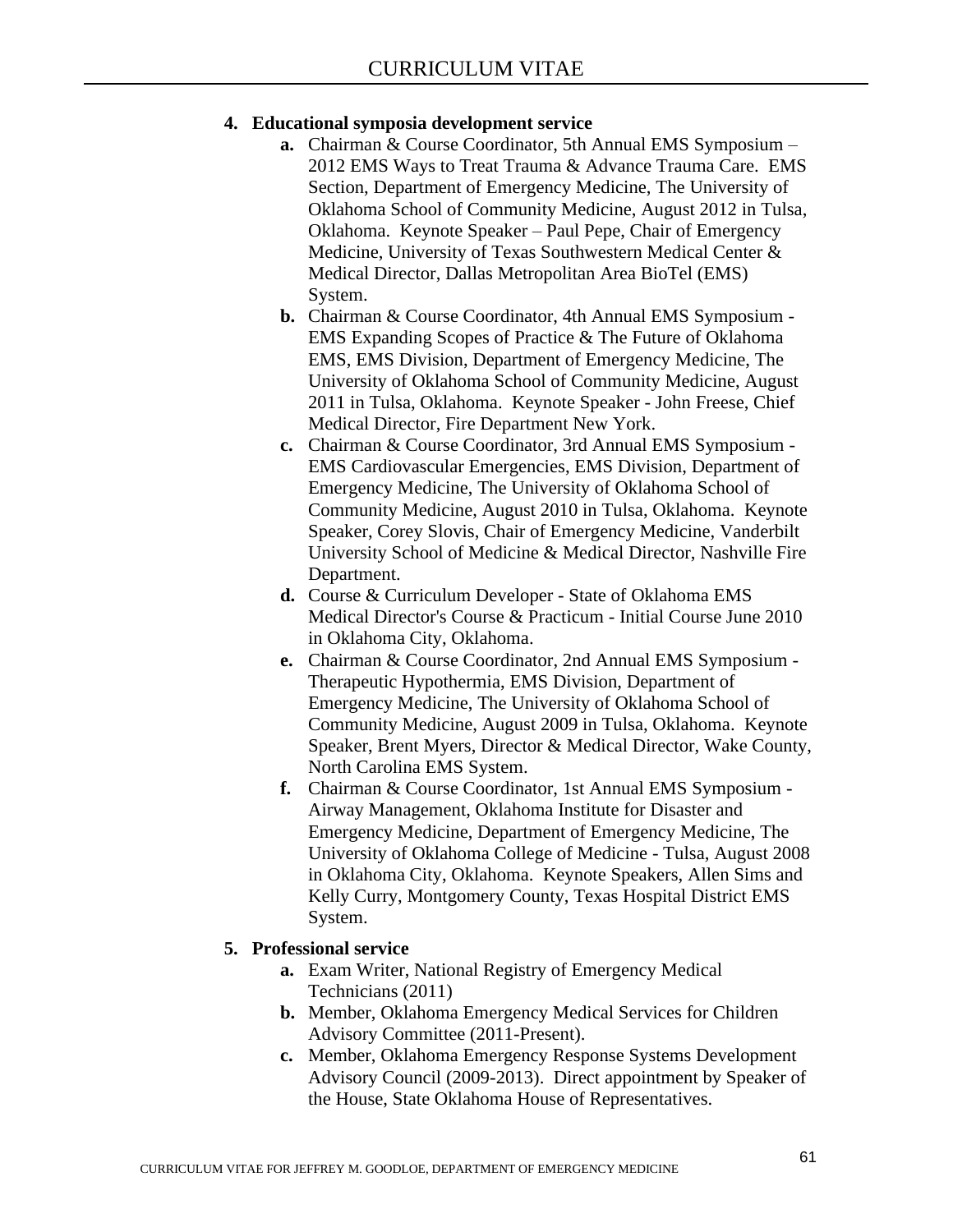- **d.** Member, Medical Audit Committee, Oklahoma State Department of Health, Trauma Division (2008-2013)
- **e.** Interim Medical Advisor, Oklahoma State Department of Health, EMS Division (2008-2009)
- **f.** Member, University of Oklahoma College of Medicine Tulsa, Department of Emergency Medicine Chair search committee (2008)
- **g.** Member, Medical Direction Subcommittee, Oklahoma Emergency Response Systems Development Advisory Council (2007-2013)

## **6. Volunteer clinical service**

**a.** The University of Oklahoma School of Community Medicine Bedlam Clinic

Attending Physician (2011-2014)

- **b.** Baylor University Volunteer EMS
	- Director of Communications (1990-1991) Lieutenant/Paramedic (1990-1991) EMT-Intermediate (1989-1990) Emergency Medical Dispatcher (1988-1989)

# **7. Grant review service**

**a.** MedEvac International Foundation (2010)

## **8. Research abstract review service**

- **a.** Society for Academic Emergency Medicine EMS (2010) 2011 Annual Meeting & Regional Meetings
- **b**. National Association of EMS Physicians (2009) 2010 Scientific Assembly

# **XI. ADMINISTRATION [College and University Service]**

2007-Present Chief, EMS Section, Department of Emergency Medicine, The University of Oklahoma School of Community Medicine

# **XII. MEMBERSHIPS, HONORS, AWARDS and SPECIAL RECOGNITION**

# **1. Memberships**

- **a.** American College of Healthcare Executives (2019-Present)
- **b.** Texas Medical Association (2017-2019)
- **c.** Tarrant County Texas Medical Society (2017-2019)
- **d.** American College of Emergency Physicians (1991-Present) Oklahoma Chapter (2007-Present) Texas Chapter (1998-Present; 1991-1995) Indiana Chapter (1995-1998)
- **e.** American Medical Association (2007-2013; 1995-1998)
- **f.** Oklahoma State Medical Association (2007-2013)
- **g.** Oklahoma County Medical Society (2009-2013)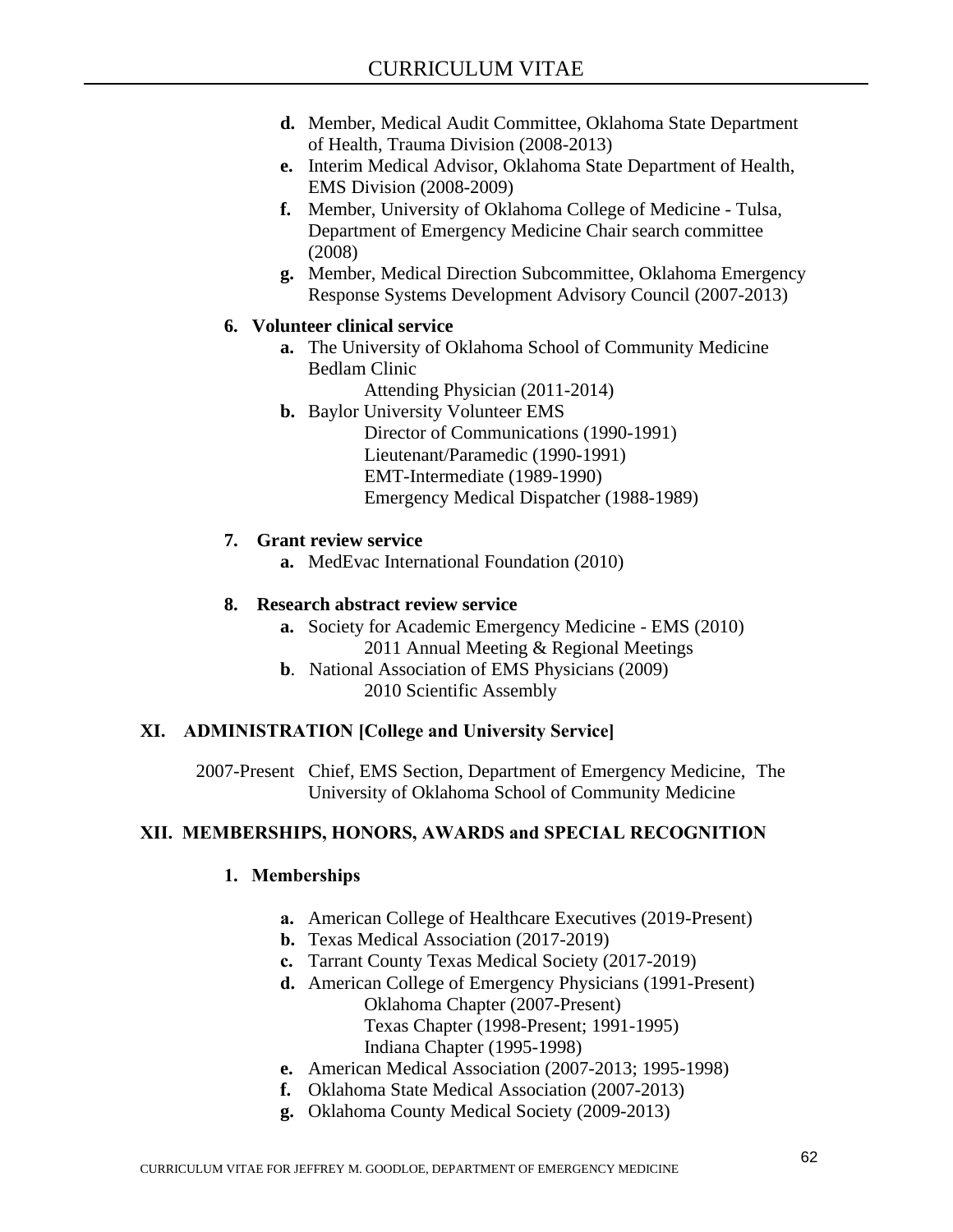- **h.** Tulsa County Medical Society (2007-2013)
- **i.** Indiana State Medical Association (1995-1998)
- **j.** Emergency Medicine Residents' Association (1991-Present/Life Member)
- **k.** Society for Academic Emergency Medicine (1994-1999; 2010 2014)

#### **2. Honors**

- **a.** Fellow of the Academy of EMS (2017-present)
- **b.** US Metropolitan Municipalities EMS Medical Directors Consortium Corey M. Slovis Award recognizing excellence in EMS education (2014)
- **c.** Fellow of the American College of Emergency Physicians (2002 present)
- **d.** American Medical Association/Glaxo Wellcome Achievement Award recognizing leadership in organized medicine (1997)
- **e.** Texas College of Emergency Physicians Outstanding Senior Medical Student in Emergency Medicine (1995)

## **XIII. PROFESSIONAL GROWTH AND DEVELOPMENT**

#### **1. Continuing Education**

- **a.** National Whole Blood in EMS Academy
- **b.** National Association of EMS Physicians Annual Meeting 2020
- **c.** EMS State of the Science XXI Meeting 2019
- **d.** National Association of EMS Physicians Annual Meeting 2019
- **e.** EMS State of the Science XX Meeting 2018
- **f.** National Association of EMS Physicians Annual Meeting 2018
- **g.** EMS State of the Science XIX Meeting 2017
- **h.** National Association of EMS Physicians Annual Meeting 2017
- **i.** EMS State of the Science XVIII Meeting 2016
- **j.** National Association of EMS Physician Annual Meeting 2016
- **k.** National EMS Board Review Certification Course 2015
- **l.** National EM Board Review Certification Course 2015
- **m.**EMS State of the Science XVII Meeting 2015
- **n.** National Association of EMS Physicians Annual Meeting 2015
- **o.** National Association of EMS Physicians Annual Meeting 2014
- **p.** EMS State of the Science XVI Meeting 2014
- **q.** National EMS Board Review Certification Course 2013
- **r.** RACI Conference on Resuscitation and Critical Care 2013
- **s.** EMS State of the Science XV Meeting 2013
- **t.** National Association of EMS Physicians Annual Meeting 2013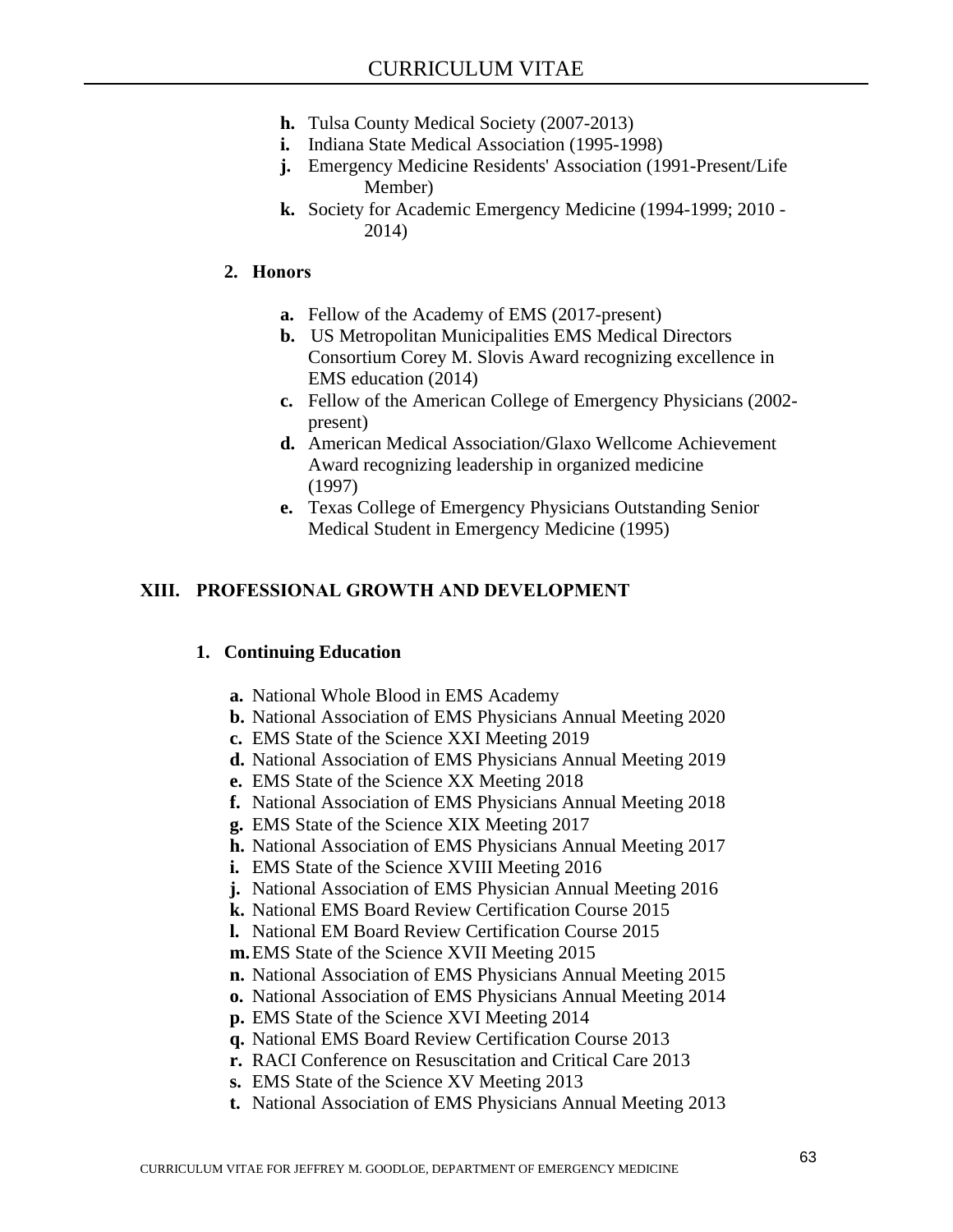**u.** Advanced Trauma Life Support Instructor Course 2012

**v.** EMS State of the Science XIV Meeting 2012

**w.** National Association of EMS Physicians Annual Meeting 2012

**x.** Oklahoma ACEP Annual Meeting 2011

**y.** ACEP Scientific Assembly 2011

**z.** National Association of EMS Physicians Annual Meeting 2011

**aa.** Texas College of Emergency Physicians EMS Med Director Seminar 2010

**bb.**National Association of EMS Physicians Annual Meeting 2010

**cc.** Oklahoma ACEP Annual Meeting 2009

**dd.**Texas College of Emergency Physicians EMS Med Director Seminar 2009

**ee.** National Association of EMS Physicians Annual Meeting 2009

**ff.** Oklahoma ACEP Annual Meeting 2008

**gg.** Texas College of Emergency Physicians EMS Med Director Seminar 2008

**hh.**National Association of EMS Physicians Annual Meeting 2008.

**ii.** Oklahoma ACEP Annual Meeting 2007

**jj.** Texas College of Emergency Physicians EMS Med Dir Seminar 2007.

**kk.**National Association of EMS Physicians Annual Meeting 2007.

**ll.** ATLS Instructor

**mm.** ACLS renewal

**nn.**BCLS renewal

**oo.** FEMA NIMS ICS course 100

**pp.**FEMA NIMS ICS course 200

**qq.**FEMA NIMS ICS course 300

**rr.** FEMA NIMS ICS course 400

**ss.** FEMA NIMS ICS course 700

**tt.** FEMA NIMS ICS course 800

**uu.**BDLS

**vv.** ADLS

**ww.** NDLS Instructor

**xx.** ABEM Lifelong Learning Self-Assessment Test 2020

**yy.** ABEM EMS Lifelong Learning Self-Assessment Test 2018

**zz.** ABEM Lifelong Learning Self-Assessment Test 2018

**aaa.** ABEM Lifelong Learning Self-Assessment Test 2017

**bbb.** ABEM Lifelong Learning Self-Assessment Test 2016

**ccc.** ABEM EMS Lifelong Learning Self-Assessment Test 2016

**ddd.** ABEM Lifelong Learning Self-Assessment Test 2015

**eee.** ABEM ConCert Board Recertification Test 2015

**fff.** ABEM EMS Lifelong Learning Self-Assessment Test 2014

**ggg.** ABEM Lifelong Learning Self-Assessment Test 2014

**hhh.** ABEM Lifelong Learning Self-Assessment Test Patient Safety

**iii.** ABEM Lifelong Learning Self-Assessment Test 2013

**jjj.** ABEM Lifelong Learning Self-Assessment Test 2012

**kkk.** ABEM Lifelong Learning Self-Assessment Test 2011

**lll.** ABEM Lifelong Learning Self-Assessment Test 2010

**mmm.** ABEM ConCert Board Recertification Test 2009

**nnn.** ABEM Lifelong Learning Self-Assessment Test 2008